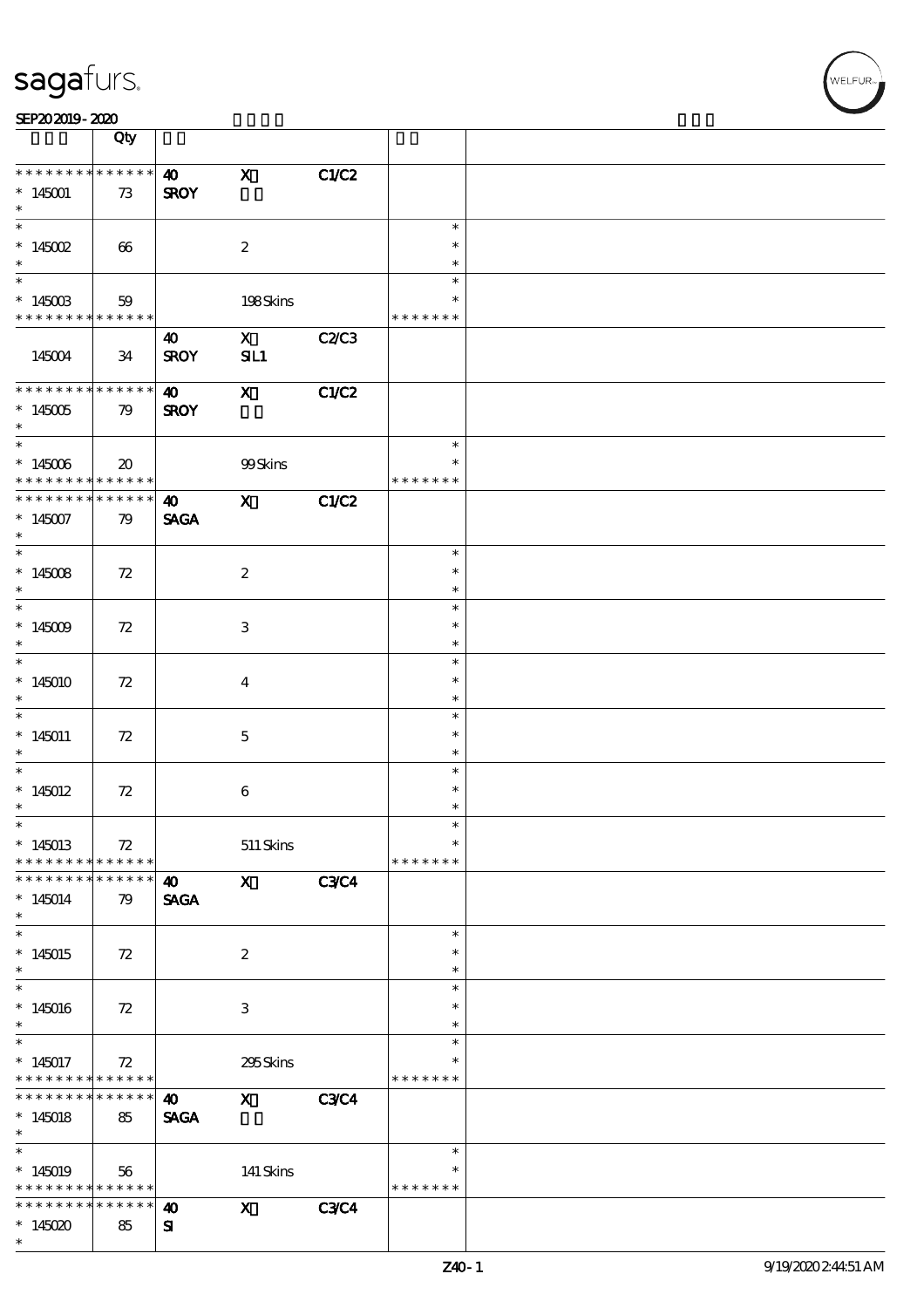|                                          | Qty                   |                       |                  |              |                  |  |
|------------------------------------------|-----------------------|-----------------------|------------------|--------------|------------------|--|
|                                          |                       |                       |                  |              |                  |  |
| $\ast$<br>$*145021$                      |                       | $\boldsymbol{\omega}$ | $\mathbf{X}$     | <b>C3C4</b>  | $\ast$<br>$\ast$ |  |
| $\ast$                                   | $\boldsymbol{\omega}$ | ${\bf s}$             |                  |              | $\ast$           |  |
| $\ast$                                   |                       |                       |                  |              | $\ast$           |  |
| $*145022$                                | 24                    |                       | 169Skins         |              | $\ast$           |  |
| * * * * * * * * * * * * * *              |                       |                       |                  |              | * * * * * * *    |  |
|                                          |                       | $\boldsymbol{\omega}$ | $\mathbf x$      | <b>C2/C3</b> |                  |  |
| 145023                                   | 74                    | ${\bf s}$             |                  |              |                  |  |
|                                          |                       | 40                    | X /              | <b>C3C4</b>  |                  |  |
| 145024                                   | $\boldsymbol{\pi}$    | $\mathbf{B}$          | RUM2             |              |                  |  |
|                                          |                       |                       |                  |              |                  |  |
| **************                           |                       | $\boldsymbol{\omega}$ |                  | C1/C2        |                  |  |
| $*145025$<br>$\ast$                      | 73                    | <b>SROY</b>           |                  |              |                  |  |
| $\overline{\phantom{0}}$                 |                       |                       |                  |              | $\ast$           |  |
| $*145026$                                | 66                    |                       | $\boldsymbol{2}$ |              | $\ast$           |  |
| $\ast$                                   |                       |                       |                  |              | $\ast$           |  |
| $\overline{\ast}$                        |                       |                       |                  |              | $\ast$<br>$\ast$ |  |
| $*145027$<br>* * * * * * * * * * * * * * | 49                    |                       | 188Skins         |              | * * * * * * *    |  |
| * * * * * * * * * * * * * *              |                       | $\boldsymbol{\omega}$ |                  | <b>C3C4</b>  |                  |  |
| $*145028$                                | 73                    | <b>SROY</b>           |                  |              |                  |  |
| $\ast$                                   |                       |                       |                  |              |                  |  |
| $\overline{\phantom{1}}$                 |                       |                       |                  |              | $\ast$           |  |
| $*145029$<br>$\ast$                      | 66                    |                       | $\boldsymbol{2}$ |              | $\ast$<br>$\ast$ |  |
| $\ast$                                   |                       |                       |                  |              | $\ast$           |  |
| $*145030$                                | 38                    |                       | 177Skins         |              | $\ast$           |  |
| * * * * * * * * * * * * * * *            |                       |                       |                  |              | * * * * * * *    |  |
| **************                           |                       | $\boldsymbol{\omega}$ |                  | C1/C2        |                  |  |
| $*145031$<br>$\ast$                      | 72                    | <b>SAGA</b>           |                  |              |                  |  |
| $\ast$                                   |                       |                       |                  |              | $\ast$           |  |
| $*145032$                                | 72                    |                       | $\boldsymbol{2}$ |              | $\ast$           |  |
| $\ast$                                   |                       |                       |                  |              | $\ast$           |  |
|                                          |                       |                       |                  |              | $\ast$           |  |
| $*145033$<br>$\ast$                      | 72                    |                       | $\,3$            |              | $\ast$           |  |
| $\overline{\phantom{1}}$                 |                       |                       |                  |              | $\ast$           |  |
| $*145034$                                | 72                    |                       | $\bf{4}$         |              | $\ast$           |  |
| $\ast$                                   |                       |                       |                  |              | $\ast$           |  |
| $\ast$<br>$*145035$                      |                       |                       |                  |              | $\ast$<br>$\ast$ |  |
| $\ast$                                   | 72                    |                       | $\mathbf 5$      |              | $\ast$           |  |
| $\ast$                                   |                       |                       |                  |              | $\ast$           |  |
| $*145036$                                | 72                    |                       | $\boldsymbol{6}$ |              | $\ast$           |  |
| $\ast$<br>$\overline{\phantom{0}}$       |                       |                       |                  |              | $\ast$           |  |
|                                          |                       |                       |                  |              | $\ast$           |  |
| $*145037$                                |                       |                       |                  |              |                  |  |
| $\ast$                                   | 72                    |                       | $\tau$           |              | $\ast$<br>$\ast$ |  |
| $\ast$                                   |                       |                       |                  |              | $\ast$           |  |
| $*145038$                                | 72                    |                       | 8                |              | *                |  |
| $\ast$                                   |                       |                       |                  |              | *                |  |
| $\overline{\phantom{a}^*}$               |                       |                       |                  |              | $\ast$           |  |
| $*145039$<br>$\ast$                      | 72                    |                       | $\boldsymbol{9}$ |              | $\ast$<br>*      |  |
| $\overline{\phantom{0}}$                 |                       |                       |                  |              | $\ast$           |  |
| * 145040                                 | 72                    |                       | $10\,$           |              | $\ast$           |  |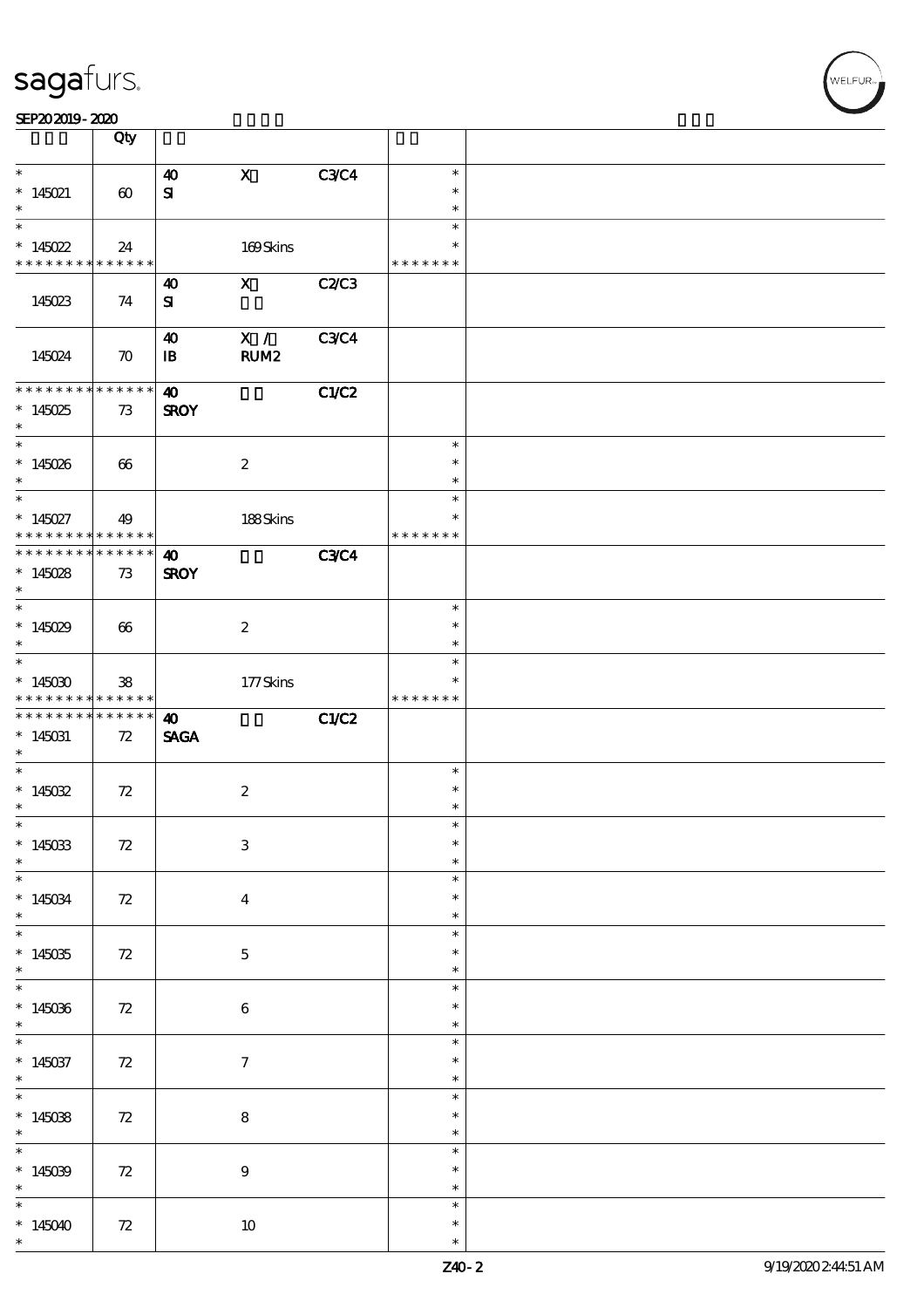#### SEP202019-2020

|                                 | Qty         |                                      |                  |  |
|---------------------------------|-------------|--------------------------------------|------------------|--|
| $*$                             |             | C1/C2<br>$\boldsymbol{\omega}$       | $\ast$           |  |
| $*145041$                       | 72          | $\ensuremath{\mathsf{SAGA}}$         | $\ast$           |  |
| $\ast$                          |             |                                      | $\ast$           |  |
|                                 |             |                                      | $\ast$           |  |
| * $145042$<br>$*$               | $72\,$      | $12\,$                               | $\ast$<br>$\ast$ |  |
| $*$                             |             |                                      | $\ast$           |  |
| $*145043$                       | 72          | 13                                   | $\ast$           |  |
| $*$                             |             |                                      | $\ast$           |  |
| $*$                             |             |                                      | $\ast$           |  |
| * 145044                        | $66\,$      | 14                                   | $\ast$           |  |
|                                 |             |                                      | $\ast$<br>$\ast$ |  |
| $*145045$                       | 24          | 1026Skins                            | $\ast$           |  |
| * * * *                         | $******$    |                                      | * * * * * * *    |  |
| * * * * * * * *                 | ******      | <b>C3C4</b><br>$\boldsymbol{\omega}$ |                  |  |
| $*145046$                       | $72\,$      | <b>SAGA</b>                          |                  |  |
| $\ast$                          |             |                                      |                  |  |
|                                 |             |                                      | $\ast$<br>$\ast$ |  |
| $*145047$<br>$\ast$             | 72          | $\boldsymbol{2}$                     | $\ast$           |  |
|                                 |             |                                      | $\ast$           |  |
| * $145048$                      | $72\,$      | $\mathbf{3}$                         | $\ast$           |  |
| $\ast$                          |             |                                      | $\ast$           |  |
| $*$                             |             |                                      | $\ast$           |  |
| * $145049$                      | 72          | $\overline{\mathbf{4}}$              | $\ast$<br>$\ast$ |  |
| $\ast$                          |             |                                      | $\ast$           |  |
| $*145050$                       | 72          | $\mathbf 5$                          | $\ast$           |  |
| $\ast$                          |             |                                      | $\ast$           |  |
|                                 |             |                                      | $\ast$           |  |
| $*145051$                       | $72\,$      | $\bf 6$                              | $\ast$           |  |
| $\ast$                          |             |                                      | $\ast$<br>$\ast$ |  |
| $*145052$                       | 72          | $\tau$                               | $\ast$           |  |
| $\ast$                          |             |                                      | $\ast$           |  |
| $\ast$                          |             |                                      | ж                |  |
| $*145053$                       | 72          | $\bf8$                               | $\ast$           |  |
| $\ast$                          |             |                                      | $\ast$           |  |
| $*145054$                       | 72          | $9\phantom{.0}$                      | $\ast$<br>$\ast$ |  |
| $\ast$                          |             |                                      | $\ast$           |  |
| $\overline{\phantom{0}}$        |             |                                      | $\ast$           |  |
| $*145055$                       | 72          | $10\,$                               | $\ast$           |  |
| $*$<br>$\overline{\phantom{0}}$ |             |                                      | $\ast$           |  |
|                                 |             |                                      | $\ast$<br>$\ast$ |  |
| $*145056$<br>$*$                | 72          | 11                                   | $\ast$           |  |
|                                 |             |                                      | $\ast$           |  |
| $*145057$                       | 72          | $12\,$                               | $\ast$           |  |
| $\ast$                          |             |                                      | $\ast$           |  |
| $*$                             |             |                                      | $\ast$<br>$\ast$ |  |
| $*145058$<br>$\ast$             | 54          | 13                                   | $\ast$           |  |
| $\overline{\phantom{0}}$        |             |                                      | $\ast$           |  |
| $*145059$                       | 24          | 942Skins                             | $\ast$           |  |
| * * * * * * * *                 | * * * * * * |                                      | * * * * * * *    |  |
| * * * * * * * *                 | $******$    | C1/C2<br>$\boldsymbol{\omega}$       |                  |  |
| $*145000$<br>$\ast$             | 85          | $\operatorname{\mathsf{SAGA}}$       |                  |  |
|                                 |             |                                      |                  |  |

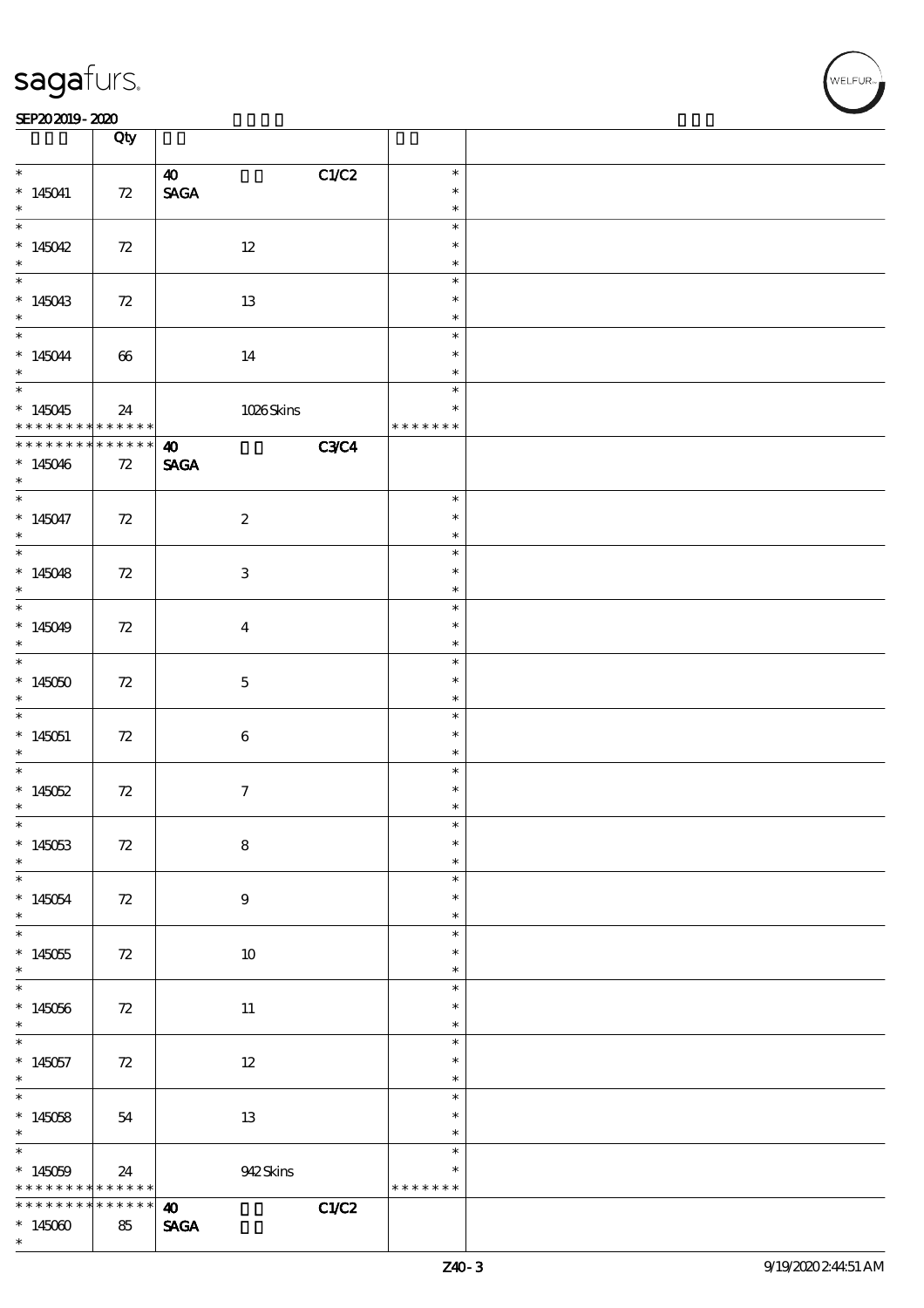|                                                               | Qty                       |                                      |             |                                   |  |
|---------------------------------------------------------------|---------------------------|--------------------------------------|-------------|-----------------------------------|--|
| $\ast$<br>$*145061$                                           | $\boldsymbol{78}$         | 40<br><b>SAGA</b>                    | C1/C2       | $\ast$<br>$\ast$<br>$\ast$        |  |
| $\overline{\ast}$<br>* $145062$<br>* * * * * * * *            | 78<br>******              | $241\,{\rm Skirs}$                   |             | $\ast$<br>$\ast$<br>* * * * * * * |  |
| * * * * * * *<br>$*145063$<br>$\ast$                          | * * * * * *<br>85         | $\boldsymbol{\omega}$<br><b>SAGA</b> | <b>C3C4</b> |                                   |  |
| $\ast$<br>$*145064$<br>$\ast$                                 | 78                        | $\boldsymbol{2}$                     |             | $\ast$<br>$\ast$<br>$\ast$        |  |
| $\overline{\phantom{0}}$<br>$*145065$<br>$*$                  | 78                        | $\sqrt{3}$                           |             | $\ast$<br>$\ast$<br>$\ast$        |  |
| $\overline{\phantom{0}}$<br>$*145066$<br>$\ast$               | 78                        | $\overline{4}$                       |             | $\ast$<br>$\ast$<br>$\ast$        |  |
| $\overline{\ast}$<br>$*145067$<br>$\ast$                      | 78                        | $\mathbf 5$                          |             | $\ast$<br>$\ast$<br>$\ast$        |  |
| $\overline{\phantom{0}}$<br>$*145068$<br>* * * * * * * *      | 65<br>******              | 462Skins                             |             | $\ast$<br>*<br>* * * * * * *      |  |
| * * * * * * * *<br>$*145009$<br>$\ast$                        | $******$<br>85            | $\boldsymbol{\omega}$<br>${\bf s}$   | <b>C3C4</b> |                                   |  |
| $\overline{\ast}$<br>$*145070$<br>$\ast$                      | 78                        | $\boldsymbol{2}$                     |             | $\ast$<br>$\ast$<br>$\ast$        |  |
| $\overline{\phantom{0}}$<br>$* 145071$<br>$\ast$              | 78                        | $\ensuremath{\mathbf{3}}$            |             | $\ast$<br>$\ast$<br>$\ast$        |  |
| $\ast$<br>* $145072$<br>$\ast$                                | 78                        | $\boldsymbol{4}$                     |             | $\ast$<br>$\ast$<br>$\ast$        |  |
| $\ast$<br>$*145073$<br>* * * * * * * *                        | ${\bf 38}$<br>* * * * * * | $357$ Skins                          |             | $\ast$<br>$\ast$<br>* * * * * * * |  |
| 145074                                                        | 83                        | $\boldsymbol{\omega}$<br>${\bf s}$   | C1/C2       |                                   |  |
| 145075                                                        | $52\,$                    | $\boldsymbol{\omega}$<br>${\bf s}$   | <b>C3C4</b> |                                   |  |
| * * * * * * * *<br>$*145076$<br>$\ast$                        | * * * * * *  <br>73       | $\boldsymbol{\omega}$<br><b>SROY</b> | C1/C2       |                                   |  |
| $\ast$<br>$*145077$<br>$\ast$<br>$\ast$                       | 66                        | $\boldsymbol{2}$                     |             | $\ast$<br>$\ast$<br>$\ast$        |  |
| $*145078$<br>* * * * * * * * * * * * * * *<br>* * * * * * * * | 54                        | 193Skins                             |             | $\ast$<br>* * * * * * *           |  |
| $*145079$<br>$\ast$<br>$\ast$                                 | * * * * * * *<br>55       | $\boldsymbol{\omega}$<br><b>SROY</b> | <b>C3C4</b> |                                   |  |
| $*145080$<br>* * * * * * * * <mark>* * * * * * *</mark>       | 24                        | 79Skins                              |             | $\ast$<br>$\ast$<br>* * * * * * * |  |

 $\overline{\mathsf{r}}$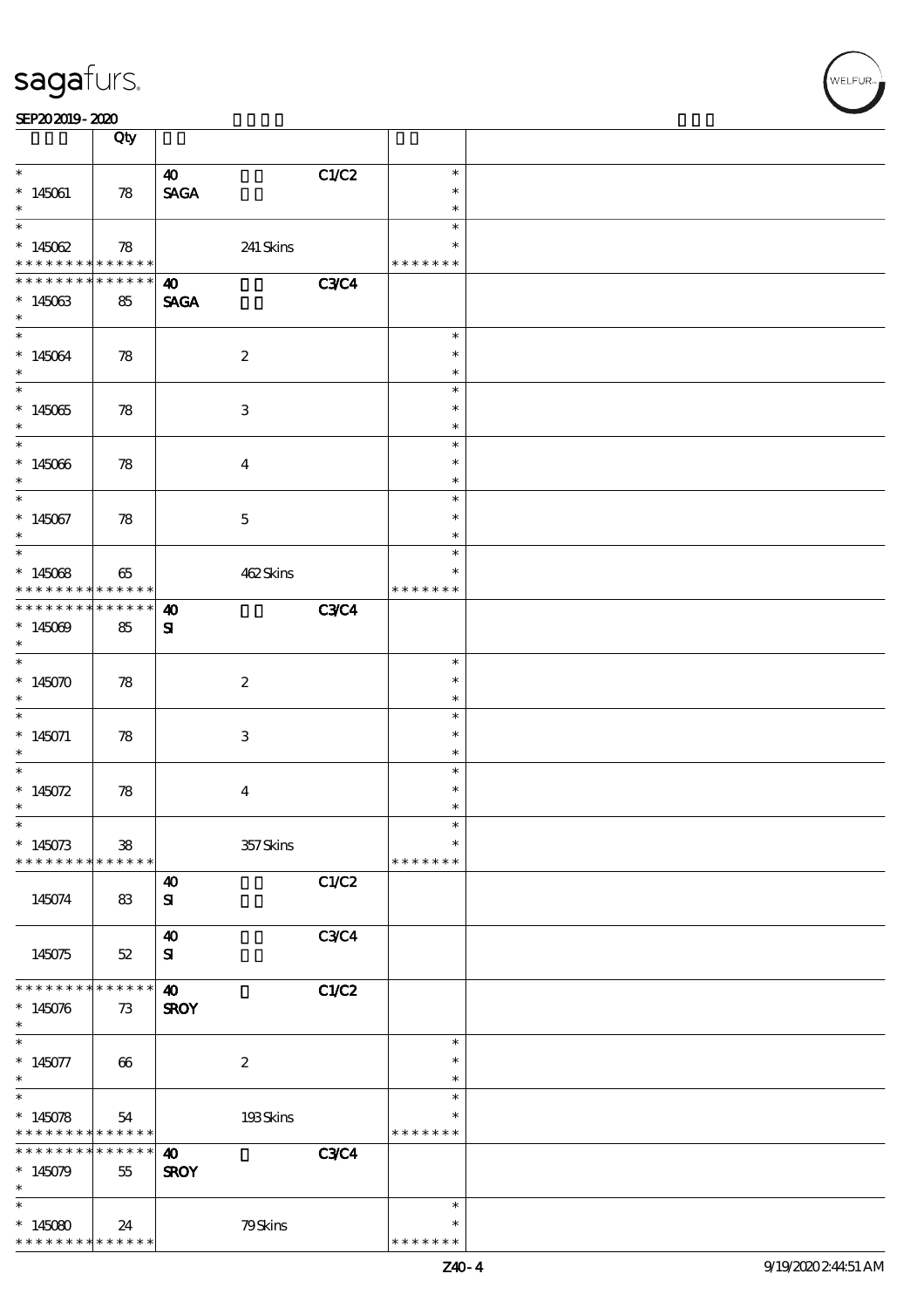| sagafurs. |
|-----------|
|           |

#### SEP202019-2020

| an avario- alav                                                                     |                            |                                      |             |                                   |  |
|-------------------------------------------------------------------------------------|----------------------------|--------------------------------------|-------------|-----------------------------------|--|
|                                                                                     | Qty                        |                                      |             |                                   |  |
| 145081                                                                              | 28                         | 40<br><b>SROY</b>                    | C1/C2       |                                   |  |
| * * * * * * * * <mark>* * * * * * *</mark><br>* $145082$<br>$\ast$                  | 72                         | $\boldsymbol{\omega}$<br><b>SAGA</b> | C1/C2       |                                   |  |
| $*145083$<br>$\ast$                                                                 | 72                         | $\boldsymbol{2}$                     |             | $\ast$<br>$\ast$<br>$\ast$        |  |
| $*$<br>$*145084$<br>$\ast$                                                          | 72                         | 3                                    |             | $\ast$<br>$\ast$<br>$\ast$        |  |
| $\overline{\phantom{0}}$<br>$*145085$<br>* * * * * * * * <mark>* * * * * * *</mark> | $\boldsymbol{\mathcal{Z}}$ | 244Skins                             |             | $\ast$<br>* * * * * * *           |  |
| * * * * * * * *<br>$*145086$<br>$\ast$                                              | $******$<br>72             | $\boldsymbol{\omega}$<br><b>SAGA</b> | <b>C3C4</b> |                                   |  |
| $*$<br>$*145087$<br>$\ast$                                                          | 72                         | $\boldsymbol{2}$                     |             | $\ast$<br>$\ast$<br>$\ast$        |  |
| $*145088$<br>* * * * * * * * <mark>* * * * * * *</mark>                             | 72                         | 216Skins                             |             | $\ast$<br>* * * * * * *           |  |
| * * * * * * * *<br>$*145089$<br>$\ast$                                              | ******<br>85               | $\boldsymbol{\omega}$<br>${\bf s}$   | C1/C2       |                                   |  |
| $*$<br>$*145000$<br>$\ast$                                                          | 78                         | $\boldsymbol{2}$                     |             | $\ast$<br>$\ast$<br>$\ast$        |  |
| $*145091$<br>$\ast$                                                                 | 78                         | $\ensuremath{\mathbf{3}}$            |             | $\ast$<br>$\ast$<br>$\ast$        |  |
| * $145092$<br>$\ast$                                                                | 78                         | $\overline{4}$                       |             | $\ast$<br>$\ast$<br>$\ast$        |  |
| $\ast$<br>$*14500B$<br>$\ast$                                                       | $78$                       | $\mathbf 5$                          |             | $\ast$<br>$\ast$<br>$\ast$        |  |
| $*145094$<br>* * * * * * * *                                                        | 29<br>* * * * * *          | 426Skins                             |             | $\ast$<br>$\ast$<br>* * * * * * * |  |
| 145095                                                                              | 74                         | $\boldsymbol{\omega}$<br>${\bf s}$   | C1/C2       |                                   |  |
| * * * * * * * *<br>$*145096$<br>$\ast$                                              | * * * * * *<br>85          | $\boldsymbol{\omega}$<br>${\bf s}$   | <b>C3C4</b> |                                   |  |
| $\ast$<br>$*145097$<br>$\ast$<br>$\overline{\ast}$                                  | 78                         | $\boldsymbol{2}$                     |             | $\ast$<br>$\ast$<br>$\ast$        |  |
| $*145098$<br>$\ast$                                                                 | 78                         | $\ensuremath{\mathbf{3}}$            |             | $\ast$<br>$\ast$<br>$\ast$        |  |
| $\ast$<br>$*145099$<br>$\ast$                                                       | ${\bf 78}$                 | $\boldsymbol{4}$                     |             | $\ast$<br>$\ast$<br>$\ast$        |  |
| $\ast$<br>$*145100$<br>$\ast$                                                       | 78                         | $\mathbf 5$                          |             | $\ast$<br>$\ast$<br>$\ast$        |  |

:<br>ELFUR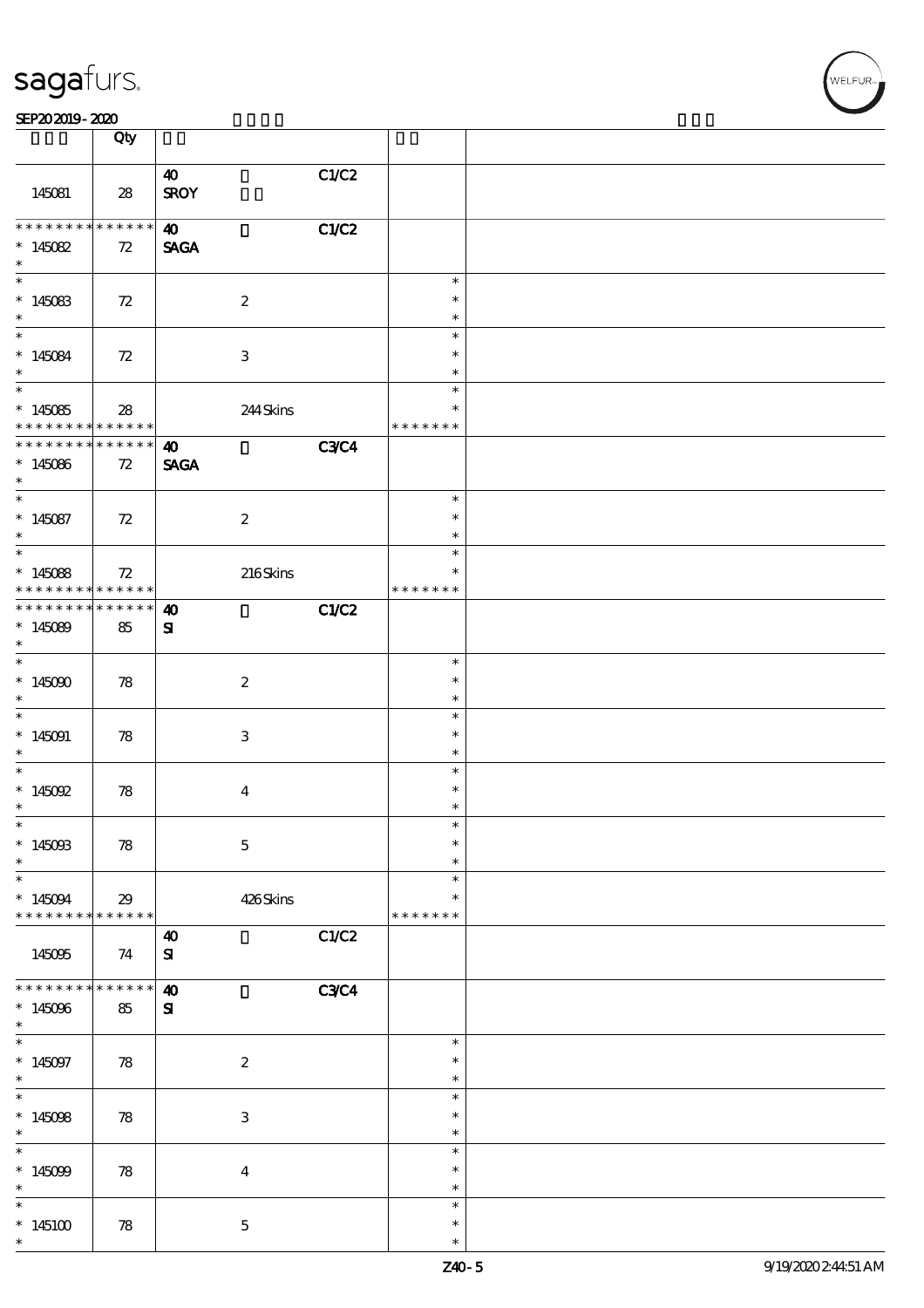| -              |  |
|----------------|--|
| SEP202019-2020 |  |

|                                                                                   | Qty                   |                                    |                  |              |                                   |  |
|-----------------------------------------------------------------------------------|-----------------------|------------------------------------|------------------|--------------|-----------------------------------|--|
| $\ast$<br>$*145101$<br>$\ast$                                                     | 78                    | $\boldsymbol{\omega}$<br>${\bf s}$ |                  | <b>C3C4</b>  | $\ast$<br>$\ast$                  |  |
| $\ast$<br>$*145102$<br>* * * * * * * * <mark>* * * * * *</mark>                   | $32\,$                |                                    | 507Skins         |              | $\ast$<br>* * * * * * *           |  |
| 145103                                                                            | 73                    | $\boldsymbol{\omega}$<br>${\bf s}$ |                  | <b>C3C4</b>  |                                   |  |
| * * * * * * * *<br>$*145104$                                                      | ******<br>85          | $\boldsymbol{\omega}$<br>${\bf s}$ | SL2              | C1/C2        |                                   |  |
| $\ast$<br>$*145105$                                                               | $\boldsymbol{\omega}$ |                                    | $\boldsymbol{2}$ |              | $\ast$<br>$\ast$<br>$\ast$        |  |
| $\ast$<br>$*145106$<br>* * * * * * * * <mark>* * * * * *</mark>                   | 28                    |                                    | 173Skins         |              | $\ast$<br>* * * * * * *           |  |
| * * * * * * * *<br>$*145107$                                                      | ******<br>85          | $\boldsymbol{\omega}$<br>${\bf s}$ | SL <sub>2</sub>  | <b>C3C4</b>  |                                   |  |
| $*145108$<br>* * * * * * * * <mark>* * * * * *</mark>                             | 44                    |                                    | 129Skins         |              | $\ast$<br>$\ast$<br>* * * * * * * |  |
| * * * * * * * * * * * * * * *<br>$*145109$                                        | 91                    | $\boldsymbol{\omega}$<br>${\bf s}$ |                  | <b>C1/C2</b> |                                   |  |
| $\overline{\phantom{0}}$<br>$*145110$<br>* * * * * * * * <mark>* * * * * *</mark> | 59                    |                                    | 150Skins         |              | $\ast$<br>* * * * * * *           |  |
| * * * * * * * * <mark>* * * * * * *</mark><br>$*145111$<br>$\ast$                 | 85                    | 40<br>$\mathbf{B}$                 | RUM <sub>2</sub> | <b>C2/C3</b> |                                   |  |
| $\ast$<br>$*145112$<br>* * * * * * * * <mark>* * * * * *</mark>                   | 15                    |                                    | 100Skins         |              | $\ast$<br>$\ast$<br>* * * * * * * |  |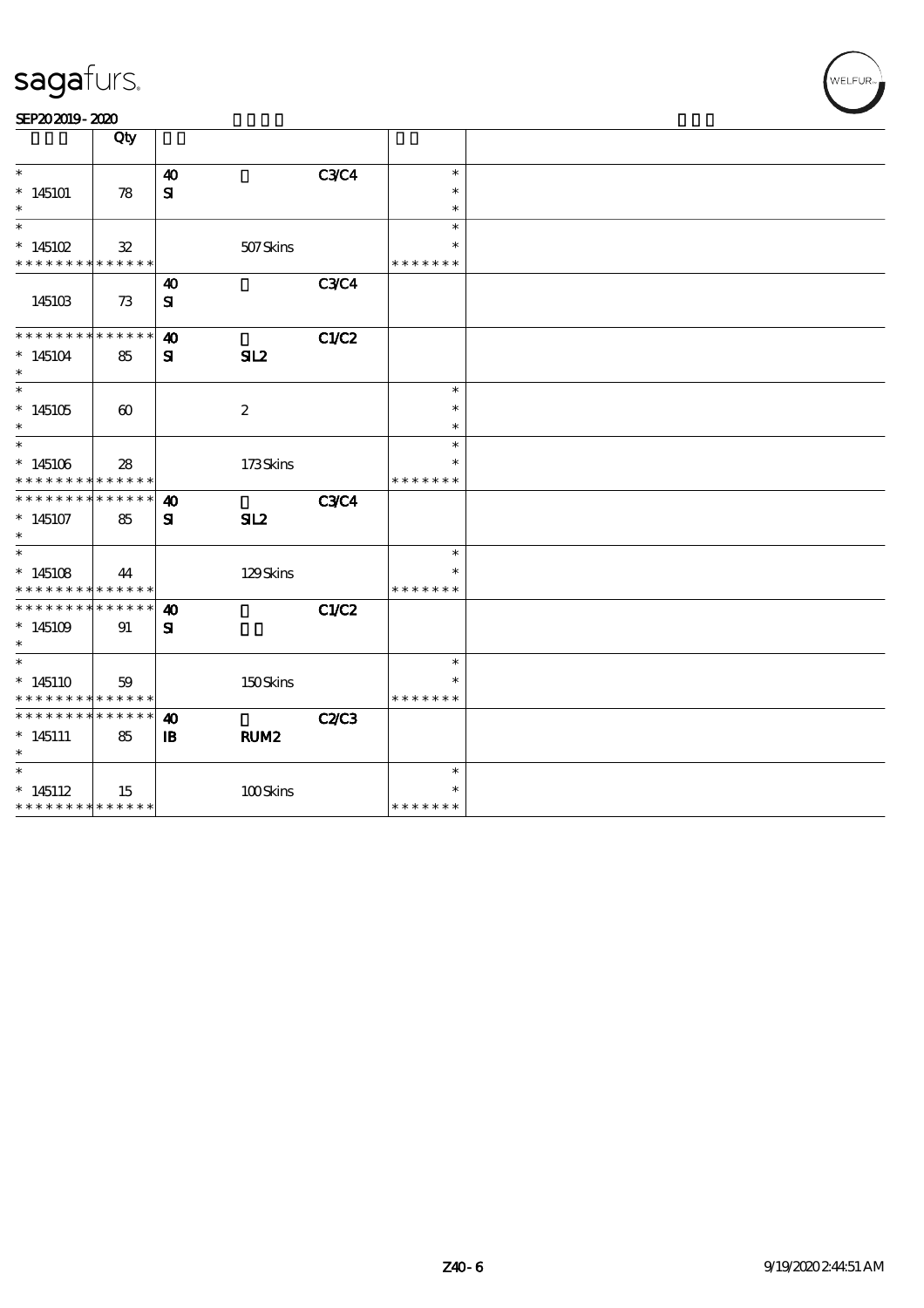| SEP202019-2020 |
|----------------|
|----------------|

|                                    | Qty                                        |                                            |                           |             |                         |  |
|------------------------------------|--------------------------------------------|--------------------------------------------|---------------------------|-------------|-------------------------|--|
| * * * * * * * *                    | * * * * * *                                | 30 <sub>o</sub>                            | $\boldsymbol{\mathrm{X}}$ | C1/C2       |                         |  |
| $*145201$                          | 79                                         | <b>SROY</b>                                |                           |             |                         |  |
| $\ast$                             |                                            |                                            |                           |             |                         |  |
| $\overline{\ast}$                  |                                            |                                            |                           |             | $\ast$                  |  |
| $* 145202$                         | 49                                         |                                            | 128Skins                  |             | $\ast$                  |  |
| * * * * * * * *<br>* * * * * * * * | $* * * * * * *$<br>* * * * * *             | $\boldsymbol{\mathfrak{D}}$                | $\boldsymbol{\mathsf{X}}$ | <b>C3C4</b> | * * * * * * *           |  |
| $*145203$                          | 79                                         | <b>SROY</b>                                |                           |             |                         |  |
| $\ast$                             |                                            |                                            |                           |             |                         |  |
| $\overline{\ast}$                  |                                            |                                            |                           |             | $\ast$                  |  |
| $*145204$                          | 72                                         |                                            | $\boldsymbol{2}$          |             | $\ast$                  |  |
| $\ast$                             |                                            |                                            |                           |             | $\ast$                  |  |
|                                    |                                            |                                            |                           |             | $\ast$                  |  |
| $*145205$<br>* * * * * * * *       | $\boldsymbol{\mathfrak{D}}$<br>* * * * * * |                                            | 171 Skins                 |             | $\ast$<br>* * * * * * * |  |
| ********                           | * * * * * *                                | $\boldsymbol{\mathfrak{D}}$                | $\mathbf{x}$              | C1/C2       |                         |  |
| $*145206$                          | 72                                         | <b>SROY</b>                                |                           |             |                         |  |
| $\ast$                             |                                            |                                            |                           |             |                         |  |
| $\overline{\ast}$                  |                                            |                                            |                           |             | $\ast$                  |  |
| $*145207$                          | 72                                         |                                            | $\boldsymbol{z}$          |             | $\ast$                  |  |
| $\ast$<br>$\overline{\ast}$        |                                            |                                            |                           |             | $\ast$                  |  |
|                                    |                                            |                                            |                           |             | $\ast$<br>$\ast$        |  |
| $*145208$<br>$\ast$                | 72                                         |                                            | 3                         |             | $\ast$                  |  |
|                                    |                                            |                                            |                           |             | $\ast$                  |  |
| $*145209$                          | 72                                         |                                            | $\overline{\mathbf{4}}$   |             | ∗                       |  |
| $\ast$                             |                                            |                                            |                           |             | ∗                       |  |
| $\ast$                             |                                            |                                            |                           |             | $\ast$                  |  |
| $*145210$<br>* * * * * * * *       | 64                                         |                                            | 352Skins                  |             | * * * * * * *           |  |
|                                    | $\ast\ast\ast\ast\ast\ast$                 | $\boldsymbol{\mathfrak{D}}$                | $\mathbf{x}$              | C1/C2       |                         |  |
| 145211                             | 75                                         | <b>SROY</b>                                |                           |             |                         |  |
|                                    |                                            |                                            |                           |             |                         |  |
|                                    |                                            | $\boldsymbol{\mathfrak{D}}$                | $\mathbf X$               | <b>C3C4</b> |                         |  |
| 145212                             | 82                                         | <b>SROY</b>                                |                           |             |                         |  |
| * * * * * * * * * * * * * * *      |                                            |                                            |                           |             |                         |  |
| $*145213$                          | 78                                         | $\boldsymbol{\mathfrak{D}}$<br><b>SAGA</b> | $\mathbf{x}$              | C1/C2       |                         |  |
| $\ast$                             |                                            |                                            |                           |             |                         |  |
| $\ast$                             |                                            |                                            |                           |             | $\ast$                  |  |
| $*145214$                          | 78                                         |                                            | $\boldsymbol{2}$          |             | $\ast$                  |  |
| $\ast$                             |                                            |                                            |                           |             | $\ast$                  |  |
| $\overline{\phantom{0}}$           |                                            |                                            |                           |             | $\ast$<br>$\ast$        |  |
| $*145215$<br>$\ast$                | 78                                         |                                            | 3                         |             | $\ast$                  |  |
| $\ast$                             |                                            |                                            |                           |             | $\ast$                  |  |
| $*145216$                          | 78                                         |                                            | $\boldsymbol{4}$          |             | $\ast$                  |  |
| $\ast$                             |                                            |                                            |                           |             | $\ast$                  |  |
| $\overline{\phantom{0}}$           |                                            |                                            |                           |             | $\ast$                  |  |
| $*145217$                          | 78                                         |                                            | $\mathbf 5$               |             | $\ast$                  |  |
| $*$                                |                                            |                                            |                           |             | $\ast$<br>$\ast$        |  |
| $*145218$                          | 78                                         |                                            | $\bf 6$                   |             | $\ast$                  |  |
| $*$                                |                                            |                                            |                           |             | $\ast$                  |  |
| $\ast$                             |                                            |                                            |                           |             | $\ast$                  |  |
| $*145219$                          | $\boldsymbol{\mathcal{R}}$                 |                                            | 546Skins                  |             | $\ast$                  |  |
| * * * * * * * *                    | $******$                                   |                                            |                           |             | * * * * * * *           |  |
| * * * * * * *                      | $******$                                   | 30                                         | $\mathbf{x}$              | <b>C3C4</b> |                         |  |
| $*145220$<br>$\ast$                | 78                                         | <b>SAGA</b>                                |                           |             |                         |  |

,<br>WELFUR: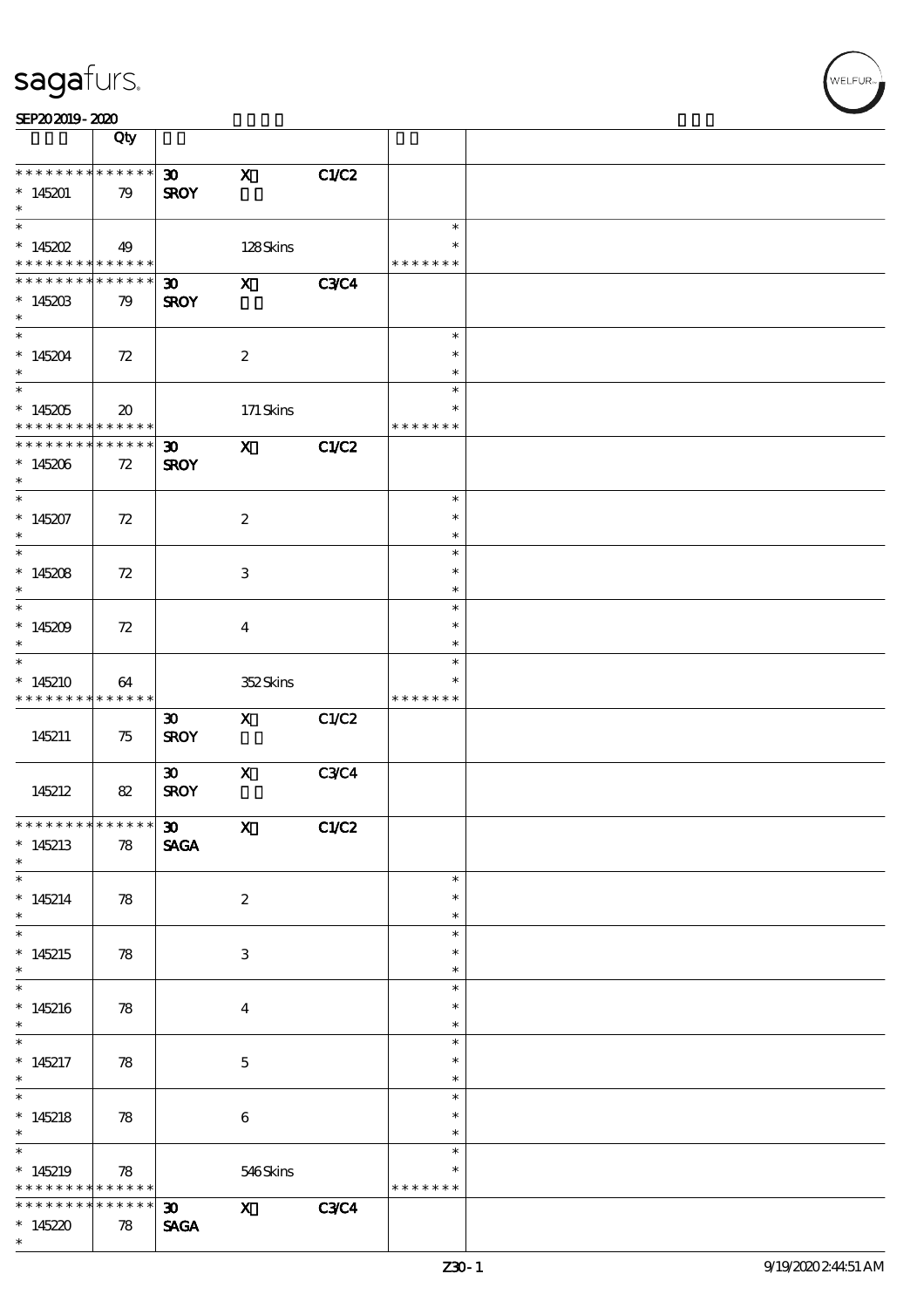|                                            | Qty         |                             |                           |                |               |  |
|--------------------------------------------|-------------|-----------------------------|---------------------------|----------------|---------------|--|
| $\ast$                                     |             | $\boldsymbol{\mathfrak{D}}$ | $\boldsymbol{\mathrm{X}}$ | <b>C3C4</b>    | $\ast$        |  |
|                                            |             |                             |                           |                | $\ast$        |  |
| $*145221$<br>$\ast$                        | 78          | <b>SAGA</b>                 |                           |                |               |  |
|                                            |             |                             |                           |                | $\ast$        |  |
|                                            |             |                             |                           |                | $\ast$        |  |
| $*145222$                                  | 78          |                             | $\,3$                     |                | $\ast$        |  |
| $\ast$                                     |             |                             |                           |                | $\ast$        |  |
|                                            |             |                             |                           |                | $\ast$        |  |
| * $145223$                                 | 63          |                             | 297 Skins                 |                | *             |  |
| * * * * * * * *                            | * * * * * * |                             |                           |                | * * * * * * * |  |
| * * * * * * * *                            | * * * * * * | $\boldsymbol{\mathfrak{D}}$ | $\mathbf{x}$              | <b>C3C4</b>    |               |  |
| $*145224$                                  | 91          | ${\bf s}$                   |                           |                |               |  |
| $\ast$                                     |             |                             |                           |                |               |  |
| $\overline{\phantom{0}}$                   |             |                             |                           |                | $\ast$        |  |
| $*145225$                                  | 84          |                             | $\boldsymbol{2}$          |                | $\ast$        |  |
| $*$                                        |             |                             |                           |                | $\ast$        |  |
|                                            |             |                             |                           |                | $\ast$        |  |
| $*145226$                                  | 84          |                             | 3                         |                | $\ast$        |  |
| $\ast$                                     |             |                             |                           |                | $\ast$        |  |
| $\overline{\ast}$                          |             |                             |                           |                | $\ast$        |  |
| $*145227$                                  | 79          |                             | 338Skins                  |                | $\ast$        |  |
| * * * * * * * *                            | * * * * * * |                             |                           |                | * * * * * * * |  |
| * * * * * * * * <mark>* * * * * * *</mark> |             | $\boldsymbol{\mathfrak{D}}$ | $\mathbf{X}$              | <b>C2/C3</b>   |               |  |
| $*145228$                                  | 97          | ${\bf s}$                   |                           |                |               |  |
| $\ast$                                     |             |                             |                           |                |               |  |
|                                            |             |                             |                           |                | $\ast$        |  |
| $*145229$                                  | 42          |                             | 139Skins                  |                |               |  |
| * * * * * * * * <mark>* * * * * *</mark>   |             |                             |                           |                | * * * * * * * |  |
|                                            |             | $\boldsymbol{\mathfrak{D}}$ | X /                       | C1/C2          |               |  |
| 145230                                     | 47          | <b>SROY</b>                 |                           |                |               |  |
|                                            |             |                             |                           |                |               |  |
|                                            |             | $\boldsymbol{\mathfrak{D}}$ | X /                       | <b>C3C4</b>    |               |  |
| 145231                                     | 64          | <b>SROY</b>                 |                           |                |               |  |
|                                            |             |                             |                           |                |               |  |
| * * * * * * * *                            | $******$    | $\boldsymbol{\mathfrak{D}}$ | X /                       | C <sub>5</sub> |               |  |
| $*145232$                                  | 67          | <b>SAGA</b>                 |                           |                |               |  |
| $\ast$                                     |             |                             |                           |                |               |  |
| $\ast$                                     |             |                             |                           |                | $\ast$        |  |
| $*145233$                                  | 21          |                             | 88Skins                   |                | $\ast$        |  |
| * * * * * * * *                            | * * * * * * |                             |                           |                | * * * * * * * |  |
| * * * * * * * *                            | ******      | $\boldsymbol{\mathfrak{D}}$ | $\mathbf{X}$ /            | C1/C2          |               |  |
| $*145234$                                  | 91          | $\mathbf{B}$                | RUM2                      |                |               |  |
| $\ast$                                     |             |                             |                           |                |               |  |
| $\overline{\ast}$                          |             |                             |                           |                | $\ast$        |  |
| $*145235$                                  | 19          |                             | 110Skins                  |                |               |  |
| * * * * * * * * <mark>* * * * * * *</mark> |             |                             |                           |                | * * * * * * * |  |
|                                            |             | $\boldsymbol{\mathfrak{D}}$ | X /                       | <b>C3C4</b>    |               |  |
| 145236                                     | 47          | $\mathbf{B}$                | RUM2                      |                |               |  |
|                                            |             |                             |                           |                |               |  |
| * * * * * * * *                            | * * * * * * | $\boldsymbol{\mathfrak{D}}$ |                           | C1/C2          |               |  |
| $*145237$                                  | 79          | <b>SROY</b>                 |                           |                |               |  |
| $\ast$                                     |             |                             |                           |                |               |  |
| $\overline{\phantom{0}}$                   |             |                             |                           |                | $\ast$        |  |
| $*145238$                                  | 54          |                             | $\boldsymbol{2}$          |                | $\ast$        |  |
| $\ast$                                     |             |                             |                           |                | $\ast$        |  |
| $\ast$                                     |             |                             |                           |                | $\ast$        |  |
| $*145239$                                  | 19          |                             | 152Skins                  |                | $\ast$        |  |
| * * * * * * * * <mark>* * * * * *</mark>   |             |                             |                           |                | * * * * * * * |  |
| * * * * * * * *                            | ******      | 30 <sub>o</sub>             |                           | C1/C2          |               |  |
| $*145240$                                  | 78          | <b>SAGA</b>                 |                           |                |               |  |
| $\ast$                                     |             |                             |                           |                |               |  |

 $\overline{\mathbf{r}}$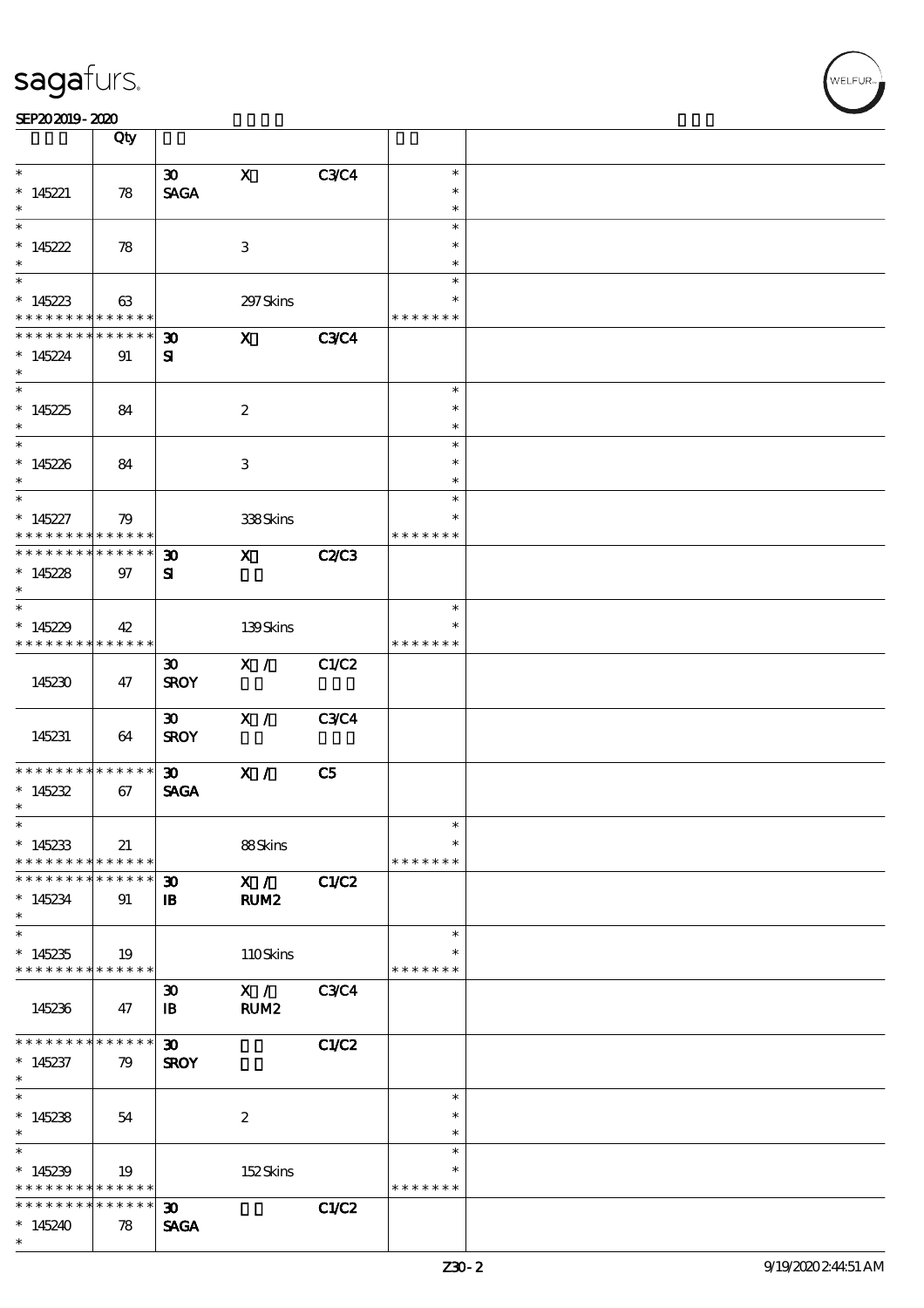#### SEP202019-2020 Production of the contract of the contract of the contract of the contract of the contract of the contract of the contract of the contract of the contract of the contract of the contract of the contract of t

|                                                           | Qty                              |                                                           |                                   |  |
|-----------------------------------------------------------|----------------------------------|-----------------------------------------------------------|-----------------------------------|--|
| $\ast$<br>$*145241$<br>$\ast$                             | 78                               | C1/C2<br>$\infty$<br>$\operatorname{\mathsf{SAGA}}$       | $\ast$<br>$\ast$<br>$\ast$        |  |
| $*145242$<br>$\ast$                                       | 78                               | $\ensuremath{\mathbf{3}}$                                 | $\ast$<br>$\ast$<br>$\ast$        |  |
| $*145243$<br>$\ast$                                       | 78                               | $\boldsymbol{4}$                                          | $\ast$<br>$\ast$<br>$\ast$        |  |
| $* 145244$<br>$*$                                         | 78                               | $\mathbf 5$                                               | $\ast$<br>$\ast$<br>$\ast$        |  |
| $*145245$<br>$*$                                          | 78                               | $\bf 6$                                                   | $\ast$<br>$\ast$<br>$\ast$        |  |
| $*145246$<br>$\ast$                                       | 78                               | $\tau$                                                    | $\ast$<br>$\ast$<br>$\ast$        |  |
| $*$<br>$*145247$<br>$*$                                   | 78                               | $\bf8$                                                    | $\ast$<br>$\ast$<br>$\ast$        |  |
| $*145248$<br>$*$                                          | 78                               | $\boldsymbol{9}$                                          | $\ast$<br>$\ast$<br>$\ast$        |  |
| $*145249$<br>$\ast$                                       | 78                               | $10\,$                                                    | $\ast$<br>$\ast$<br>$\ast$        |  |
| $*145250$<br>* * * * * * * *                              | $22\,$<br>$* * * * * * *$        | 802Skins                                                  | $\ast$<br>$\ast$<br>* * * * * * * |  |
| * * * * * * * *<br>$*145251$<br>$\ast$                    | $******$<br>78                   | <b>C3C4</b><br>$\boldsymbol{\mathfrak{D}}$<br><b>SAGA</b> |                                   |  |
| * $145252$<br>$\ast$                                      | 78                               | $\boldsymbol{2}$                                          | $\ast$<br>$\ast$<br>$\ast$        |  |
| $\ast$<br>$*145253$                                       |                                  |                                                           |                                   |  |
| $\ast$                                                    | 78                               | $\ensuremath{\mathbf{3}}$                                 | $\ast$<br>$\ast$<br>$\ast$        |  |
| $\ast$<br>$*145254$<br>$\ast$                             | 78                               | $\overline{\mathbf{4}}$                                   | $\ast$<br>$\ast$<br>$\ast$        |  |
| $\overline{\phantom{0}}$<br>$*145255$<br>$\ast$           | 78                               | $\mathbf{5}$                                              | $\ast$<br>$\ast$<br>$\ast$        |  |
| $\overline{\ast}$<br>$*145256$<br>* * * * * * * *         | 78<br>$\ast\ast\ast\ast\ast\ast$ | 468Skins                                                  | $\ast$<br>$\ast$<br>* * * * * * * |  |
| * * * * * * *<br>$*145257$<br>$*$                         | * * * * * *<br>78                | $\boldsymbol{\mathfrak{D}}$<br>C1/C2<br><b>SAGA</b>       |                                   |  |
| $*145258$<br>$\ast$                                       | 78                               | $\boldsymbol{2}$                                          | $\ast$<br>$\ast$<br>$\ast$        |  |
| $\overline{\phantom{0}}$<br>$*145259$<br>$\ast$<br>$\ast$ | 78                               | $\ensuremath{\mathsf{3}}$                                 | $\ast$<br>$\ast$<br>$\ast$        |  |

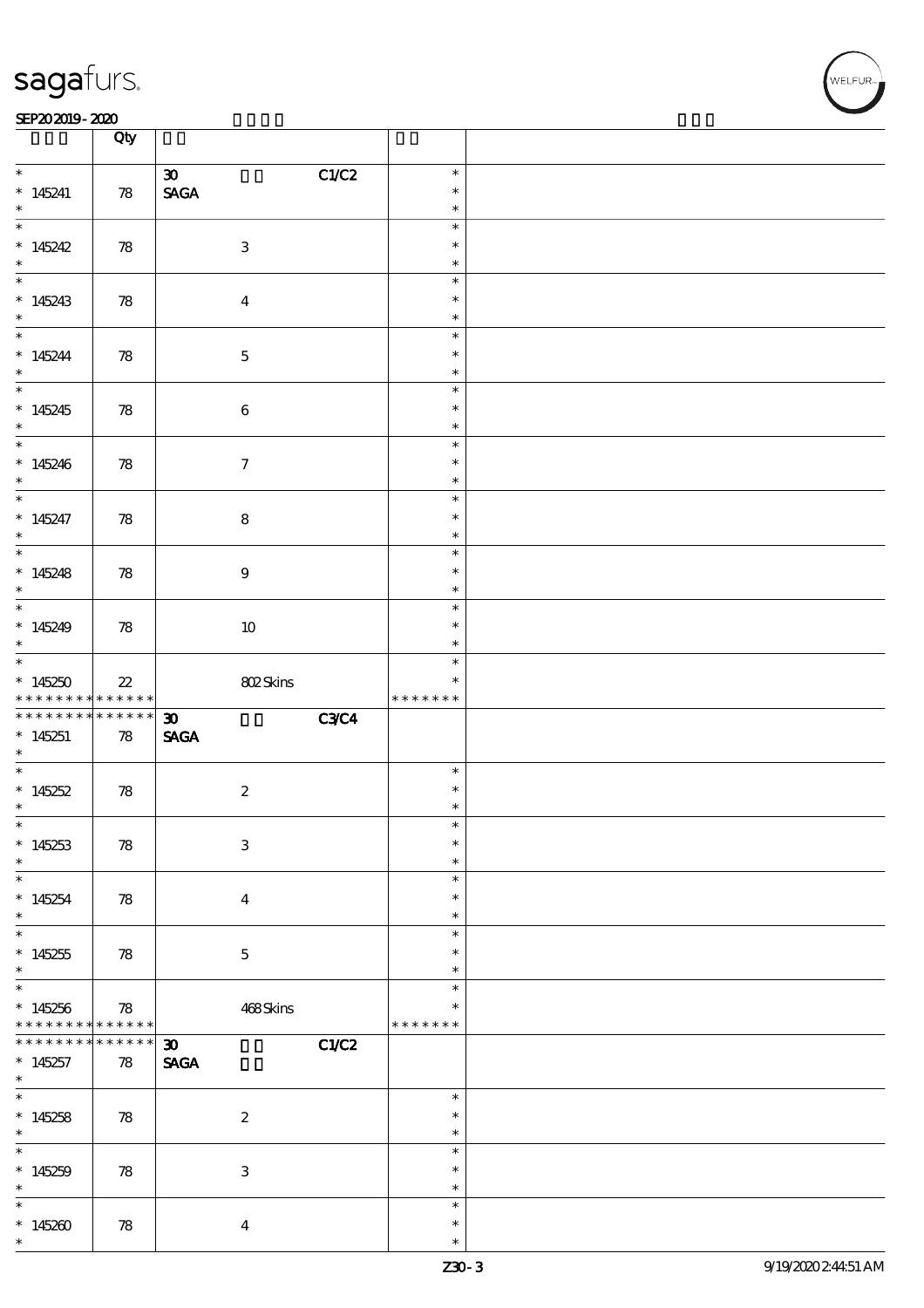|                                                       | Qty                                            |                                            |                         |  |
|-------------------------------------------------------|------------------------------------------------|--------------------------------------------|-------------------------|--|
| $\ast$                                                |                                                | C1/C2<br>$\boldsymbol{\mathfrak{D}}$       | $\ast$                  |  |
| $*145261$<br>* * * * * * * * <mark>* * * * * *</mark> | 78                                             | <b>SAGA</b>                                | $\ast$<br>* * * * * * * |  |
| * * * * * * * * * * * * * * *                         |                                                | <b>C3C4</b><br>$\infty$                    |                         |  |
| $*145262$<br>$\ast$                                   | 91                                             | <b>SAGA</b>                                |                         |  |
|                                                       |                                                |                                            | $\ast$                  |  |
| $*145263$<br>$\ast$                                   | 84                                             | $\boldsymbol{2}$                           | $\ast$<br>$\ast$        |  |
| $\ast$                                                |                                                |                                            | $\ast$                  |  |
| $*145264$<br>$\ast$                                   | 84                                             | 3                                          | $\ast$<br>$\ast$        |  |
|                                                       |                                                |                                            | $\ast$                  |  |
| $*145265$<br>$\ast$                                   | 78                                             | $\boldsymbol{4}$                           | $\ast$<br>$\ast$        |  |
| $\overline{\phantom{0}}$                              |                                                |                                            | $\ast$                  |  |
| $*145266$<br>$\ast$                                   | 78                                             | $\mathbf 5$                                | $\ast$<br>$\ast$        |  |
| $\overline{\ast}$                                     |                                                |                                            | $\ast$                  |  |
| $*145267$<br>$\ast$                                   | 78                                             | $\bf 6$                                    | $\ast$<br>$\ast$        |  |
|                                                       |                                                |                                            | $\ast$                  |  |
| $*145268$<br>* * * * * * * *                          | $35\,$<br>$* * * * * * *$                      | 528Skins                                   | $\ast$<br>* * * * * * * |  |
| * * * * * * * * <mark>*</mark>                        | $* * * * * * *$                                | <b>C3C4</b><br>$\boldsymbol{\mathfrak{D}}$ |                         |  |
| $*145209$<br>$\ast$                                   | 91                                             | ${\bf s}$                                  |                         |  |
| $\overline{\phantom{0}}$                              |                                                |                                            | $\ast$                  |  |
| * $145270$<br>$\ast$                                  | 84                                             | $\boldsymbol{2}$                           | $\ast$<br>$\ast$        |  |
|                                                       |                                                |                                            | $\ast$                  |  |
| $*145271$<br>$\ast$                                   | 84                                             | $\ensuremath{\mathbf{3}}$                  | $\ast$<br>$\ast$        |  |
| $\overline{\phantom{0}}$                              |                                                |                                            | $\ast$                  |  |
| * $145272$<br>$\ast$                                  | 84                                             | $\boldsymbol{4}$                           | $\ast$<br>$\ast$        |  |
| $\ast$                                                |                                                |                                            | $\ast$                  |  |
| $*145273$<br>$\ast$                                   | 84                                             | $\mathbf 5$                                | $\ast$<br>$\ast$        |  |
| $\ast$                                                |                                                |                                            | $\ast$                  |  |
| $*145274$<br>$\ast$<br>$\overline{\ast}$              | 84                                             | $\bf 6$                                    | $\ast$<br>$\ast$        |  |
|                                                       |                                                |                                            | $\ast$                  |  |
| $*145275$<br>$\ast$<br>$\overline{\ast}$              | 84                                             | $\tau$                                     | $\ast$<br>$\ast$        |  |
|                                                       |                                                |                                            | $\ast$                  |  |
| $*145276$<br>$\ast$                                   | 84                                             | 8                                          | $\ast$<br>$\ast$        |  |
| $\ast$                                                |                                                |                                            | $\ast$                  |  |
| $* 145277$<br>* * * * * * * *                         | $\boldsymbol{\mathfrak{D}}$<br>$* * * * * * *$ | 699Skins                                   | $\ast$<br>* * * * * * * |  |
| * * * * * * * *                                       | ******                                         | C1/C2<br>$\boldsymbol{\mathfrak{D}}$       |                         |  |
| $*145278$<br>$\ast$                                   | 97                                             | ${\bf s}$                                  |                         |  |
| $\ast$                                                |                                                |                                            | $\ast$                  |  |
| $*145279$<br>* * * * * * * *                          | 84<br>$* * * * * * *$                          | $181$ Skins                                | $\ast$<br>* * * * * * * |  |
|                                                       |                                                | <b>C3C4</b><br>$\boldsymbol{\mathfrak{D}}$ |                         |  |
| 145280                                                | ${\bf 77}$                                     | ${\bf s}$                                  |                         |  |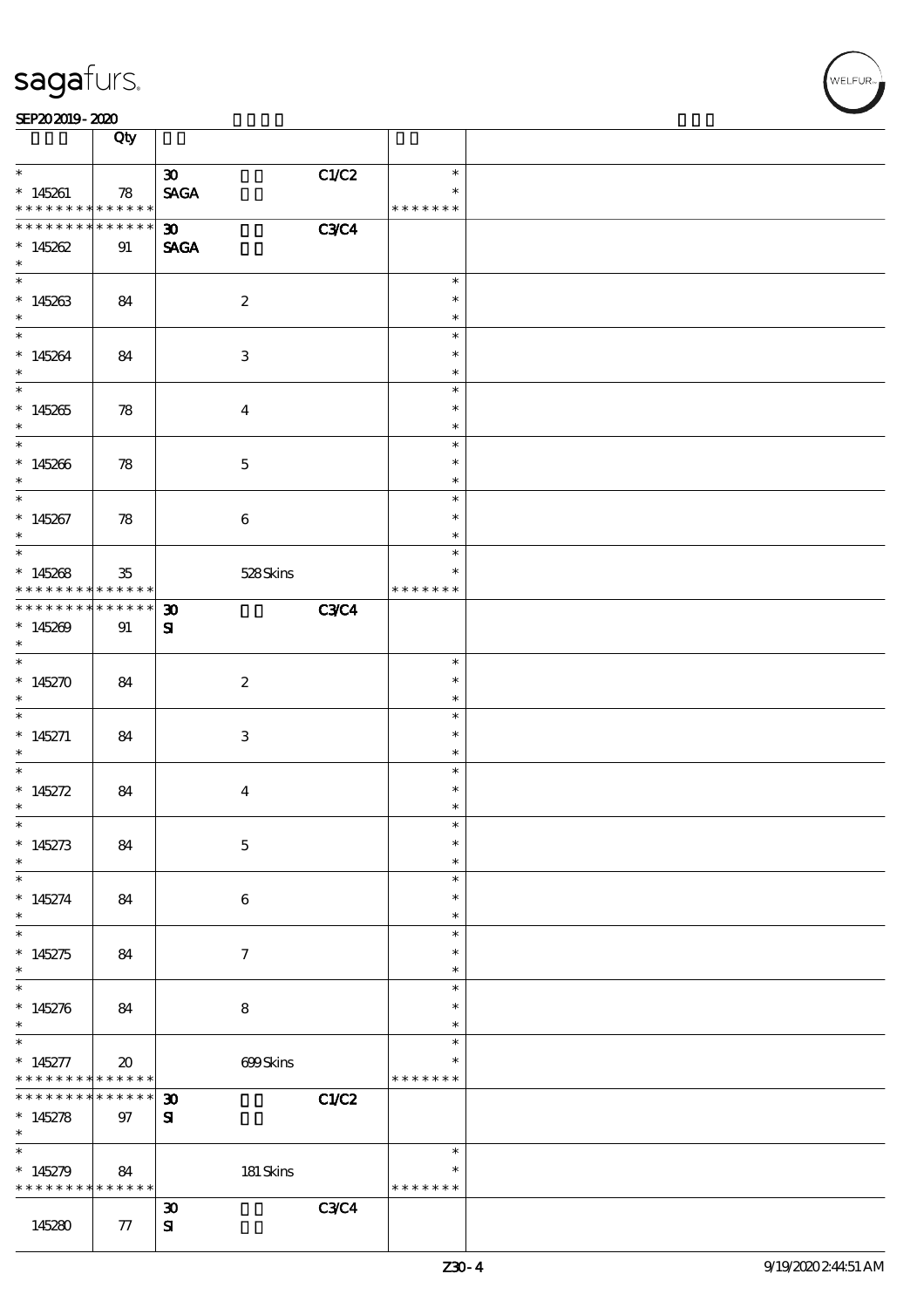|                                                                            | Qty                   |                                                           |                                   |  |
|----------------------------------------------------------------------------|-----------------------|-----------------------------------------------------------|-----------------------------------|--|
| * * * * * * * * * * * * * * <mark>*</mark><br>$*145281$<br>$\ast$          | 79                    | C1/C2<br>$\infty$<br><b>SROY</b>                          |                                   |  |
| $*145282$<br>$\ast$                                                        | 72                    | $\boldsymbol{2}$                                          | $\ast$<br>$\ast$<br>$\ast$        |  |
| $*145283$<br>$\ast$                                                        | 72                    | 3                                                         | $\ast$<br>$\ast$<br>$\ast$        |  |
| $\overline{\mathbf{r}}$<br>* 145284<br>* * * * * * * *                     | 68<br>$* * * * * * *$ | 291 Skins                                                 | $\ast$<br>$\ast$<br>* * * * * * * |  |
| * * * * * * * * * * * * * * *<br>$*145285$<br>$\ast$                       | 79                    | <b>C3C4</b><br>$\boldsymbol{\mathfrak{D}}$<br><b>SROY</b> |                                   |  |
| $*$<br>$*145286$<br>$\ast$                                                 | 72                    | $\boldsymbol{2}$                                          | $\ast$<br>$\ast$<br>$\ast$        |  |
| $\overline{\ast}$<br>$*145287$<br>$\ast$                                   | 72                    | $\,3$                                                     | $\ast$<br>$\ast$<br>$\ast$        |  |
| $\overline{\ast}$<br>$*145288$<br>$\ast$                                   | 72                    | $\overline{4}$                                            | $\ast$<br>$\ast$<br>$\ast$        |  |
| $*145289$<br>* * * * * * * *                                               | 74<br>$* * * * * * *$ | $309\mathrm{S}$ kins                                      | $\ast$<br>* * * * * * *           |  |
| * * * * * * * *<br>$*145290$<br>$\ast$                                     | $* * * * * * *$<br>96 | C1/C2<br>$\boldsymbol{\mathfrak{D}}$<br><b>SAGA</b>       |                                   |  |
| $*145291$<br>$\ast$                                                        | 96                    | $\boldsymbol{2}$                                          | $\ast$<br>$\ast$<br>$\ast$        |  |
| $\overline{\phantom{0}}$<br>* $145292$<br>$\ast$                           | 96                    | $\ensuremath{\mathbf{3}}$                                 | $\ast$<br>$\ast$<br>$\ast$        |  |
| $\ast$<br>$*145293$<br>$\ast$                                              | $96\,$                | $\boldsymbol{4}$                                          | $\ast$<br>$\ast$<br>$\ast$        |  |
| $\ast$<br>$*145294$<br>$\ast$                                              | 96                    | $\mathbf 5$                                               | $\ast$<br>$\ast$<br>$\ast$        |  |
| $\overline{\ast}$<br>$*145295$<br>$\ast$                                   | 96                    | $\boldsymbol{6}$                                          | $\ast$<br>$\ast$<br>$\ast$        |  |
| $\overline{\ast}$<br>$*145296$<br>* * * * * * * * <mark>* * * * * *</mark> | $90^{\circ}$          | 666Skins                                                  | $\ast$<br>$\ast$<br>* * * * * * * |  |
| * * * * * * * *<br>$*145297$<br>$\ast$                                     | * * * * * *<br>91     | C1/C2<br>$\boldsymbol{\mathfrak{D}}$<br><b>SAGA</b>       |                                   |  |
| $\overline{\phantom{0}}$<br>$*145298$<br>$\ast$                            | 84                    | $\boldsymbol{2}$                                          | $\ast$<br>$\ast$<br>$\ast$        |  |
| $\overline{\ast}$<br>$*145299$<br>$\ast$                                   | 84                    | $\ensuremath{\mathbf{3}}$                                 | $\ast$<br>$\ast$<br>$\ast$        |  |
| $\ast$<br>$*145300$<br>$\ast$                                              | 84                    | $\boldsymbol{4}$                                          | $\ast$<br>$\ast$<br>$\ast$        |  |

r<br>WELFUR<br>L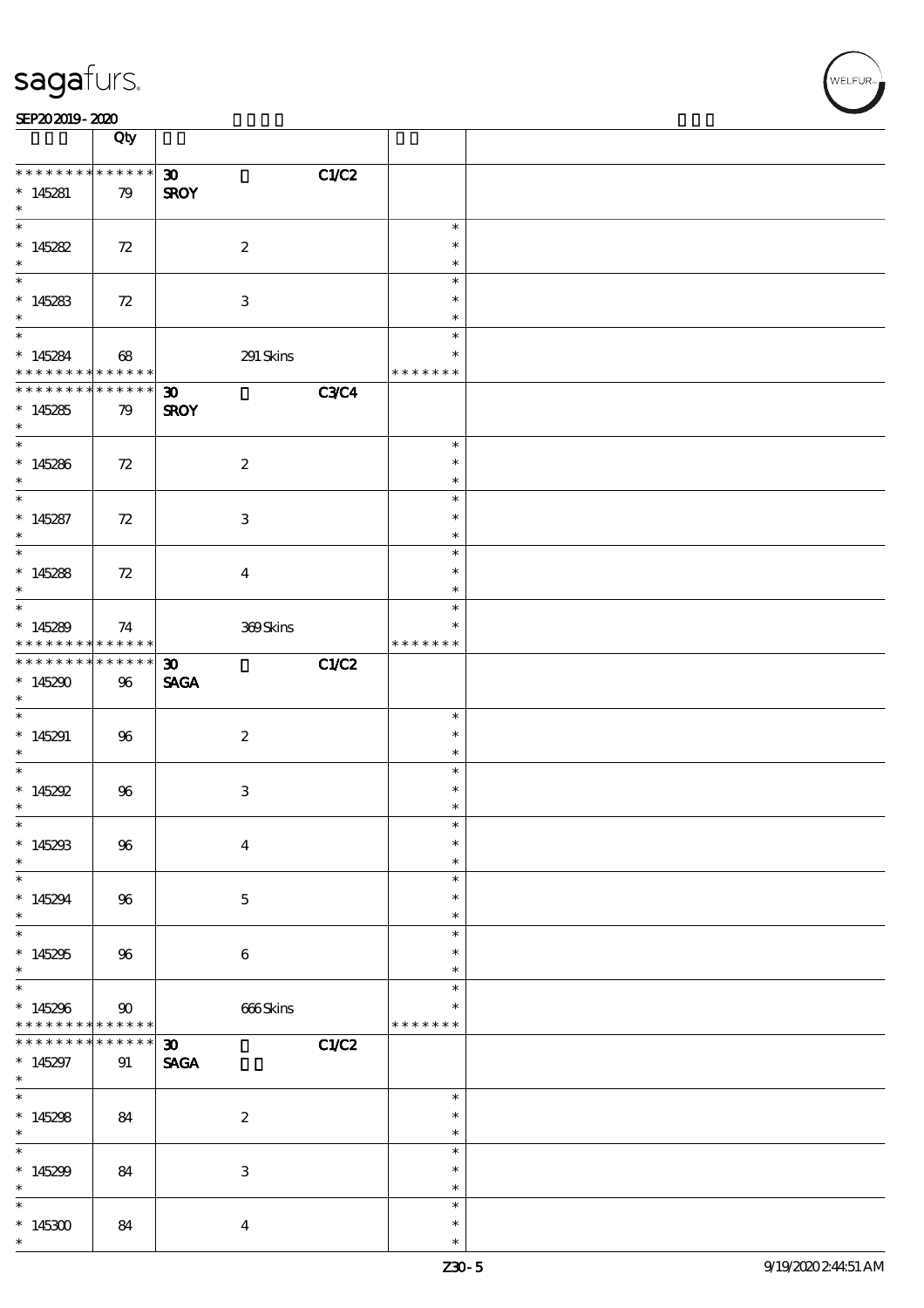|                                                                                                         | Qty                   |                                                           |                                      |  |
|---------------------------------------------------------------------------------------------------------|-----------------------|-----------------------------------------------------------|--------------------------------------|--|
| $\ast$<br>$*145301$<br>$\ast$                                                                           | 84                    | C1/C2<br>$\boldsymbol{\mathfrak{D}}$<br><b>SAGA</b>       | $\ast$<br>$\ast$<br>$\ast$           |  |
| $* 145302$<br>$\ast$                                                                                    | 84                    | $\bf 6$                                                   | $\ast$<br>$\ast$<br>$\ast$           |  |
| $*145303$<br>* * * * * * * * <mark>* * * * * *</mark>                                                   | 28                    | 539Skins                                                  | $\ast$<br>$\ast$<br>* * * * * * *    |  |
| * * * * * * * *<br>$*145304$<br>$\ast$                                                                  | ******<br>91          | <b>C3C4</b><br>$\boldsymbol{\mathfrak{D}}$<br><b>SAGA</b> |                                      |  |
| $*145305$<br>$\ast$                                                                                     | 84                    | $\boldsymbol{2}$                                          | $\ast$<br>$\ast$<br>$\ast$           |  |
| $*145306$<br>$\ast$<br>$\ast$                                                                           | 84                    | $\ensuremath{\mathbf{3}}$                                 | $\ast$<br>$\ast$<br>$\ast$           |  |
| $*145307$<br>$\ast$                                                                                     | 84                    | $\overline{4}$                                            | $\ast$<br>$\ast$<br>$\ast$           |  |
| $*145308$<br>$\ast$                                                                                     | 84                    | $\mathbf{5}$                                              | $\ast$<br>$\ast$<br>$\ast$           |  |
| $*145309$<br>* * * * * * * * * * * * * * *                                                              | 84                    | $511$ Skins                                               | $\ast$<br>$\ast$<br>* * * * * * *    |  |
| 145310                                                                                                  | 91                    | C3C4<br>$\boldsymbol{\mathfrak{D}}$<br><b>SAGA</b>        |                                      |  |
| * * * * * * * *<br>$*145311$<br>$\ast$<br>$\overline{\phantom{0}}$                                      | $* * * * * * *$<br>91 | $\boldsymbol{\mathfrak{D}}$<br>C1/C2<br>${\bf s}$         |                                      |  |
| $*145312$<br>$\ast$                                                                                     | 84                    | $\boldsymbol{2}$                                          | $\ast$<br>$\ast$<br>$\ast$           |  |
| $*145313$<br>$\ast$                                                                                     | 84                    |                                                           |                                      |  |
|                                                                                                         |                       | $\ensuremath{\mathbf{3}}$                                 | $\ast$<br>$\ast$<br>$\ast$           |  |
| $*145314$<br>$\ast$                                                                                     | 84                    | $\overline{\mathbf{4}}$                                   | $\ast$<br>$\ast$<br>$\ast$           |  |
| $\overline{\ast}$<br>$*145315$<br>$\ast$                                                                | 84                    | $\mathbf 5$                                               | $\ast$<br>$\ast$<br>$\ast$           |  |
| $*145316$<br>$\ast$                                                                                     | 84                    | $\boldsymbol{6}$                                          | $\ast$<br>$\ast$<br>$\ast$           |  |
|                                                                                                         | 84<br>* * * * * *     | 595Skins                                                  | $\ast$<br>$\ast$<br>* * * * * * *    |  |
|                                                                                                         | ******<br>91          | <b>C3C4</b><br>$\boldsymbol{\mathfrak{D}}$<br>${\bf s}$   |                                      |  |
| $\ast$<br>$*145317$<br>* * * * * * * *<br>* * * * * * * *<br>$*145318$<br>$\ast$<br>$*145319$<br>$\ast$ | 84                    | $\boldsymbol{2}$                                          | $\ast$<br>$\ast$<br>$\ast$<br>$\ast$ |  |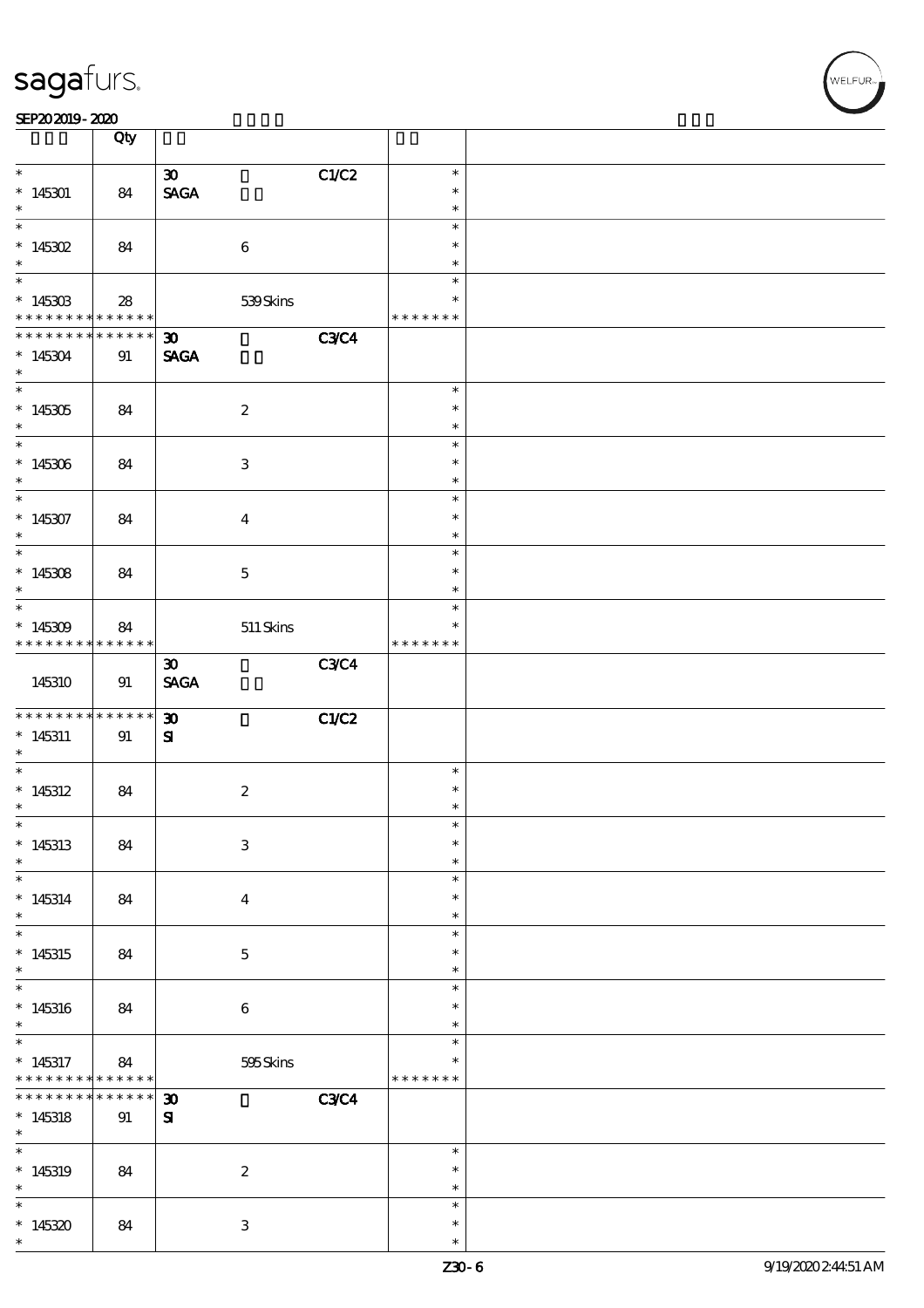|                                                         | Qty                        |                             |                  |              |                  |  |
|---------------------------------------------------------|----------------------------|-----------------------------|------------------|--------------|------------------|--|
| $\ast$                                                  |                            | $\boldsymbol{\mathfrak{D}}$ |                  | <b>C3C4</b>  | $\ast$           |  |
| $*145321$                                               | 84                         | ${\bf s}$                   |                  |              | $\ast$           |  |
| $\ast$                                                  |                            |                             |                  |              | $\ast$           |  |
| $\overline{\ast}$                                       |                            |                             |                  |              | $\ast$           |  |
| $*145322$                                               | 84                         |                             | $\mathbf 5$      |              | $\ast$           |  |
| $\ast$                                                  |                            |                             |                  |              | $\ast$           |  |
|                                                         |                            |                             |                  |              | $\ast$           |  |
| $*145323$                                               | 84                         |                             | $\boldsymbol{6}$ |              | $\ast$           |  |
| $\ast$                                                  |                            |                             |                  |              | $\ast$           |  |
| $*$                                                     |                            |                             |                  |              | $\ast$           |  |
| $*145324$                                               | 26                         |                             | 537 Skins        |              | $\ast$           |  |
| * * * * * * * * <mark>*</mark>                          | ******                     |                             |                  |              | * * * * * * *    |  |
|                                                         |                            | $\boldsymbol{\mathfrak{D}}$ |                  | <b>C3C4</b>  |                  |  |
| 145325                                                  | $\boldsymbol{\omega}$      | ${\bf s}$                   |                  |              |                  |  |
|                                                         |                            |                             |                  |              |                  |  |
| * * * * * * * *                                         | * * * * * *                | $\boldsymbol{\mathfrak{D}}$ |                  | <b>C1/C2</b> |                  |  |
| $*145326$                                               | 91                         | ${\bf s}$                   | SL2              |              |                  |  |
| $*$                                                     |                            |                             |                  |              |                  |  |
| $*$                                                     |                            |                             |                  |              | $\ast$           |  |
| $*145327$                                               | 84                         |                             | $\boldsymbol{2}$ |              | $\ast$           |  |
| $\ast$                                                  |                            |                             |                  |              | $\ast$<br>$\ast$ |  |
|                                                         |                            |                             |                  |              | $\ast$           |  |
| $*145328$<br>$\ast$                                     | 84                         |                             | 3                |              | $\ast$           |  |
|                                                         |                            |                             |                  |              | $\ast$           |  |
| $*145329$                                               |                            |                             |                  |              |                  |  |
| * * * * * * * *                                         | 72<br>* * * * * *          |                             | $331$ Skins      |              | * * * * * * *    |  |
| * * * * * * * *                                         | * * * * * *                | $\boldsymbol{\mathfrak{D}}$ |                  | <b>C3C4</b>  |                  |  |
| $*145330$                                               | 91                         | ${\bf s}$                   | SL2              |              |                  |  |
| $*$                                                     |                            |                             |                  |              |                  |  |
|                                                         |                            |                             |                  |              | $\ast$           |  |
| $* 145331$                                              | 84                         |                             | $\boldsymbol{2}$ |              | $\ast$           |  |
| $\ast$                                                  |                            |                             |                  |              | $\ast$           |  |
|                                                         |                            |                             |                  |              | $\ast$           |  |
| $*145332$                                               | 37                         |                             | 212Skins         |              | $\ast$           |  |
| * * * * * * * * * * * * * * *                           |                            |                             |                  |              | * * * * * * *    |  |
| *************** 30                                      |                            |                             |                  | C1/C2        |                  |  |
| $*145333$                                               | 97                         | $\mathbf{S}$                |                  |              |                  |  |
| $\ast$                                                  |                            |                             |                  |              |                  |  |
| $\ast$                                                  |                            |                             |                  |              | $\ast$           |  |
| $*145334$                                               | 68                         |                             | 165Skins         |              | $\ast$           |  |
| * * * * * * * *                                         | $\ast\ast\ast\ast\ast\ast$ |                             |                  |              | * * * * * * *    |  |
| * * * * * * *                                           | * * * * * *                | $\boldsymbol{\mathfrak{D}}$ |                  | <b>C3C4</b>  |                  |  |
| $*145335$                                               | 97                         | ${\bf s}$                   |                  |              |                  |  |
| $\ast$<br>$\overline{\ast}$                             |                            |                             |                  |              | $\ast$           |  |
|                                                         |                            |                             |                  |              |                  |  |
| $*145336$<br>* * * * * * * * <mark>* * * * * * *</mark> | 64                         |                             | 161 Skins        |              | * * * * * * *    |  |
|                                                         |                            | $\boldsymbol{\mathfrak{D}}$ | $\mathcal{L}$    | C2C3         |                  |  |
| 145337                                                  | 35                         | <b>SROY</b>                 |                  |              |                  |  |
|                                                         |                            |                             |                  |              |                  |  |
| * * * * * * * *                                         | * * * * * *                | $\infty$                    | $\mathcal{L}$    | C1/C2        |                  |  |
| $*145338$                                               | 79                         | <b>SROY</b>                 |                  |              |                  |  |
| $*$                                                     |                            |                             |                  |              |                  |  |
| $\ast$                                                  |                            |                             |                  |              | $\ast$           |  |
| $*145339$                                               | 15                         |                             | 94Skins          |              | $\ast$           |  |
| * * * * * * * *                                         | * * * * * *                |                             |                  |              | * * * * * * *    |  |
| * * * * * * * *                                         | ******                     | $\boldsymbol{\mathfrak{D}}$ | $\mathcal{T}$    | <b>C3C4</b>  |                  |  |
| $*145340$                                               | 79                         | <b>SROY</b>                 |                  |              |                  |  |
| $\ast$                                                  |                            |                             |                  |              |                  |  |

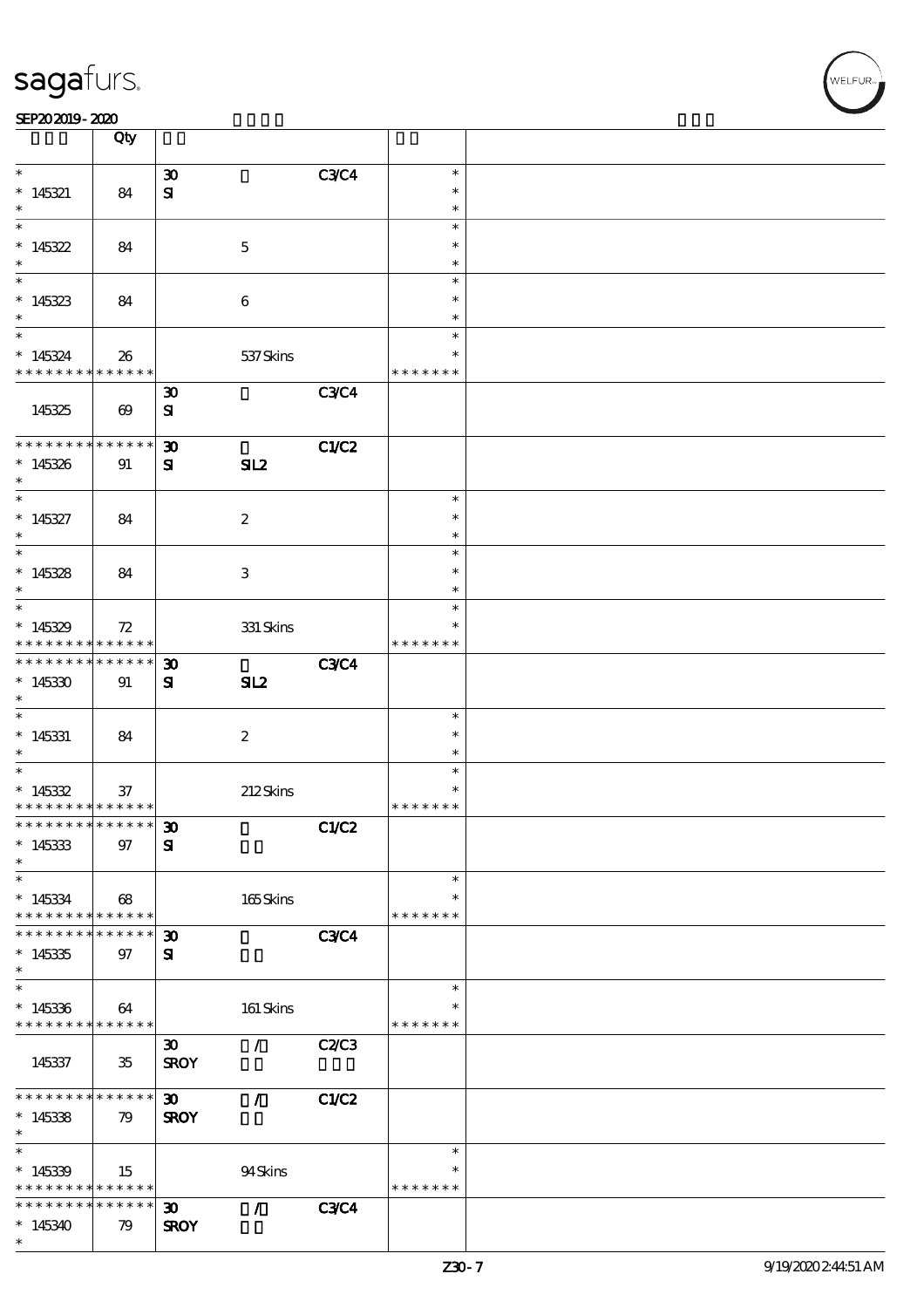

|                                         | Qty                   |                                            |             |                  |  |
|-----------------------------------------|-----------------------|--------------------------------------------|-------------|------------------|--|
| $\ast$<br>$*145341$                     | 24                    | $\boldsymbol{\mathfrak{D}}$<br><b>SROY</b> | <b>C3C4</b> | $\ast$<br>$\ast$ |  |
| * * * * * * * * * * * * * * *<br>145342 | 47                    | $\boldsymbol{\mathfrak{D}}$<br><b>SROY</b> | C1/C2       | *******          |  |
| 145343                                  | $\boldsymbol{\omega}$ | $\boldsymbol{\mathfrak{D}}$<br><b>SROY</b> | <b>C3C4</b> |                  |  |
| 145344                                  | 96                    | $\boldsymbol{\mathfrak{D}}$<br><b>SACA</b> | <b>C3C4</b> |                  |  |

WELFUR<sub>7</sub>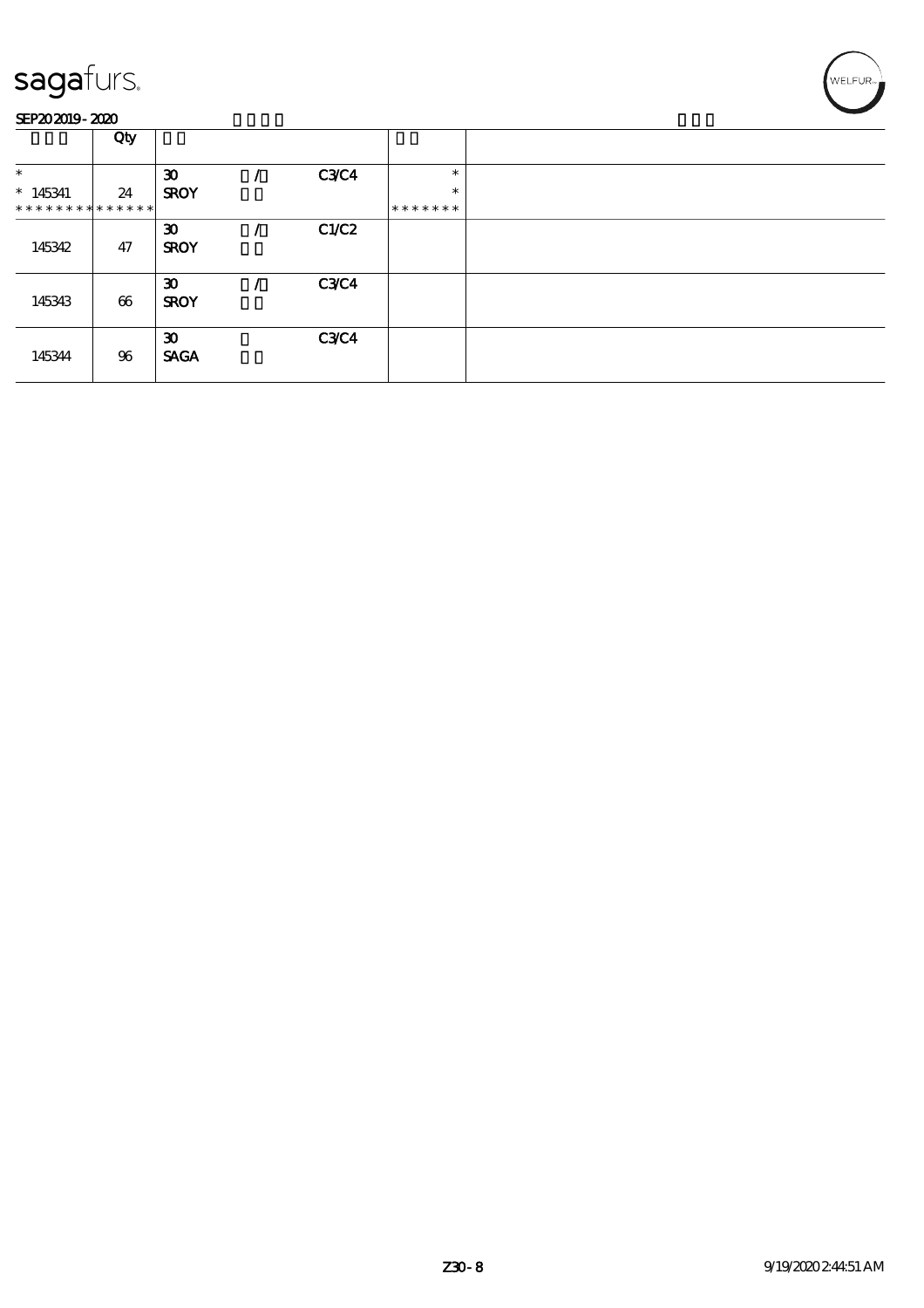|                                            | Qty                |                                            |                     |             |                         |  |
|--------------------------------------------|--------------------|--------------------------------------------|---------------------|-------------|-------------------------|--|
| * * * * * * * *                            | * * * * * *        | $\boldsymbol{\mathsf{20}}$                 | $\mathbf{x}$        | C1/C2       |                         |  |
| $*145401$                                  | 91                 | <b>SAGA</b>                                |                     |             |                         |  |
| $\ast$                                     |                    |                                            |                     |             |                         |  |
| * $145402$                                 | 84                 |                                            | $\boldsymbol{2}$    |             | $\ast$<br>$\ast$        |  |
| $\ast$                                     |                    |                                            |                     |             | $\ast$                  |  |
|                                            |                    |                                            |                     |             | $\ast$                  |  |
| $*145403$<br>$\ast$                        | 84                 |                                            | 3                   |             | $\ast$<br>$\ast$        |  |
| $\ddot{x}$                                 |                    |                                            |                     |             | $\ast$                  |  |
| $*145404$<br>$\ast$                        | 84                 |                                            | $\overline{4}$      |             | $\ast$<br>$\ast$        |  |
| $\overline{\phantom{0}}$                   |                    |                                            |                     |             | $\ast$                  |  |
| $*145405$<br>* * * * * * * *               | 27                 |                                            | 370Skins            |             | $\ast$<br>* * * * * * * |  |
| * * * * * * * *                            | ******<br>$******$ |                                            |                     |             |                         |  |
| $*145406$<br>$\ast$                        | 91                 | $\boldsymbol{\mathsf{20}}$<br><b>SAGA</b>  | $\mathbf{X}$        | <b>C3C4</b> |                         |  |
| $\ast$                                     |                    |                                            |                     |             | $\ast$                  |  |
| $*145407$<br>$\ast$                        | 84                 |                                            | $\boldsymbol{2}$    |             | $\ast$<br>$\ast$        |  |
| $\overline{\phantom{0}}$                   |                    |                                            |                     |             | $\ast$                  |  |
|                                            |                    |                                            |                     |             |                         |  |
| $*145408$<br>* * * * * * * *               | 67<br>$******$     |                                            | 242Skins            |             | $\ast$                  |  |
|                                            |                    |                                            |                     |             | * * * * * * *           |  |
| 145409                                     | 95                 | $\boldsymbol{\mathfrak{D}}$<br><b>SAGA</b> | $\mathbf{X}$<br>SL1 | C1/C2       |                         |  |
|                                            |                    | $\boldsymbol{\mathfrak{D}}$                | $\mathbf{X}$        | <b>C3C4</b> |                         |  |
| 145410                                     | 65                 | <b>SAGA</b>                                | SL1                 |             |                         |  |
| * * * * * * * *                            | * * * * * *        | $\boldsymbol{\mathfrak{D}}$                | $\mathbf{X}$        | C1/C2       |                         |  |
| $*145411$                                  | 97                 | <b>SAGA</b>                                |                     |             |                         |  |
| $\ast$                                     |                    |                                            |                     |             |                         |  |
| $*$                                        |                    |                                            |                     |             | $\ast$                  |  |
| $*145412$                                  | 90                 |                                            | $\boldsymbol{2}$    |             | $\ast$                  |  |
| $\ast$                                     |                    |                                            |                     |             | $\ast$                  |  |
| $\ast$                                     |                    |                                            |                     |             | $\ast$                  |  |
| $*145413$                                  | 31                 |                                            |                     |             | $\ast$                  |  |
| * * * * * * * *                            | ******             |                                            | 218Skins            |             | * * * * * * *           |  |
| * * * * * * * *                            | ******             | $\boldsymbol{\mathsf{20}}$                 | $\mathbf{X}$        | <b>C3C4</b> |                         |  |
|                                            |                    |                                            |                     |             |                         |  |
| $*145414$<br>$\ast$                        | 73                 | <b>SAGA</b>                                |                     |             |                         |  |
| $\overline{\ast}$                          |                    |                                            |                     |             | $\ast$                  |  |
| $*145415$                                  | 25                 |                                            | 98Skins             |             |                         |  |
| * * * * * * * * <mark>* * * * * *</mark>   |                    |                                            |                     |             | * * * * * * *           |  |
| * * * * * * * *                            | * * * * * *        | $\boldsymbol{\mathfrak{D}}$                | $\mathbf{X}$        | C1/C2       |                         |  |
| $*145416$                                  | 10B                | ${\bf s}$                                  |                     |             |                         |  |
| $\ast$                                     |                    |                                            |                     |             |                         |  |
| $\ast$                                     |                    |                                            |                     |             | $\ast$                  |  |
| $*145417$<br>* * * * * * * * * * * * * * * | 54                 |                                            | 157Skins            |             | $\ast$<br>* * * * * * * |  |
|                                            |                    |                                            |                     |             |                         |  |
| 145418                                     | 89                 | $\boldsymbol{\mathfrak{D}}$<br>${\bf s}$   | $\mathbf{X}$        | <b>C3C4</b> |                         |  |
|                                            |                    | $\boldsymbol{\mathfrak{D}}$                | X /                 | C2C3        |                         |  |
| 145419                                     | 39                 | <b>SROY</b>                                |                     |             |                         |  |
| * * * * * * *                              | ******             |                                            | X /                 |             |                         |  |
|                                            |                    | 20                                         |                     | C1/C2       |                         |  |
| $*145420$<br>$\ast$                        | 79                 | <b>SROY</b>                                |                     |             |                         |  |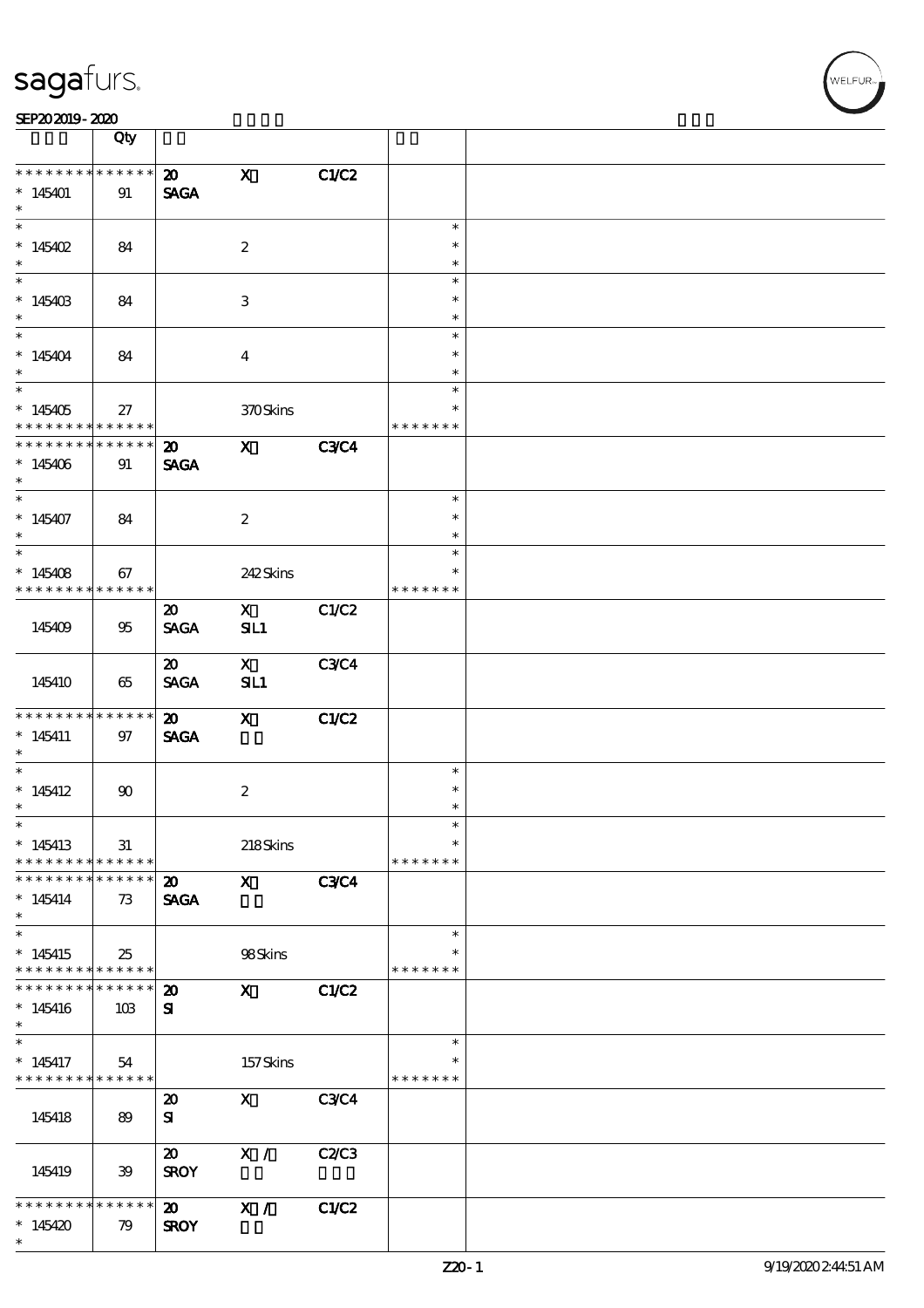|                 | Qty             |                             |                  |              |               |  |
|-----------------|-----------------|-----------------------------|------------------|--------------|---------------|--|
| $\ast$          |                 | $\boldsymbol{\omega}$       | X /              | C1/C2        | $\ast$        |  |
| $*145421$       | 25              | <b>SROY</b>                 |                  |              | $\ast$        |  |
| * * * * * * * * | * * * * * *     |                             |                  |              | * * * * * * * |  |
| * * * * * * * * | * * * * * *     | $\boldsymbol{\mathsf{20}}$  | X /              | <b>C3C4</b>  |               |  |
| * $145422$      | 67              | <b>SROY</b>                 |                  |              |               |  |
| $\ast$          |                 |                             |                  |              |               |  |
|                 |                 |                             |                  |              | $\ast$        |  |
| $*145423$       | 25              |                             | 92Skins          |              |               |  |
| * * * * * * * * | * * * * * *     |                             |                  |              | * * * * * * * |  |
|                 |                 | $\boldsymbol{\mathfrak{D}}$ | X /              | C2/C3        |               |  |
| 145424          | 33              | <b>SROY</b>                 | SL1              |              |               |  |
|                 |                 |                             |                  |              |               |  |
| * * * * * * * * | * * * * * *     | $\boldsymbol{\mathfrak{D}}$ | X /              | C1/C2        |               |  |
| $*145425$       | 10B             | ${\bf s}$                   | SL2              |              |               |  |
| $*$             |                 |                             |                  |              |               |  |
|                 |                 |                             |                  |              | $\ast$        |  |
| $*145426$       | 96              |                             | $\boldsymbol{2}$ |              | $\ast$        |  |
| $*$             |                 |                             |                  |              | $\ast$        |  |
| $*$             |                 |                             |                  |              | $\ast$        |  |
| $*145427$       | 84              |                             | 3                |              | $\ast$        |  |
| $\ast$          |                 |                             |                  |              | $\ast$        |  |
|                 |                 |                             |                  |              | $\ast$        |  |
| $*145428$       | 24              |                             | 307Skins         |              | $\ast$        |  |
| * * * * * * * * | * * * * * *     |                             |                  |              | * * * * * * * |  |
| * * * * * * * * | * * * * * *     | $\boldsymbol{\mathfrak{D}}$ | X /              | C1/C2        |               |  |
| $*145429$       | 10B             | ${\bf s}$                   |                  |              |               |  |
| $\ast$          |                 |                             |                  |              |               |  |
|                 |                 |                             |                  |              | $\ast$        |  |
| $*145430$       | 24              |                             | 127Skins         |              |               |  |
| * * * * * * * * | * * * * * *     |                             |                  |              | * * * * * * * |  |
|                 |                 | $\boldsymbol{\mathfrak{D}}$ | X /              | <b>C3C4</b>  |               |  |
| 145431          | $\pi$           | ${\bf s}$                   |                  |              |               |  |
| * * * * * * * * | $* * * * * * *$ | $\boldsymbol{\mathfrak{D}}$ |                  | <b>C3C4</b>  |               |  |
| $*145432$       | 91              | <b>SAGA</b>                 |                  |              |               |  |
| $\ast$          |                 |                             |                  |              |               |  |
| $*$             |                 |                             |                  |              | $\ast$        |  |
| $*145433$       | 84              |                             | $\boldsymbol{2}$ |              | $\ast$        |  |
| $\ast$          |                 |                             |                  |              | $\ast$        |  |
| $\ast$          |                 |                             |                  |              | $\ast$        |  |
| $*145434$       | 84              |                             | 3                |              | $\ast$        |  |
| $\ast$          |                 |                             |                  |              | $\ast$        |  |
|                 |                 |                             |                  |              | $\ast$        |  |
| $*145435$       | 84              |                             | 343Skins         |              |               |  |
| * * * * * * * * | * * * * * *     |                             |                  |              | * * * * * * * |  |
| * * * * * * * * | * * * * * *     | $\boldsymbol{\mathfrak{D}}$ |                  | <b>C1/C2</b> |               |  |
| $*145436$       | 85              | <b>SAGA</b>                 | SIL1             |              |               |  |
| $*$             |                 |                             |                  |              |               |  |
| $\ast$          |                 |                             |                  |              | $\ast$        |  |
| $*145437$       | 25              |                             | 110Skins         |              | $\ast$        |  |
| * * * * * * * * | * * * * * *     |                             |                  |              | * * * * * * * |  |
| * * * * * * * * | * * * * * *     | $\boldsymbol{\mathfrak{D}}$ |                  | <b>C3C4</b>  |               |  |
| $*145438$       | 91              | <b>SAGA</b>                 | SIL1             |              |               |  |
| $\ast$          |                 |                             |                  |              |               |  |
| $\ast$          |                 |                             |                  |              | $\ast$        |  |
| $*145439$       | 45              |                             | 136Skins         |              | $\ast$        |  |
| * * * * * * * * | * * * * * *     |                             |                  |              | * * * * * * * |  |
| * * * * * * * * | ******          | 20                          |                  | C1/C2        |               |  |
| $*145440$       | 97              | <b>SAGA</b>                 |                  |              |               |  |
| $\ast$          |                 |                             |                  |              |               |  |

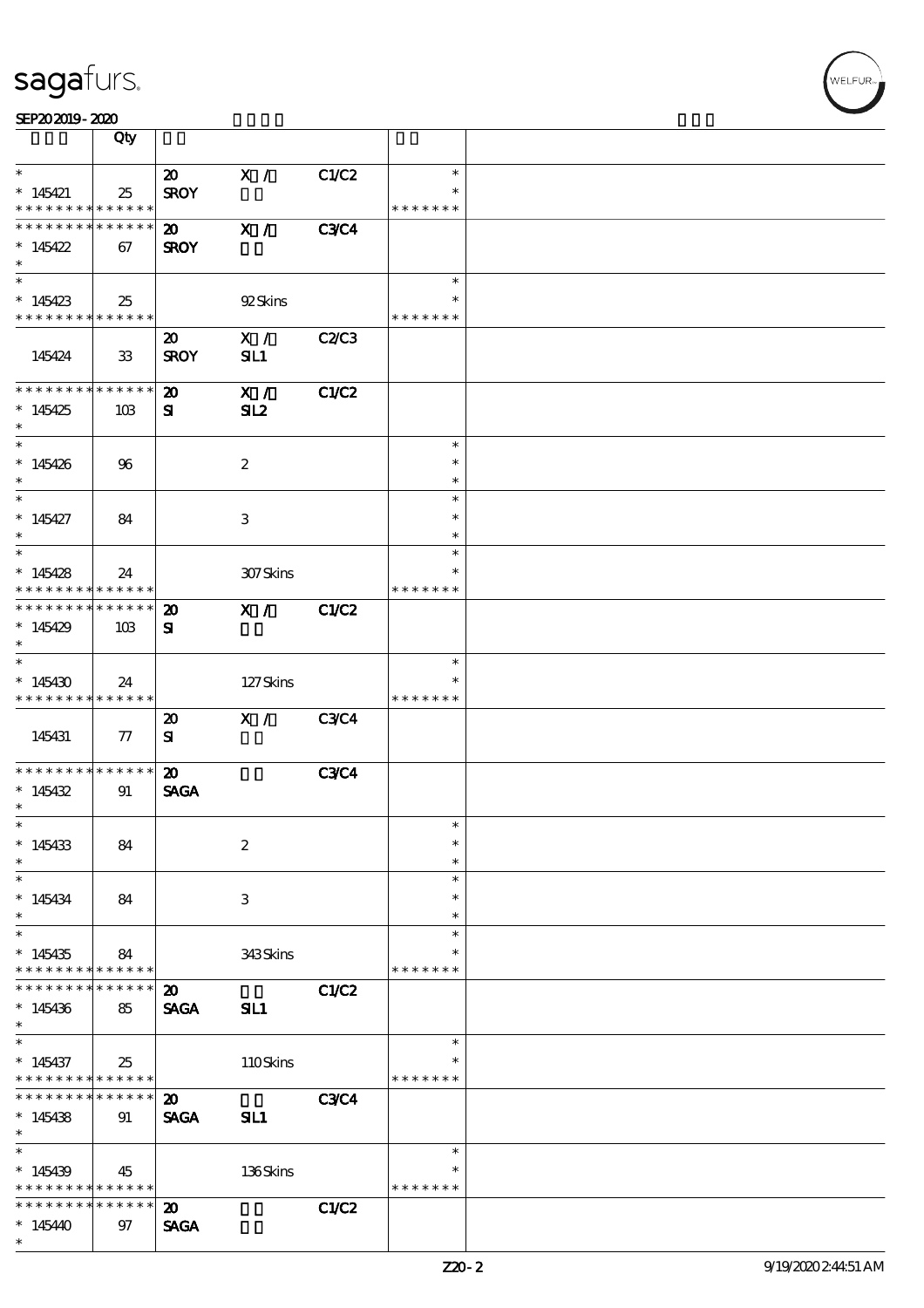|                                          | Qty                   |                             |                  |              |               |  |
|------------------------------------------|-----------------------|-----------------------------|------------------|--------------|---------------|--|
| $\ast$                                   |                       | $\boldsymbol{\mathfrak{D}}$ |                  | C1/C2        | $\ast$        |  |
|                                          |                       |                             |                  |              | $\ast$        |  |
| $* 145441$<br>$\ast$                     | $90\,$                | <b>SAGA</b>                 |                  |              | $\ast$        |  |
| $\overline{\ast}$                        |                       |                             |                  |              |               |  |
|                                          |                       |                             |                  |              | $\ast$        |  |
| $*145442$                                | $90^{\circ}$          |                             | $\,3$            |              | $\ast$        |  |
| $\ast$                                   |                       |                             |                  |              | $\ast$        |  |
|                                          |                       |                             |                  |              | $\ast$        |  |
| $*145443$                                | 75                    |                             | 352Skins         |              | $\ast$        |  |
| * * * * * * * *                          | * * * * * *           |                             |                  |              | * * * * * * * |  |
| * * * * * * * *                          | ******                | $\boldsymbol{\mathfrak{D}}$ |                  | <b>C3C4</b>  |               |  |
| $* 145444$                               | $97$                  | <b>SAGA</b>                 |                  |              |               |  |
| $\ast$                                   |                       |                             |                  |              |               |  |
|                                          |                       |                             |                  |              | $\ast$        |  |
| $*145445$                                | $90^{\circ}$          |                             |                  |              | $\ast$        |  |
| $\ast$                                   |                       |                             | $\boldsymbol{2}$ |              | $\ast$        |  |
| $*$                                      |                       |                             |                  |              | $\ast$        |  |
|                                          |                       |                             |                  |              |               |  |
| $*145446$                                | 77                    |                             | 264Skins         |              | $\ast$        |  |
| * * * * * * * *                          | ******                |                             |                  |              | * * * * * * * |  |
| * * * * * * * *                          | * * * * * *           | $\boldsymbol{\mathfrak{D}}$ |                  | <b>C3C4</b>  |               |  |
| $* 145447$                               | 10B                   | ${\bf s}$                   |                  |              |               |  |
| $\ast$                                   |                       |                             |                  |              |               |  |
|                                          |                       |                             |                  |              | $\ast$        |  |
| $*145448$                                | 96                    |                             | $\boldsymbol{2}$ |              | $\ast$        |  |
| $\ast$                                   |                       |                             |                  |              | $\ast$        |  |
| $\overline{\phantom{0}}$                 |                       |                             |                  |              | $\ast$        |  |
| $*145449$                                | 75                    |                             | 274Skins         |              | *             |  |
| * * * * * * * *                          | $* * * * * * *$       |                             |                  |              | * * * * * * * |  |
|                                          |                       | $\boldsymbol{\mathfrak{D}}$ |                  | <b>C2/C3</b> |               |  |
|                                          |                       |                             |                  |              |               |  |
| 145450                                   | 61                    | <b>SROY</b>                 |                  |              |               |  |
|                                          |                       |                             |                  |              |               |  |
|                                          |                       | $\boldsymbol{\mathfrak{D}}$ |                  | C1/C2        |               |  |
| 145451                                   | $\boldsymbol{\omega}$ | <b>SROY</b>                 |                  |              |               |  |
|                                          |                       |                             |                  |              |               |  |
| * * * * * * * *                          | $******$              | $\boldsymbol{\mathfrak{D}}$ |                  | <b>C3C4</b>  |               |  |
| $*145452$                                | $\boldsymbol{\pi}$    | <b>SROY</b>                 |                  |              |               |  |
| $\ast$                                   |                       |                             |                  |              |               |  |
| $\ast$                                   |                       |                             |                  |              | $\ast$        |  |
| $*145453$                                | 23                    |                             | 93Skins          |              | $\ast$        |  |
| * * * * * * * *                          | ******                |                             |                  |              | * * * * * * * |  |
|                                          |                       | $\boldsymbol{\mathfrak{D}}$ |                  | C2C3         |               |  |
| 145454                                   | 48                    | <b>SROY</b>                 |                  |              |               |  |
|                                          |                       |                             |                  |              |               |  |
| * * * * * * * *                          | ******                | $\boldsymbol{\mathfrak{D}}$ |                  | CLC2         |               |  |
| $*145455$                                | 91                    | <b>SAGA</b>                 |                  |              |               |  |
| $\ast$                                   |                       |                             |                  |              |               |  |
| $\overline{\ast}$                        |                       |                             |                  |              | $\ast$        |  |
|                                          |                       |                             |                  |              | $\ast$        |  |
| $*145456$                                | 75                    |                             | $166$ Skins      |              |               |  |
| * * * * * * * * <mark>* * * * * *</mark> |                       |                             |                  |              | * * * * * * * |  |
| * * * * * * * *                          | * * * * * * *         | $\boldsymbol{\mathfrak{D}}$ |                  | <b>C3C4</b>  |               |  |
| $*145457$                                | 91                    | <b>SAGA</b>                 |                  |              |               |  |
| $\ast$                                   |                       |                             |                  |              |               |  |
| $\ast$                                   |                       |                             |                  |              | $\ast$        |  |
| $*145458$                                | 84                    |                             | $\boldsymbol{z}$ |              | $\ast$        |  |
| $\ast$                                   |                       |                             |                  |              | $\ast$        |  |
| $\ast$                                   |                       |                             |                  |              | $\ast$        |  |
| $*145459$                                | 39                    |                             | 214Skins         |              | $\ast$        |  |
| * * * * * * * * <mark>* * * * * *</mark> |                       |                             |                  |              | * * * * * * * |  |
| * * * * * * * *                          | * * * * * *           | $\boldsymbol{\mathfrak{D}}$ |                  | <b>C2/C3</b> |               |  |
| $*145460$                                | 91                    | <b>SAGA</b>                 | SIL1             |              |               |  |
| $\ast$                                   |                       |                             |                  |              |               |  |
|                                          |                       |                             |                  |              |               |  |

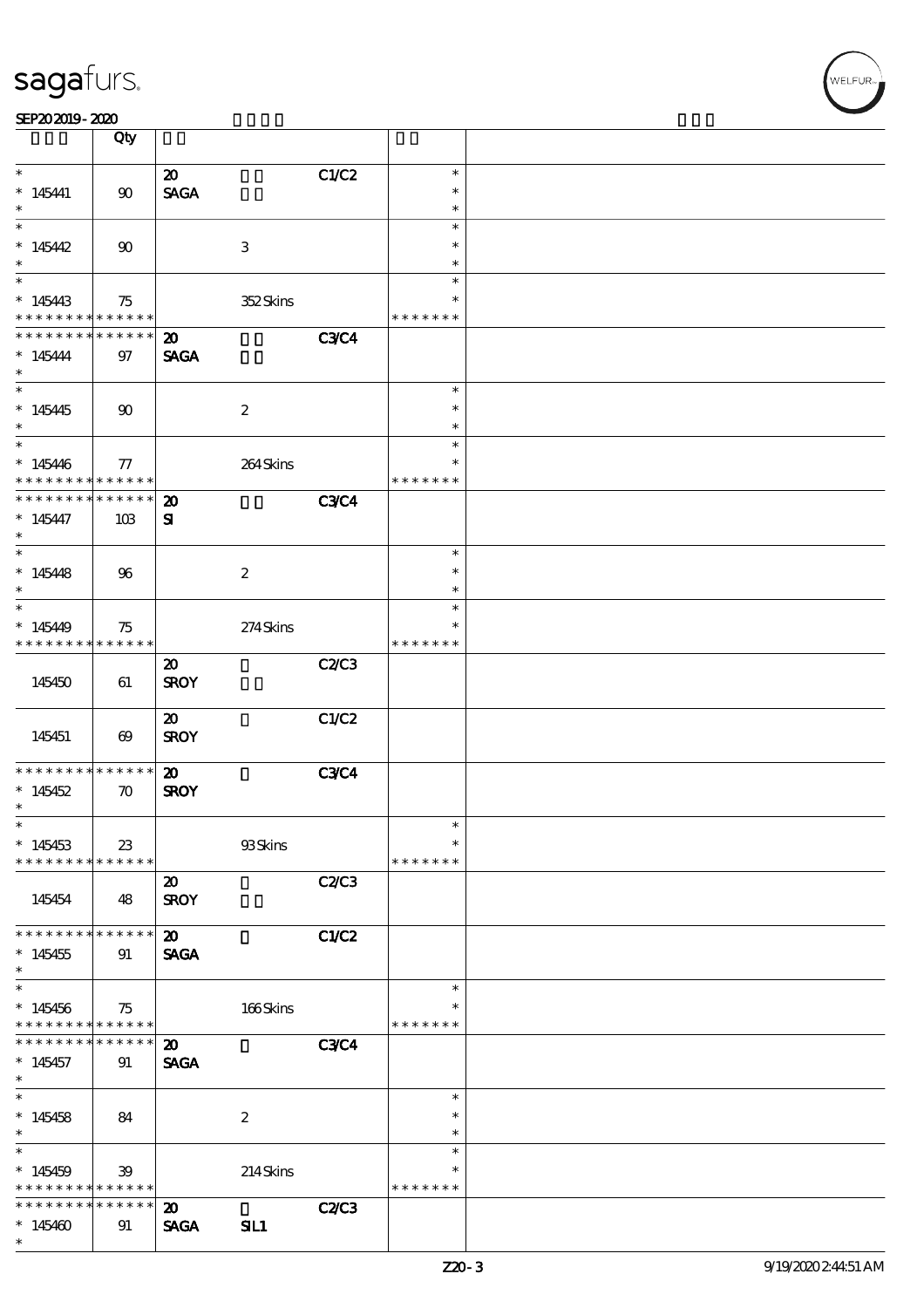|                                            | Qty                   |                                          |                  |             |                  |  |
|--------------------------------------------|-----------------------|------------------------------------------|------------------|-------------|------------------|--|
| $\ast$                                     |                       | $\boldsymbol{\mathfrak{D}}$              |                  | C2C3        | $\ast$           |  |
| $*145461$                                  | 45                    | <b>SAGA</b>                              | SL1              |             | $\ast$           |  |
| * * * * * * * * * * * * * *                |                       |                                          |                  |             | * * * * * * *    |  |
| * * * * * * * * * * * * * *                |                       | $\boldsymbol{\mathfrak{D}}$              |                  | C1/C2       |                  |  |
| * $145462$                                 | 97                    | <b>SAGA</b>                              |                  |             |                  |  |
| $\ast$                                     |                       |                                          |                  |             |                  |  |
|                                            |                       |                                          |                  |             | $\ast$<br>$\ast$ |  |
| $*145463$<br>$\ast$                        | $90^{\circ}$          |                                          | $\boldsymbol{2}$ |             | $\ast$           |  |
|                                            |                       |                                          |                  |             | $\ast$           |  |
| $*145464$                                  | $\boldsymbol{\omega}$ |                                          | 247 Skins        |             | $\ast$           |  |
| * * * * * * * * <mark>* * * * * * *</mark> |                       |                                          |                  |             | * * * * * * *    |  |
| * * * * * * * * <mark>* * * * * * *</mark> |                       | $\boldsymbol{\mathfrak{D}}$              |                  | <b>C3C4</b> |                  |  |
| $*145465$                                  | 97                    | <b>SAGA</b>                              |                  |             |                  |  |
| $*$<br>$*$                                 |                       |                                          |                  |             | $\ast$           |  |
| $*145406$                                  |                       |                                          |                  |             | $\ast$           |  |
| * * * * * * * * * * * * * * *              | 91                    |                                          | 188Skins         |             | * * * * * * *    |  |
|                                            |                       | $\boldsymbol{\mathbf{z}}$                |                  | C2/C3       |                  |  |
| 145467                                     | $\boldsymbol{\pi}$    | IA                                       | RUM1             |             |                  |  |
|                                            |                       |                                          |                  |             |                  |  |
| * * * * * * * * * * * * * *                |                       | $\boldsymbol{\mathfrak{D}}$              |                  | C1/C2       |                  |  |
| $*145468$                                  | 10B                   | ${\bf s}$                                |                  |             |                  |  |
| $\ast$                                     |                       |                                          |                  |             | $\ast$           |  |
| $*145469$                                  | 96                    |                                          | $\boldsymbol{2}$ |             | $\ast$           |  |
| $\ast$                                     |                       |                                          |                  |             | $\ast$           |  |
| $*$                                        |                       |                                          |                  |             | $\ast$           |  |
| $*145470$                                  | 84                    |                                          | 283Skins         |             | $\ast$           |  |
| * * * * * * * *                            | * * * * * *           |                                          |                  |             | * * * * * * *    |  |
| * * * * * * * *                            | $* * * * * * *$       | $\boldsymbol{\mathbf{z}}$                |                  | <b>C3C4</b> |                  |  |
| $* 145471$<br>$*$                          | 10B                   | ${\bf s}$                                |                  |             |                  |  |
| $\ast$                                     |                       |                                          |                  |             | $\ast$           |  |
| * $145472$                                 | 96                    |                                          | $\boldsymbol{2}$ |             | $\ast$           |  |
| $\ast$                                     |                       |                                          |                  |             | $\ast$           |  |
| $\ast$                                     |                       |                                          |                  |             | $\ast$           |  |
| $*145473$                                  | $97\,$                |                                          | 296Skins         |             | $\ast$           |  |
| * * * * * * * *                            | * * * * * *           |                                          |                  |             | * * * * * * *    |  |
|                                            |                       | $\boldsymbol{\mathfrak{D}}$<br>${\bf s}$ | SL2              | C1/C2       |                  |  |
| 145474                                     | 89                    |                                          |                  |             |                  |  |
|                                            |                       | $\boldsymbol{\mathsf{20}}$               |                  | C3C4        |                  |  |
| 145475                                     | 106                   | ${\bf s}$                                | SL2              |             |                  |  |
|                                            |                       |                                          |                  |             |                  |  |
|                                            |                       | $\boldsymbol{\mathfrak{D}}$              |                  | C1/C2       |                  |  |
| 145476                                     | 65                    | ${\bf s}$                                |                  |             |                  |  |
|                                            |                       | $\boldsymbol{\mathsf{20}}$               |                  | C3C4        |                  |  |
| 145477                                     | 68                    | ${\bf s}$                                |                  |             |                  |  |
|                                            |                       |                                          |                  |             |                  |  |
|                                            |                       | $\boldsymbol{\mathsf{20}}$               |                  | C2/C3       |                  |  |
| 145478                                     | 37                    | $\mathbf{B}$                             | RUM <sub>2</sub> |             |                  |  |
|                                            |                       |                                          |                  |             |                  |  |
|                                            |                       | $\boldsymbol{\mathfrak{D}}$              |                  | C2C3        |                  |  |
| 145479                                     | 64                    | $\mathbf I$                              |                  |             |                  |  |
|                                            |                       |                                          |                  |             |                  |  |

T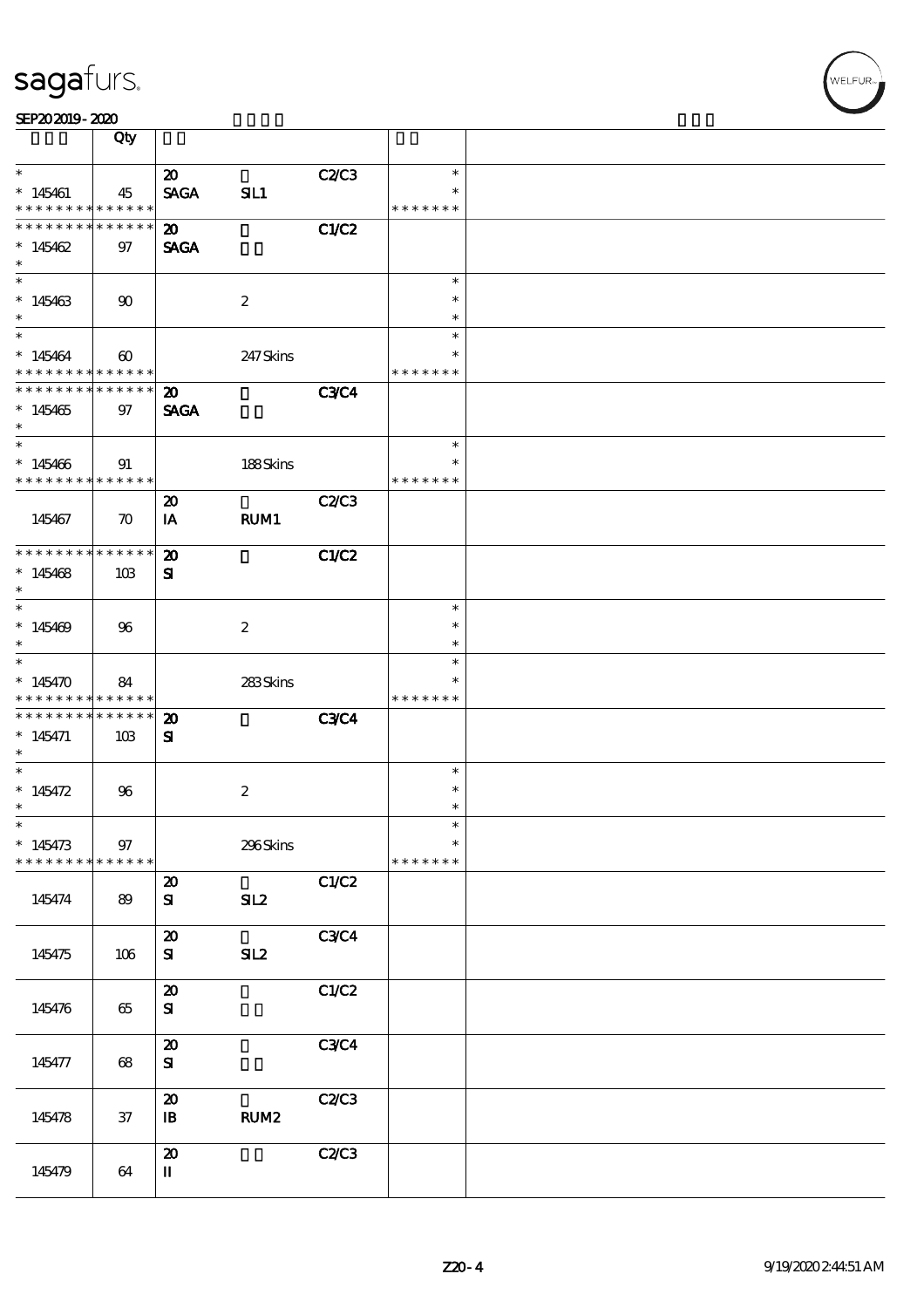|        | Qty             |                                                |                                |              |  |  |
|--------|-----------------|------------------------------------------------|--------------------------------|--------------|--|--|
| 145501 | 40              | $\mathbf{O}$<br>$\ensuremath{\mathsf{SAGA}}$   | $\boldsymbol{\mathsf{Z}}$      | C2/C3        |  |  |
| 145502 | $\pmb{30}$      | $\mathbf{O}$<br><b>SROY</b>                    | $\mathbf X$                    | C2/C3        |  |  |
| 145503 | 48              | $\mathbf{o}$<br><b>SROY</b>                    | $\boldsymbol{\mathsf{X}}$      | C2C3         |  |  |
| 145504 | 55              | $\mathbf{O}$<br>$\ensuremath{\mathsf{SAGA}}$   | $\mathbf X$                    | C1/C2        |  |  |
| 145505 | $5\!\mathrm{O}$ | $\mathbf{O}$<br><b>SAGA</b>                    | $\mathbf{X}$                   | <b>C3C4</b>  |  |  |
| 145506 | 47              | $\mathbf{O}$<br>$\operatorname{\mathsf{SAGA}}$ | $\mathbf{X}$<br>SL1            | C2C3         |  |  |
| 145507 | $3\!1$          | $\mathbf{O}$<br><b>SACA</b>                    | $\mathbf{X}$                   | C2/C3        |  |  |
| 145508 | ${\bf 36}$      | $\mathbf{O}$<br>IA                             | $\mathbf{X}$<br>RUM1           | C2C3         |  |  |
| 145509 | 44              | $\mathbf O$<br>${\bf S\hspace{-.075ex}I}$      | $\mathbf X$                    | C1/C2        |  |  |
| 145510 | 47              | $\mathbf 0$<br>${\bf S}$                       | $\mathbf{X}$                   | C3C4         |  |  |
| 145511 | 55              | $\mathbf O$<br>${\bf S\hspace{-.075ex}I}$      | $\overline{\mathbf{X}}$<br>SL2 | <b>C2/C3</b> |  |  |
| 145512 | 46              | $\mathbf 0$<br>${\bf S\hspace{-.075ex}I}$      | $\mathbf{X}$                   | C2/C3        |  |  |
| 145513 | 28              | $\mathbf{O}$<br>$\mathbf{B}$                   | X /<br>RUM <sub>2</sub>        | C2C3         |  |  |
| 145514 | $\pmb{\infty}$  | $\mathbf{O}$<br><b>SROY</b>                    |                                | C2C3         |  |  |
| 145515 | 67              | $\mathbf{O}$<br><b>SAGA</b>                    |                                | C1/C2        |  |  |
| 145516 | $5\!1$          | $\mathbf{O}$<br>SAGA                           |                                | C3C4         |  |  |
| 145517 | 58              | $\mathbf{O}$<br><b>SAGA</b>                    | SL1                            | C2C3         |  |  |
| 145518 | $\pmb{30}$      | $\mathbf{O}$<br>$\ensuremath{\mathsf{SAGA}}$   |                                | C2C3         |  |  |
| 145519 | 41              | $\mathbf{O}$<br>IA                             | RUM1                           | C2C3         |  |  |
| 145520 | ${\bf 78}$      | $\mathbf O$<br>${\bf S\hspace{-.075ex}I}$      |                                | C1/C2        |  |  |

 $\overline{\mathsf{T}}$ 

.<br>WELFUR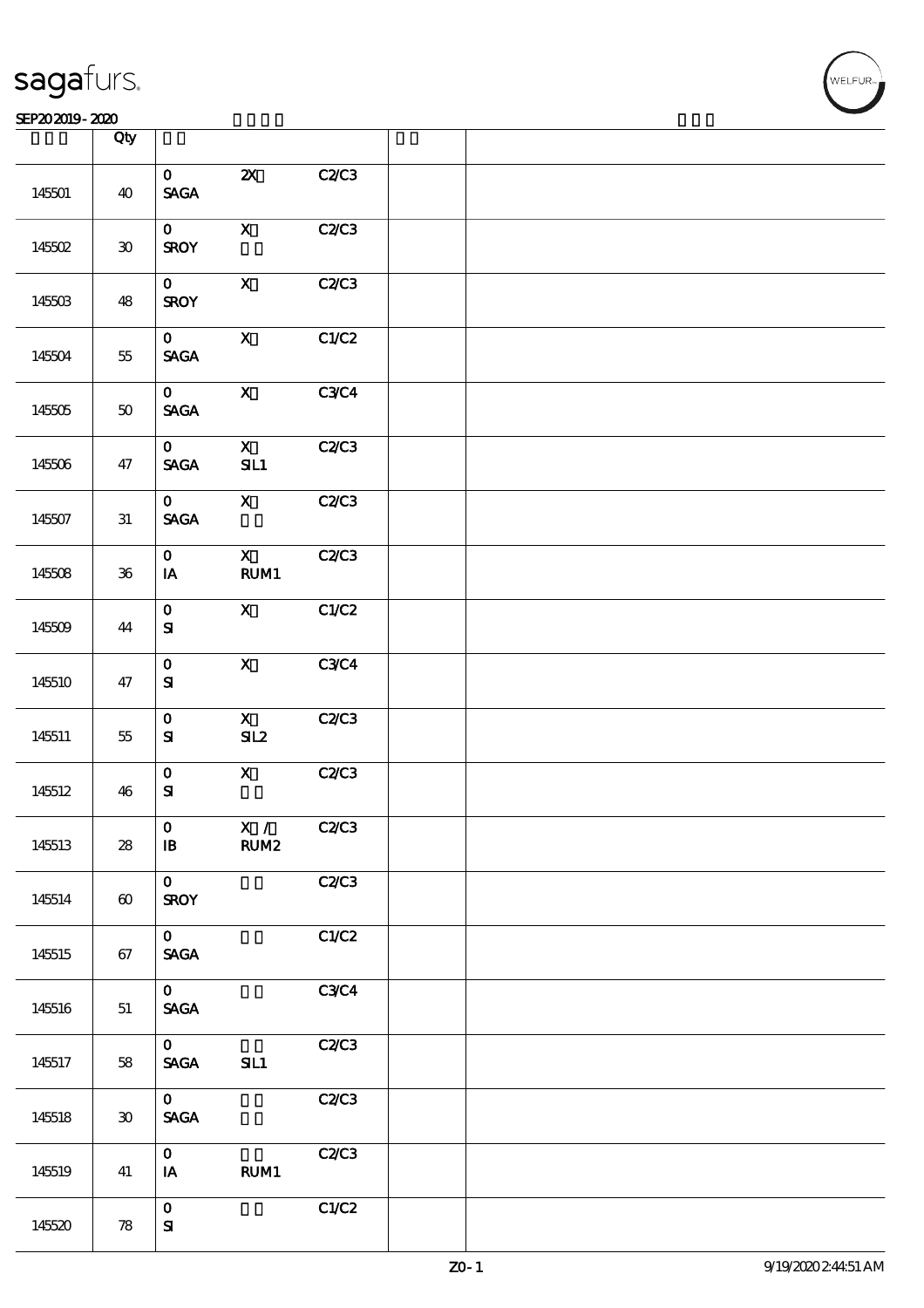| <b>saga</b> furs. |  |
|-------------------|--|
|                   |  |

|                                          | Qty        |                             |                  |              |                         |  |
|------------------------------------------|------------|-----------------------------|------------------|--------------|-------------------------|--|
|                                          |            | $\mathbf O$                 |                  | <b>C3C4</b>  |                         |  |
| 145521                                   | $50\,$     | $\mathbf{S}$                |                  |              |                         |  |
|                                          |            |                             |                  |              |                         |  |
|                                          |            | $\mathbf{O}$                |                  | C2/C3        |                         |  |
| 145522                                   | 68         | ${\bf s}$                   | SL2              |              |                         |  |
|                                          |            |                             |                  |              |                         |  |
| 145523                                   | $52\,$     | $\mathbf{O}$<br>${\bf s}$   |                  | C2C3         |                         |  |
|                                          |            |                             |                  |              |                         |  |
|                                          |            | $\mathbf{O}$                |                  | C2C3         |                         |  |
| 145524                                   | 61         | <b>SAGA</b>                 |                  |              |                         |  |
|                                          |            |                             |                  |              |                         |  |
| 145525                                   | ${\bf 36}$ | $\mathbf{O}$<br><b>SAGA</b> | SL1              | C2C3         |                         |  |
|                                          |            |                             |                  |              |                         |  |
|                                          |            | $\mathbf{O}$                |                  | <b>C2/C3</b> |                         |  |
| 145526                                   | $101$      | ${\bf s}$                   |                  |              |                         |  |
|                                          |            |                             |                  |              |                         |  |
| 145527                                   | 64         | $\mathbf{O}$<br>${\bf s}$   | SL2              | C2/C3        |                         |  |
|                                          |            |                             |                  |              |                         |  |
|                                          |            | $\mathbf{O}$                |                  | C2/C3        |                         |  |
| 145528                                   | $63\,$     | ${\bf S}$                   |                  |              |                         |  |
|                                          |            |                             | $\mathcal{T}$    |              |                         |  |
| 145529                                   | 24         | $\mathbf{O}$<br><b>SROY</b> |                  | <b>C2/C3</b> |                         |  |
|                                          |            |                             |                  |              |                         |  |
|                                          |            | $\mathbf{O}$                | $\mathcal{L}$    | C2C3         |                         |  |
| 145530                                   | ${\bf 33}$ | <b>SROY</b>                 |                  |              |                         |  |
|                                          |            | $\mathbf{O}$                | $\boldsymbol{X}$ | C2C3         |                         |  |
| 145531                                   | 55         | <b>SAGA</b>                 |                  |              |                         |  |
|                                          |            |                             |                  |              |                         |  |
|                                          |            | $\mathbf{O}$                | $\boldsymbol{X}$ | <b>C2/C3</b> |                         |  |
| 145532                                   | 24         | <b>SAGA</b>                 | SL1              |              |                         |  |
|                                          |            | $\mathbf{O}$                |                  |              |                         |  |
| 145533                                   | $37\,$     | <b>SAGA</b>                 | $\overline{X}$   | C2C3         |                         |  |
|                                          |            |                             |                  |              |                         |  |
|                                          |            | $\mathbf{O}$                | $\boldsymbol{X}$ | C2C3         |                         |  |
| 145534                                   | 39         | IA                          | RUM1             |              |                         |  |
| * * * * * * * * * * * * * *              |            | $\mathbf{O}$                | $\boldsymbol{X}$ | <b>C2/C3</b> |                         |  |
| $*14535$                                 | 97         | ${\bf s}$                   |                  |              |                         |  |
| $\ast$                                   |            |                             |                  |              |                         |  |
| $\ast$                                   |            |                             |                  |              | $\ast$                  |  |
| $*145536$<br>* * * * * * * * * * * * * * | 24         |                             | $121$ Skins      |              | $\ast$<br>* * * * * * * |  |
|                                          |            | $\mathbf{o}$                | $\boldsymbol{X}$ | C2C3         |                         |  |
| 145537                                   | 34         | ${\bf s}$                   | SL2              |              |                         |  |
|                                          |            |                             |                  |              |                         |  |
|                                          |            | $\mathbf{o}$                | $\boldsymbol{X}$ | <b>C2/C3</b> |                         |  |
| 145538                                   | 56         | ${\bf s}$                   |                  |              |                         |  |
|                                          |            | $\mathbf 0$                 |                  | C2C3         |                         |  |
| 145539                                   | 38         | П                           |                  |              |                         |  |
|                                          |            |                             |                  |              |                         |  |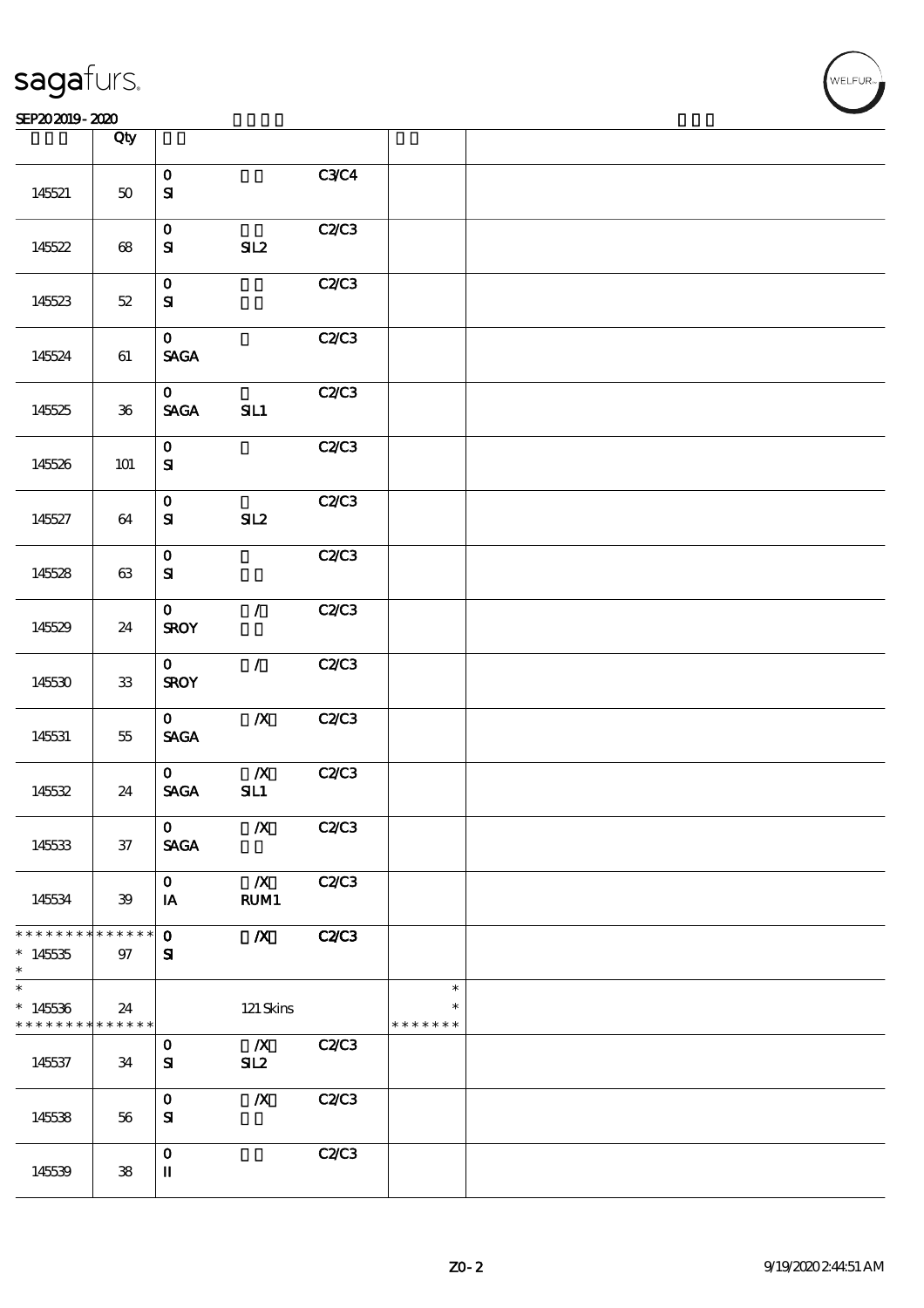#### SEP202019-2020

|        | Qty                                 |                       |              |  |
|--------|-------------------------------------|-----------------------|--------------|--|
| 145561 | $5\!5$                              | <b>SAGA</b>           | <b>C2/C3</b> |  |
| 145562 | $\boldsymbol{\boldsymbol{\lambda}}$ | 1<br>RUM1<br>IA       | <b>C2/C3</b> |  |
| 145563 | 64                                  | 1<br>${\bf s}$        | <b>C2/C3</b> |  |
| 145564 | $23\,$                              | 1<br>${\bf s}$<br>SL2 | <b>C2/C3</b> |  |
| 145565 | 117                                 | 1<br>${\bf s}$        | <b>C2/C3</b> |  |
| 145566 | 49                                  | 1<br>$\mathbf u$      | <b>C2/C3</b> |  |

WELFUR<sub>™</sub>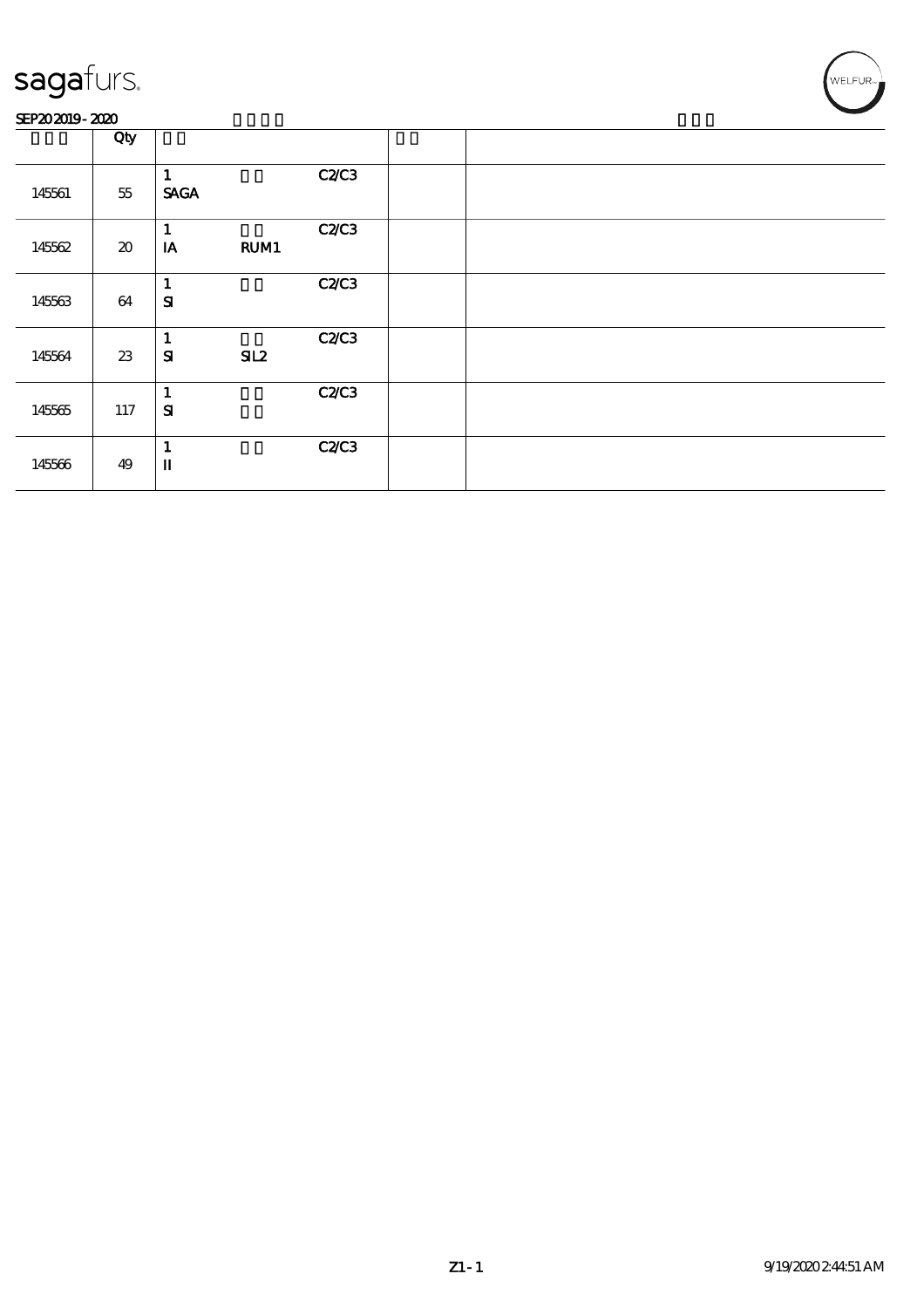



#### SEP202019-2020

|        | Qty |                                     |  |
|--------|-----|-------------------------------------|--|
| 145601 | 33  | <b>C2/C3</b><br>O<br>∼<br>${\bf s}$ |  |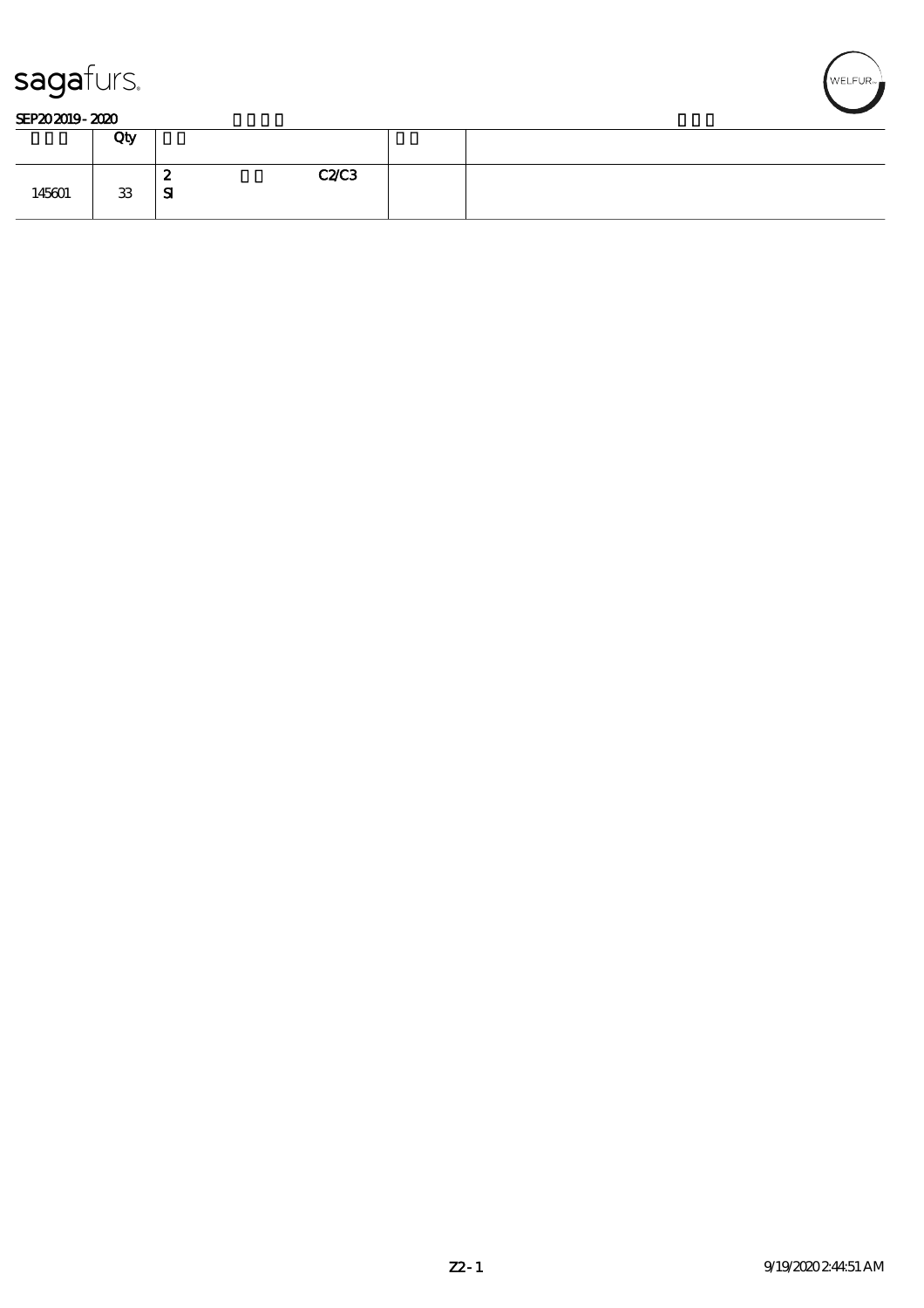SEP202019-2020

|                                            | Qty                            |                               |                   |              |                  |  |
|--------------------------------------------|--------------------------------|-------------------------------|-------------------|--------------|------------------|--|
| * * * * * * * *                            | $* * * * * * *$                | $\boldsymbol{\omega}$         | X /               | <b>C2/C3</b> |                  |  |
| $*145641$                                  | 73                             | (SR)                          | CHIP1             |              |                  |  |
| $\ast$                                     |                                |                               |                   |              |                  |  |
| $\overline{\ast}$                          |                                |                               |                   |              | $\ast$           |  |
| $*145642$                                  | 33                             |                               | 106Skins          |              | $\ast$           |  |
| * * * * * * * *<br>* * * * * * * *         | $* * * * * * *$<br>* * * * * * |                               |                   |              | * * * * * * *    |  |
| $*145643$                                  |                                | $\boldsymbol{\omega}$         | X /<br>CHIP1      | <b>C1/C2</b> |                  |  |
| $\ast$                                     | 79                             | $\boldsymbol{\mathcal{S}}$    |                   |              |                  |  |
| $\overline{\ast}$                          |                                |                               |                   |              | $\ast$           |  |
| $* 145644$                                 | 72                             |                               | $\boldsymbol{2}$  |              | $\ast$           |  |
| $\ast$                                     |                                |                               |                   |              | $\ast$           |  |
| $\overline{\phantom{0}}$                   |                                |                               |                   |              | $\ast$           |  |
| $*145645$                                  | 72                             |                               | $\,3$             |              | $\ast$           |  |
| $\ast$<br>$\ast$                           |                                |                               |                   |              | $\ast$<br>$\ast$ |  |
| $*145646$                                  | 34                             |                               | 257Skins          |              |                  |  |
| * * * * * * * *                            | * * * * * *                    |                               |                   |              | * * * * * * *    |  |
| * * * * * * * *                            | * * * * * *                    | $\boldsymbol{\omega}$         | X /               | <b>C3C4</b>  |                  |  |
| $*145647$                                  | 79                             | $\boldsymbol{\mathrm{(S)}}$   | CHIP1             |              |                  |  |
| $\ast$                                     |                                |                               |                   |              |                  |  |
| $\overline{\ast}$                          |                                |                               |                   |              | $\ast$<br>$\ast$ |  |
| $*145648$<br>* * * * * * * *               | 58<br>$* * * * * * *$          |                               | 137Skins          |              | * * * * * * *    |  |
| * * * * * * * *                            | * * * * * *                    | $\boldsymbol{\omega}$         | X /               | C1/C2        |                  |  |
| $*145649$                                  | 85                             | $\mathbf{S}$                  | CHIP1             |              |                  |  |
| $\ast$                                     |                                |                               |                   |              |                  |  |
| $\overline{\ast}$                          |                                |                               |                   |              | $\ast$           |  |
| $*145650$<br>$\ast$                        | 78                             |                               | $\boldsymbol{2}$  |              | $\ast$<br>$\ast$ |  |
| $\ast$                                     |                                |                               |                   |              | $\ast$           |  |
| $*145651$                                  | $\boldsymbol{\omega}$          |                               | 3                 |              | $\ast$           |  |
| $\ast$                                     |                                |                               |                   |              | $\ast$           |  |
| $\ast$                                     |                                |                               |                   |              | $\ast$           |  |
| $*145652$                                  | 27                             |                               | 250Skins          |              | $\ast$           |  |
| * * * * * * * * * * * * * *                |                                |                               |                   |              | * * * * * * *    |  |
| 145653                                     | $\boldsymbol{\pi}$             | $\boldsymbol{\omega}$<br>(SI) | X / C3C4<br>CHIP1 |              |                  |  |
|                                            |                                |                               |                   |              |                  |  |
|                                            |                                | 40                            | $\mathcal{L}$     | C2C3         |                  |  |
| 145654                                     | 46                             | (SR)                          | CHIP1             |              |                  |  |
|                                            |                                |                               |                   |              |                  |  |
| * * * * * * * *                            | * * * * * *                    | $\boldsymbol{\omega}$         | $\mathcal{L}$     | <b>C1/C2</b> |                  |  |
| $*145655$<br>$\ast$                        | $\boldsymbol{\omega}$          | $\boldsymbol{\mathrm{(S)}}$   | CHIP1             |              |                  |  |
| $\ast$                                     |                                |                               |                   |              | $\ast$           |  |
| $*145656$                                  | 24                             |                               | 84Skins           |              | $\ast$           |  |
| * * * * * * * *                            | * * * * * *                    |                               |                   |              | * * * * * * *    |  |
| * * * * * * *                              | * * * * * *                    | 40                            | $\mathcal{F}$     | <b>C3C4</b>  |                  |  |
| $*145657$<br>$*$                           | 73                             | $\boldsymbol{\mathcal{S}}$    | CHIP1             |              |                  |  |
| $\overline{\ast}$                          |                                |                               |                   |              | $\ast$           |  |
| $*145658$                                  | 25                             |                               | 98Skins           |              |                  |  |
| * * * * * * * * <mark>* * * * * * *</mark> |                                |                               |                   |              | * * * * * * *    |  |
| * * * * * * * *                            | * * * * * *                    | $\boldsymbol{\omega}$         | $\mathcal{L}$     | C1/C2        |                  |  |
| $*145659$                                  | 85                             | $\mathbf{S}$                  | CHIP1             |              |                  |  |
| $\ast$<br>$\ast$                           |                                |                               |                   |              | $\ast$           |  |
| $*145600$                                  | 63                             |                               | 148Skins          |              | $\ast$           |  |
| * * * * * * *                              | * * * * * *                    |                               |                   |              | * * * * * * *    |  |

\* \* \* \* \* \* \*

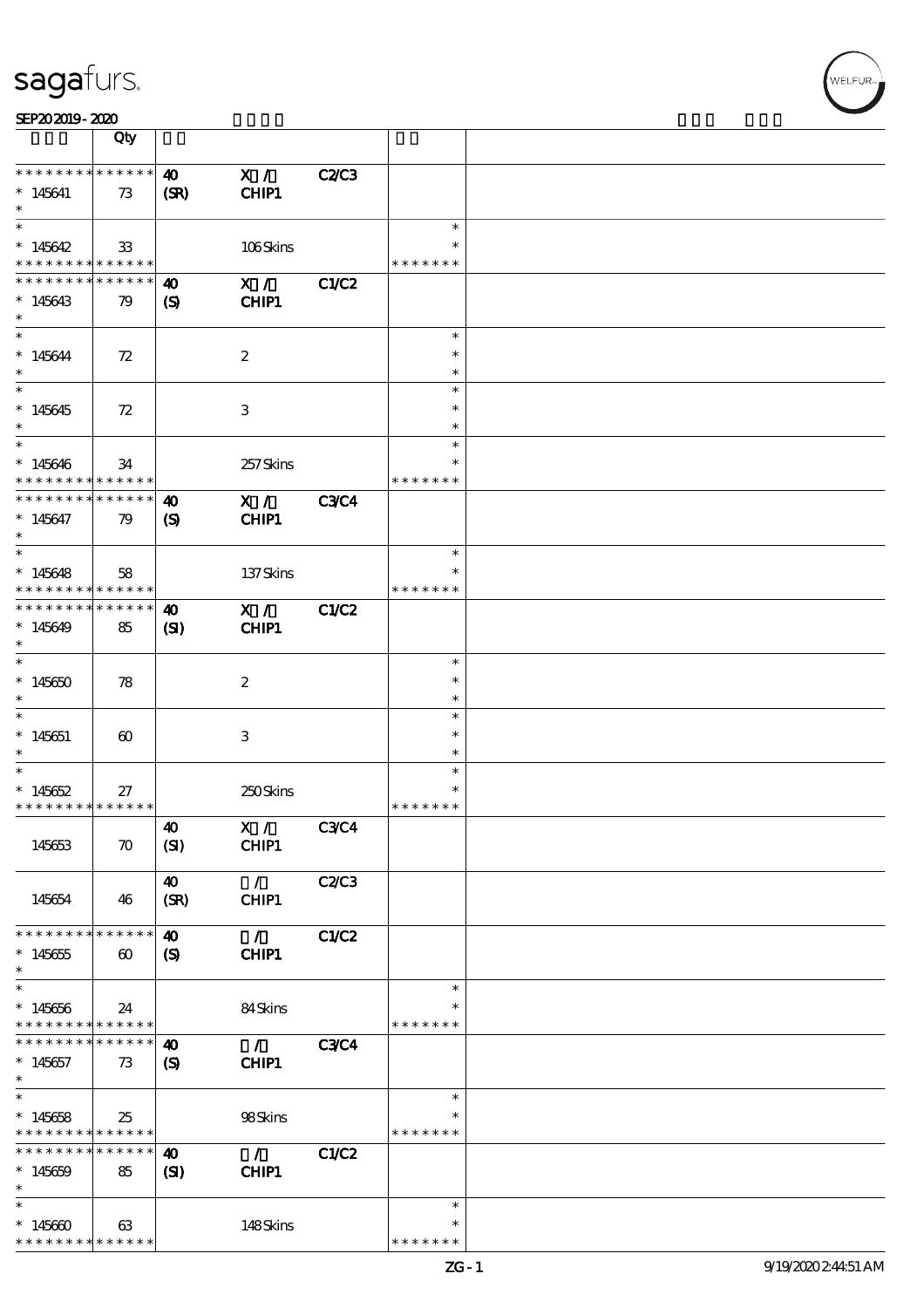SEP202019-2020

\* 145680

\* \* \* \* \* \* \* \* \* \* \*

27 334 Skins

|                                             | Qty                   |                             |                  |             |                         |  |
|---------------------------------------------|-----------------------|-----------------------------|------------------|-------------|-------------------------|--|
| * * * * * * * *                             | $******$              | $\boldsymbol{\omega}$       | $\mathcal{L}$    | <b>C3C4</b> |                         |  |
| $*145661$                                   | 79                    | (SI)                        | CHIP1            |             |                         |  |
| $\ast$                                      |                       |                             |                  |             | $\ast$                  |  |
| * $145662$<br>* * * * * * * *               | 24<br>$* * * * * * *$ |                             | 103Skins         |             | $\ast$<br>* * * * * * * |  |
| * * * * * * *                               | * * * * * *           | $\boldsymbol{\mathfrak{D}}$ | X /              | C1/C2       |                         |  |
| $*145663$<br>$\ast$                         | 79                    | (SR)                        | CHIP1            |             |                         |  |
| $\ast$                                      |                       |                             |                  |             | $\ast$                  |  |
| $*145664$<br>$\ast$                         | 57                    |                             | $\boldsymbol{2}$ |             | $\ast$<br>$\ast$        |  |
|                                             |                       |                             |                  |             | $\ast$                  |  |
| $*145665$<br>* * * * * * * * <mark>*</mark> | 24<br>$* * * * * * *$ |                             | 160Skins         |             | $\ast$<br>* * * * * * * |  |
|                                             |                       | $\boldsymbol{\mathfrak{D}}$ | X /              | <b>C3C4</b> |                         |  |
| 145666                                      | 77                    | (SR)                        | CHIP1            |             |                         |  |
| * * * * * * * *                             | * * * * * *           | $\boldsymbol{\mathfrak{D}}$ | X /              | C1/C2       |                         |  |
| $*145667$<br>$\ast$                         | 85                    | $\boldsymbol{\mathrm{(S)}}$ | CHIP1            |             |                         |  |
| $\ast$                                      |                       |                             |                  |             | $\ast$                  |  |
| $*145668$<br>$\ast$                         | 78                    |                             | $\boldsymbol{2}$ |             | $\ast$<br>$\ast$        |  |
| $*$                                         |                       |                             |                  |             | $\ast$                  |  |
| $*145609$<br>$\ast$                         | 78                    |                             | 3                |             | $\ast$<br>$\ast$        |  |
| $\overline{\ast}$                           |                       |                             |                  |             | $\ast$                  |  |
| * $145670$<br>$\ast$                        | 78                    |                             | $\boldsymbol{4}$ |             | $\ast$<br>$\ast$        |  |
| $\ast$                                      |                       |                             |                  |             | $\ast$                  |  |
| $*145671$<br>$\ast$                         | 78                    |                             | $\mathbf 5$      |             | $\ast$<br>$\ast$        |  |
| $\ast$                                      |                       |                             |                  |             | $\ast$                  |  |
| * $145672$<br>$\ast$                        | 78                    |                             | $\bf 6$          |             | $\ast$<br>$\ast$        |  |
| $\ast$                                      |                       |                             |                  |             | $\ast$                  |  |
| $*145673$<br>$\ast$                         | 78                    |                             | $\boldsymbol{7}$ |             | $\ast$<br>$\ast$        |  |
| $\ast$                                      |                       |                             |                  |             | $\ast$                  |  |
| $*145674$<br>$\ast$                         | 78                    |                             | 8                |             | $\ast$<br>$\ast$        |  |
| $\overline{\ast}$                           |                       |                             |                  |             | $\ast$                  |  |
| $*145675$<br>* * * * * * * *                | 57<br>* * * * * *     |                             | 688Skins         |             | *<br>* * * * * * *      |  |
| * * * * * * *                               | * * * *<br>∗          | $\boldsymbol{\mathfrak{D}}$ | X /              | <b>C3C4</b> |                         |  |
| $*145676$<br>$\ast$                         | 85                    | $\boldsymbol{S}$            | <b>CHIP1</b>     |             |                         |  |
| $\ast$                                      |                       |                             |                  |             | $\ast$                  |  |
| $* 145677$<br>$\ast$                        | 78                    |                             | $\boldsymbol{2}$ |             | $\ast$<br>$\ast$        |  |
| $\overline{\ast}$                           |                       |                             |                  |             | $\ast$                  |  |
| $*145678$<br>$\ast$                         | 78                    |                             | $\,3\,$          |             | $\ast$<br>$\ast$        |  |
| $\ast$                                      |                       |                             |                  |             | $\ast$                  |  |
| $*145679$                                   | 66                    |                             | $\boldsymbol{4}$ |             | $\ast$<br>$\ast$        |  |
| $\ast$                                      |                       |                             |                  |             | $\ast$                  |  |

\*

\* \* \* \* \* \* \*

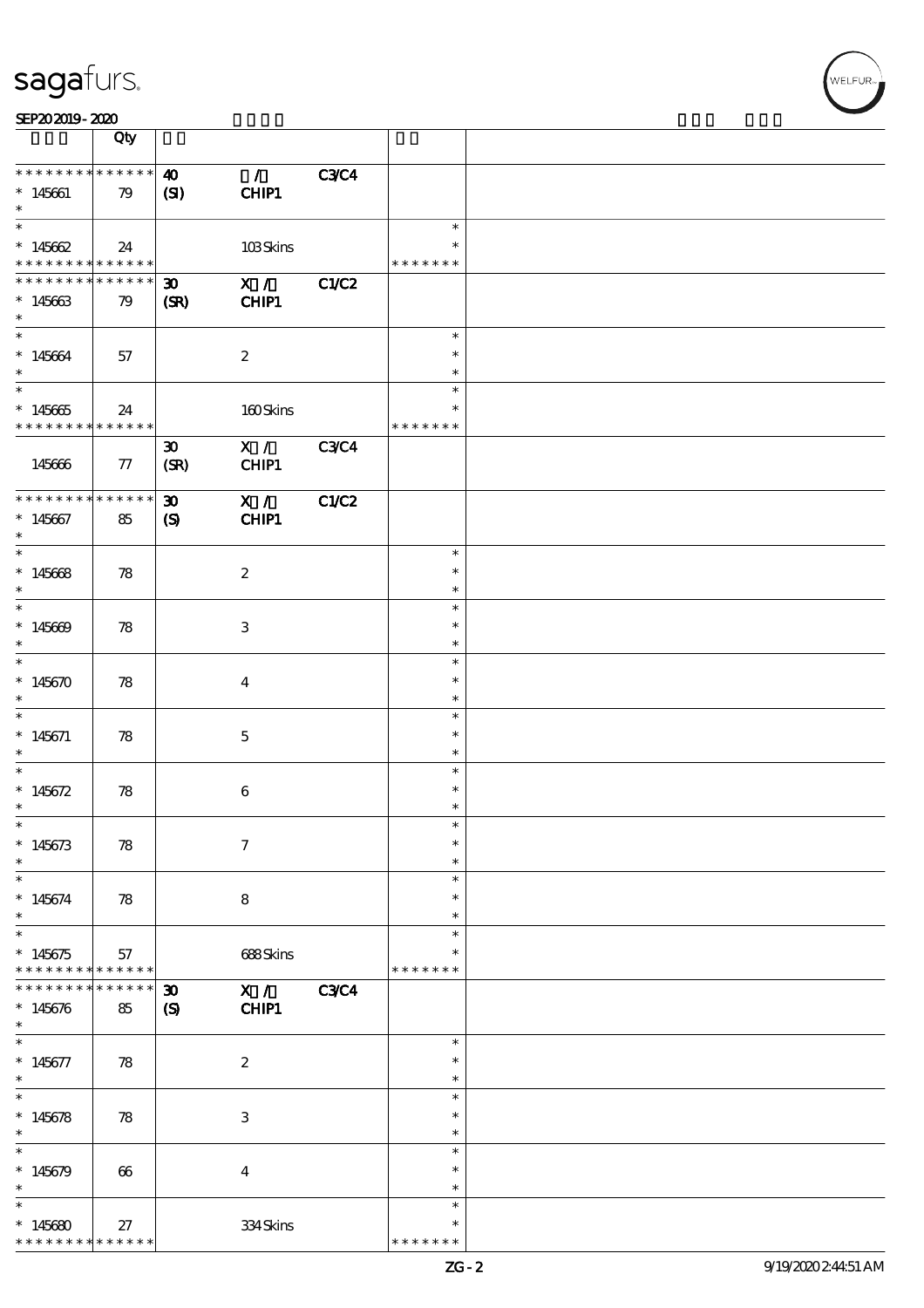| SEP202019-2020 |  |  |  |
|----------------|--|--|--|
|                |  |  |  |

|                                                       | Qty                   |                             |                             |             |                  |  |
|-------------------------------------------------------|-----------------------|-----------------------------|-----------------------------|-------------|------------------|--|
| * * * * * * * * <mark>* * * * * *</mark>              |                       | $\boldsymbol{\mathfrak{D}}$ | X /                         | C1/C2       |                  |  |
| $*145681$                                             | 91                    | (S)                         | CHIP1                       |             |                  |  |
| $\ast$                                                |                       |                             |                             |             |                  |  |
|                                                       |                       |                             |                             |             | $\ast$           |  |
| $*145682$                                             | 84                    |                             | $\boldsymbol{2}$            |             | $\ast$           |  |
| $\ast$                                                |                       |                             |                             |             | $\ast$           |  |
|                                                       |                       |                             |                             |             | $\ast$           |  |
| $*145683$                                             | 84                    |                             | 3                           |             | $\ast$           |  |
| $\ast$                                                |                       |                             |                             |             | $\ast$           |  |
| $*$                                                   |                       |                             |                             |             | $\ast$           |  |
| $*145684$                                             | 84                    |                             | $\overline{4}$              |             | $\ast$           |  |
| $\ast$                                                |                       |                             |                             |             | $\ast$           |  |
| $\overline{\phantom{0}}$                              |                       |                             |                             |             | $\ast$           |  |
| $*145685$                                             | 84                    |                             | $\mathbf 5$                 |             | $\ast$           |  |
| $*$<br>$\overline{\phantom{0}}$                       |                       |                             |                             |             | $\ast$           |  |
|                                                       |                       |                             |                             |             | $\ast$           |  |
| $*145686$                                             | 84                    |                             | 6                           |             | $\ast$           |  |
| $\ast$<br>$\overline{\phantom{0}}$                    |                       |                             |                             |             | $\ast$<br>$\ast$ |  |
|                                                       |                       |                             |                             |             | $\ast$           |  |
| $* 145687$<br>* * * * * * * * *                       | 31<br>$* * * * * * *$ |                             | 542Skins                    |             | * * * * * * *    |  |
| * * * * * * * * * * * * * * *                         |                       | $\boldsymbol{\mathfrak{D}}$ | $\mathbf{X}$ /              | <b>C3C4</b> |                  |  |
|                                                       |                       |                             |                             |             |                  |  |
| $*145688$<br>$\ast$                                   | 91                    | $\mathbf{C}$                | CHIP1                       |             |                  |  |
|                                                       |                       |                             |                             |             | $\ast$           |  |
| $*145689$                                             | 43                    |                             | 134Skins                    |             |                  |  |
| * * * * * * * * <mark>* * * * * *</mark>              |                       |                             |                             |             | * * * * * * *    |  |
| * * * * * * * *                                       | $* * * * * * *$       | $\boldsymbol{\mathfrak{D}}$ | $\mathcal{L}$               | C1/C2       |                  |  |
| $*145600$                                             | 85                    | $\boldsymbol{\mathrm{(S)}}$ | CHIP1                       |             |                  |  |
| $\ast$                                                |                       |                             |                             |             |                  |  |
| $*$                                                   |                       |                             |                             |             | $\ast$           |  |
| $*145691$                                             | 66                    |                             | $\boldsymbol{z}$            |             | $\ast$           |  |
| $\ast$                                                |                       |                             |                             |             | $\ast$           |  |
| $*$                                                   |                       |                             |                             |             | $\ast$           |  |
| * $145692$                                            | 23                    |                             | 174Skins                    |             |                  |  |
| * * * * * * * * <mark>* * * * * *</mark>              |                       |                             |                             |             | * * * * * * *    |  |
| ************** 30                                     |                       |                             | $\sqrt{2}$ C3C4             |             |                  |  |
| $*14560B$                                             | 85                    | $\boldsymbol{S}$            | CHIP1                       |             |                  |  |
| $\ast$                                                |                       |                             |                             |             |                  |  |
| $\ast$                                                |                       |                             |                             |             | $\ast$           |  |
| $*145694$                                             | 68                    |                             | $153$ Skins                 |             | $\ast$           |  |
| * * * * * * * * <mark>*</mark>                        | $* * * * * * *$       |                             |                             |             | * * * * * * *    |  |
| * * * * * * * *                                       | * * * * * *           | $\boldsymbol{\mathfrak{D}}$ | $\sqrt{C1/C2}$              |             |                  |  |
| $*145695$                                             | 91                    | (S)                         | CHIP1                       |             |                  |  |
| $\ast$                                                |                       |                             |                             |             |                  |  |
|                                                       |                       |                             |                             |             | $\ast$           |  |
| $*145696$                                             | 84                    |                             | $\boldsymbol{2}$            |             | $\ast$           |  |
| $\ast$                                                |                       |                             |                             |             | $\ast$           |  |
| $\ast$                                                |                       |                             |                             |             | $\ast$           |  |
| $* 145697$                                            | 84                    |                             | 3                           |             | $\ast$           |  |
| $\ast$<br>$\overline{\phantom{0}}$                    |                       |                             |                             |             | $\ast$           |  |
|                                                       |                       |                             |                             |             | $\ast$           |  |
| $*145608$<br>$\ast$                                   | 84                    |                             | $\overline{\mathbf{4}}$     |             | $\ast$<br>$\ast$ |  |
| $\ast$                                                |                       |                             |                             |             | $\ast$           |  |
|                                                       |                       |                             |                             |             | $\ast$           |  |
| $*145699$<br>* * * * * * * * <mark>* * * * * *</mark> | 51                    |                             | 394Skins                    |             | * * * * * * *    |  |
| * * * * * * * *                                       | * * * * * *           | $\boldsymbol{\mathfrak{D}}$ | $\mathcal{L} = \mathcal{L}$ | <b>C3C4</b> |                  |  |
| $*145700$                                             | 91                    | $\mathbf{S}$                | CHIP1                       |             |                  |  |
| $\ast$                                                |                       |                             |                             |             |                  |  |
|                                                       |                       |                             |                             |             |                  |  |

**VELFUR**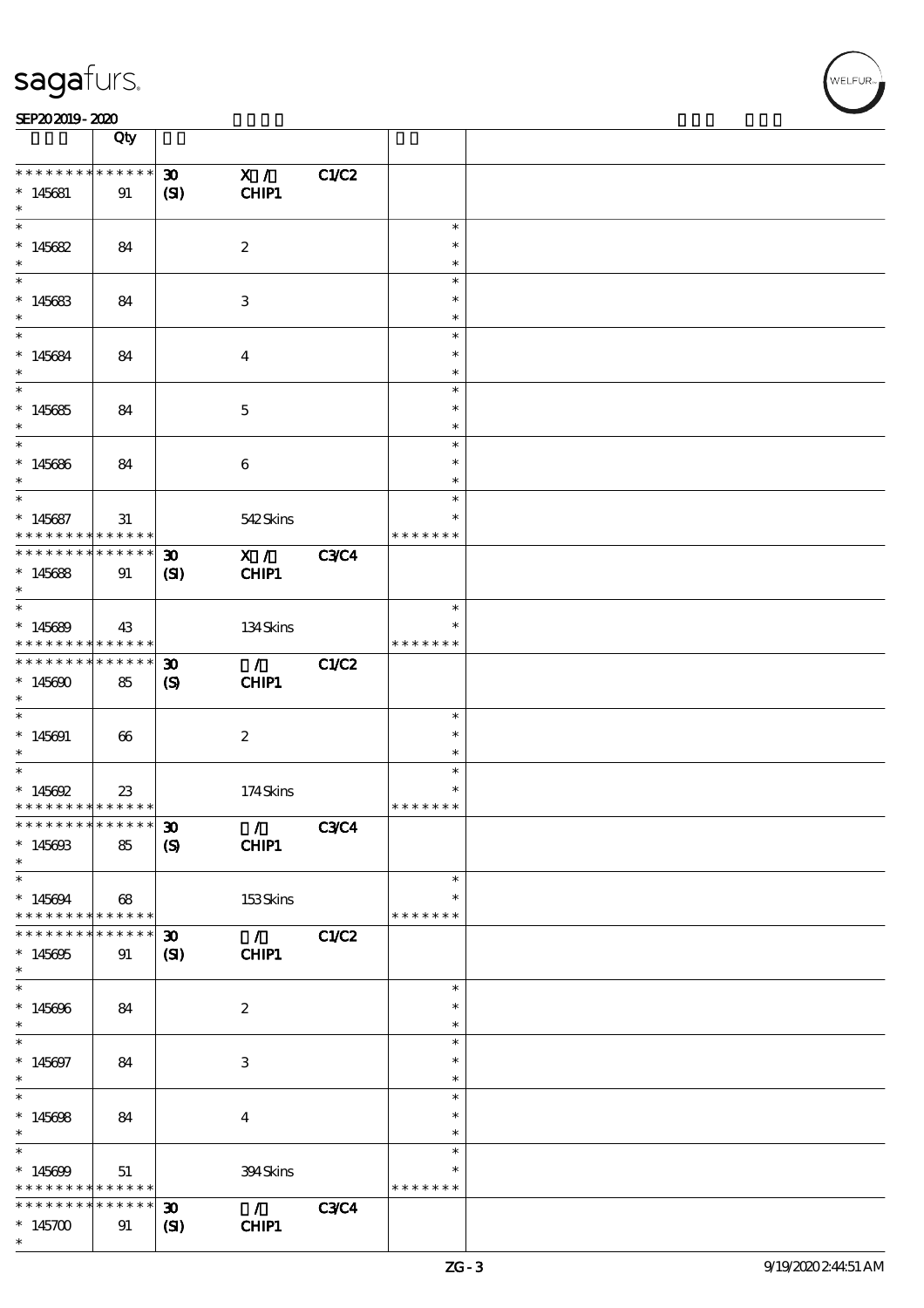| $\ast$ |  |
|--------|--|
|        |  |

SEP202019-2020

|                                            | Qty             |                             |                          |              |               |  |
|--------------------------------------------|-----------------|-----------------------------|--------------------------|--------------|---------------|--|
|                                            |                 |                             |                          |              |               |  |
| $\ast$                                     |                 | $\boldsymbol{\mathfrak{D}}$ | $\mathcal{L}$            | <b>C3C4</b>  | $\ast$        |  |
| $*145701$                                  | 84              | (SI)                        | CHIP1                    |              | $\ast$        |  |
|                                            |                 |                             |                          |              | $\ast$        |  |
| $\ast$                                     |                 |                             |                          |              | $\ast$        |  |
|                                            |                 |                             |                          |              |               |  |
| * $145702$                                 | 63              |                             | 238Skins                 |              | $\ast$        |  |
| * * * * * * * *                            | $* * * * * * *$ |                             |                          |              | * * * * * * * |  |
| * * * * * * * *                            | * * * * * *     |                             |                          |              |               |  |
|                                            |                 | $\boldsymbol{\mathfrak{D}}$ |                          | <b>C2/C3</b> |               |  |
| $*14570B$                                  | 97              | $\mathbf{I}$                | CHIP1                    |              |               |  |
|                                            |                 |                             |                          |              |               |  |
| $\overline{\phantom{0}}$                   |                 |                             |                          |              |               |  |
|                                            |                 |                             |                          |              | $\ast$        |  |
| $*145704$                                  | $\infty$        |                             | $\boldsymbol{2}$         |              | $\ast$        |  |
|                                            |                 |                             |                          |              | $\ast$        |  |
| $\overline{\phantom{0}}$                   |                 |                             |                          |              | $\ast$        |  |
|                                            |                 |                             |                          |              |               |  |
| $*145705$                                  | 34              |                             | 221 Skins                |              |               |  |
| * * * * * * * *                            | * * * * * *     |                             |                          |              | * * * * * * * |  |
| * * * * * * * *                            | * * * * * *     | $\boldsymbol{\mathfrak{D}}$ | X /                      | <b>C2/C3</b> |               |  |
|                                            |                 |                             |                          |              |               |  |
| $*145706$                                  | 79              | (SR)                        | CHIP1                    |              |               |  |
| $\ast$                                     |                 |                             |                          |              |               |  |
| $\ast$                                     |                 |                             |                          |              | $\ast$        |  |
|                                            |                 |                             |                          |              |               |  |
| $*145707$                                  | 25              |                             | 104Skins                 |              | $\ast$        |  |
| * * * * * * * *                            | $* * * * * * *$ |                             |                          |              | * * * * * * * |  |
| ********                                   | * * * * * *     | $\boldsymbol{\mathbf{z}}$   | X /                      | <b>C1/C2</b> |               |  |
|                                            |                 |                             |                          |              |               |  |
| $*145708$                                  | 91              | $\boldsymbol{\mathcal{S}}$  | CHIP1                    |              |               |  |
| $\ast$                                     |                 |                             |                          |              |               |  |
| $\ast$                                     |                 |                             |                          |              | $\ast$        |  |
|                                            |                 |                             |                          |              | $\ast$        |  |
| $*145709$                                  | 84              |                             | $\boldsymbol{2}$         |              |               |  |
| $\ast$                                     |                 |                             |                          |              | $\ast$        |  |
| $\overline{\phantom{0}}$                   |                 |                             |                          |              | $\ast$        |  |
| $*145710$                                  | 67              |                             | 242Skins                 |              | $\ast$        |  |
|                                            |                 |                             |                          |              |               |  |
| * * * * * * * *                            | * * * * * *     |                             |                          |              | * * * * * * * |  |
| * * * * * * * *                            | $* * * * * * *$ | $\boldsymbol{\mathbf{z}}$   | X /                      | <b>C3C4</b>  |               |  |
| $*145711$                                  | 85              | $\mathbf{S}$                | CHIP1                    |              |               |  |
| $\ast$                                     |                 |                             |                          |              |               |  |
|                                            |                 |                             |                          |              |               |  |
| $\ast$                                     |                 |                             |                          |              | $\ast$        |  |
| $*145712$                                  | 25              |                             | 110Skins                 |              |               |  |
| * * * * * * * * <mark>* * * * * * *</mark> |                 |                             |                          |              | * * * * * * * |  |
| ************** 20                          |                 |                             |                          |              |               |  |
|                                            |                 |                             | X /                      | C1/C2        |               |  |
| $*145713$                                  | 10B             | (S)                         | <b>CHIP1</b>             |              |               |  |
| $\ast$                                     |                 |                             |                          |              |               |  |
| $\ast$                                     |                 |                             |                          |              | $\ast$        |  |
|                                            |                 |                             |                          |              |               |  |
| $*145714$                                  | $96\,$          |                             | $\boldsymbol{2}$         |              | $\ast$        |  |
| $\ast$                                     |                 |                             |                          |              | $\ast$        |  |
| $\ast$                                     |                 |                             |                          |              | $\ast$        |  |
| $*145715$                                  |                 |                             |                          |              | $\ast$        |  |
|                                            | 96              |                             | 3                        |              |               |  |
| $\ast$                                     |                 |                             |                          |              | $\ast$        |  |
| $\ast$                                     |                 |                             |                          |              | $\ast$        |  |
| $*145716$                                  | 45              |                             | 340Skins                 |              | $\ast$        |  |
|                                            |                 |                             |                          |              |               |  |
| * * * * * * * *                            | $******$        |                             |                          |              | * * * * * * * |  |
|                                            |                 | $\boldsymbol{\mathfrak{D}}$ | X /                      | <b>C3C4</b>  |               |  |
| 145717                                     | 84              | (SI)                        | CHIP1                    |              |               |  |
|                                            |                 |                             |                          |              |               |  |
|                                            |                 |                             |                          |              |               |  |
|                                            |                 | $\boldsymbol{\mathfrak{D}}$ | $\mathcal{L}$            | <b>C2/C3</b> |               |  |
| 145718                                     | $35\,$          | (SR)                        | CHIP1                    |              |               |  |
|                                            |                 |                             |                          |              |               |  |
|                                            | * * * * * *     |                             |                          |              |               |  |
| * * * * * * * *                            |                 | $\boldsymbol{\mathfrak{D}}$ | $\overline{\phantom{a}}$ | C1/C2        |               |  |
| $*145719$                                  | 91              | $\mathbf{S}$                | CHIP1                    |              |               |  |
| $\ast$                                     |                 |                             |                          |              |               |  |
| $\ast$                                     |                 |                             |                          |              | $\ast$        |  |
|                                            |                 |                             |                          |              |               |  |
| $*145720$                                  | $36\,$          |                             | 127Skins                 |              |               |  |
| * * * * * * * * <mark>* * * * * *</mark>   |                 |                             |                          |              | * * * * * * * |  |
|                                            |                 |                             |                          |              |               |  |

WELFUR<sub>"</sub>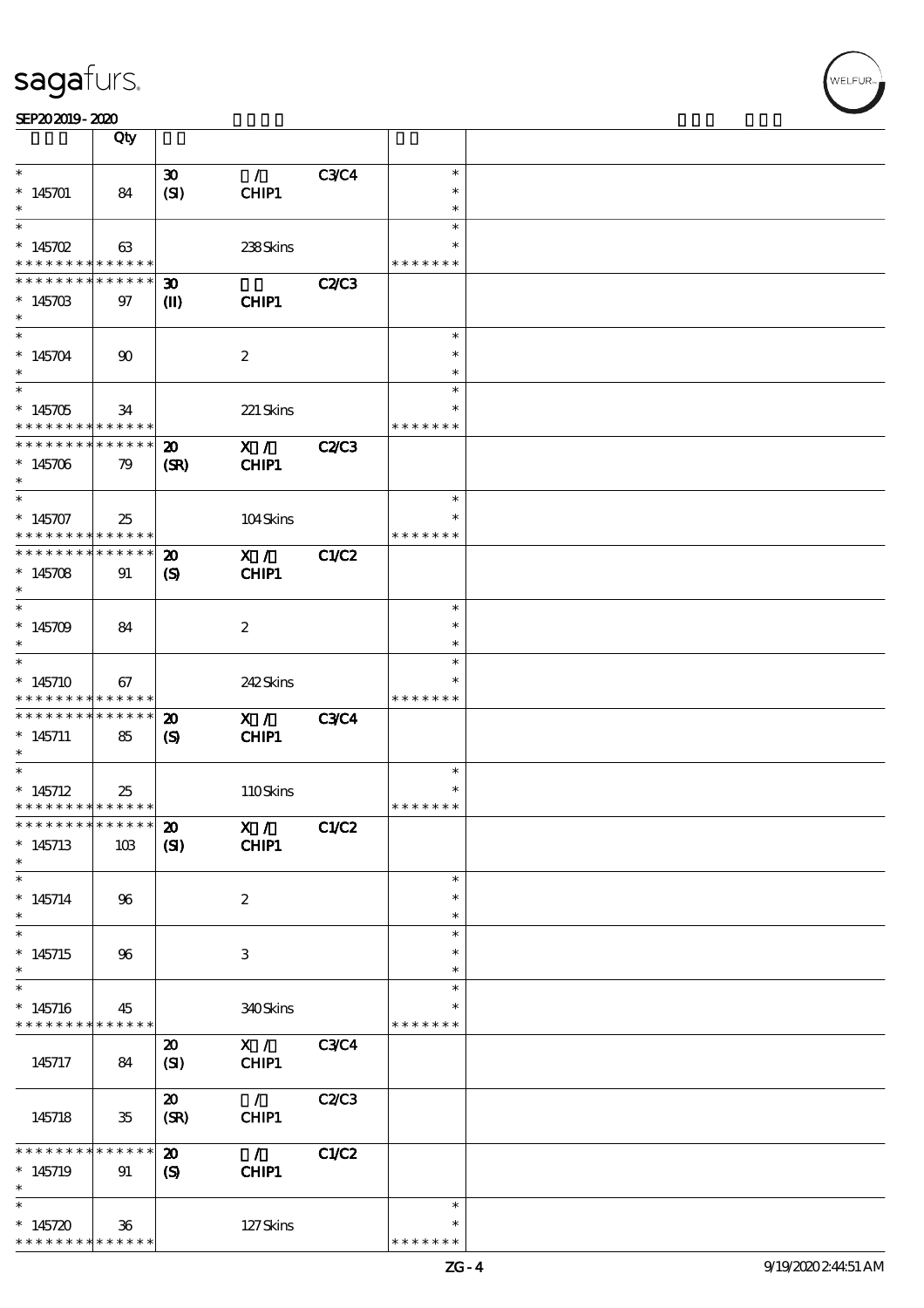\*

\*

\*

\* 145740 | 84 | 3

| SEP202019-2020                                          |                    |                                                      |                         |              |                                   |  |
|---------------------------------------------------------|--------------------|------------------------------------------------------|-------------------------|--------------|-----------------------------------|--|
|                                                         | Qty                |                                                      |                         |              |                                   |  |
| * * * * * * * * <mark>* * * * * * *</mark><br>$*145721$ | 73                 | $\boldsymbol{\mathfrak{D}}$<br>$\boldsymbol{S}$      | $\mathcal{T}$<br>CHIP1  | <b>C3C4</b>  |                                   |  |
| $*145722$<br>* * * * * * * * <mark>* * * * * * *</mark> | 25                 |                                                      | 98Skins                 |              | $\ast$<br>$\ast$<br>* * * * * * * |  |
| * * * * * * * *<br>$*145723$<br>$\ast$<br>$\ast$        | * * * * * *<br>10B | $\boldsymbol{\mathsf{20}}$<br>$\mathbf{C}$           | $\mathcal{L}$<br>CHIP1  | C1/C2        | $\ast$                            |  |
| $*145724$<br>* * * * * * * * * * * * * *                | 76                 |                                                      | 179Skins                |              | $\ast$<br>* * * * * * *           |  |
| 145725                                                  | 106                | $\boldsymbol{\mathfrak{D}}$<br>(SI)                  | $\mathcal{L}$<br>CHIP1  | <b>C3C4</b>  |                                   |  |
| 145726                                                  | 71                 | $\mathbf{O}$<br>$\boldsymbol{S}$                     | $X / \sqrt{2}$<br>CHIP1 | C2C3         |                                   |  |
| 145727                                                  | 63                 | $\mathbf{O}$<br>(SI)                                 | X /<br>CHIP1            | C2C3         |                                   |  |
| 145728                                                  | ${\bf 3\!}$        | $\mathbf{O}$<br>$\boldsymbol{S}$                     | $\mathcal{L}$<br>CHIP1  | C2C3         |                                   |  |
| 145729                                                  | 61                 | $\mathbf{O}$<br>(SI)                                 | $\mathcal{L}$<br>CHIP1  | C2C3         |                                   |  |
| 145730                                                  | 26                 | $\mathbf{O}$<br>(SR)                                 | CHIP1                   | C2C3         |                                   |  |
| * * * * * * * *<br>$*145731$<br>$\ast$                  | * * * * * *<br>79  | $\boldsymbol{\omega}$<br>$\boldsymbol{\mathrm{(S)}}$ | CHIP2                   | <b>C2/C3</b> |                                   |  |
| $\ast$<br>$*145732$<br>$\ast$                           | 48                 |                                                      | $\boldsymbol{z}$        |              | $\ast$<br>$\ast$<br>$\ast$        |  |
| *<br>$*145733$<br>* * * * * * * *                       | 28<br>* * * * * *  |                                                      | 155Skins                |              | $\ast$<br>$\ast$<br>* * * * * * * |  |
| * * * * * * * *<br>$*145734$<br>$\ast$                  | * * * * * *<br>67  | $\boldsymbol{\omega}$<br>$\mathbf{C}$                | CHIP2                   | <b>C2/C3</b> |                                   |  |
| $\ast$<br>$*145735$<br>* * * * * * * *                  | 28<br>* * * * * *  |                                                      | 95Skins                 |              | $\ast$<br>* * * * * * *           |  |
| * * * * * * *<br>$*145736$<br>$\ast$                    | * * * * * *<br>73  | $\boldsymbol{\mathfrak{D}}$<br>$\mathbf{S}$          | X /<br>CHIP2            | C2C3         |                                   |  |
| $\ast$<br>$*145737$<br>* * * * * * * *                  | 28<br>* * * * * *  |                                                      | 101 Skins               |              | $\ast$<br>*<br>* * * * * * *      |  |
| * * * * * * * *<br>$*145738$<br>$\ast$                  | * * * * * *<br>91  | $\boldsymbol{\mathfrak{D}}$<br>(S)                   | X /<br>CHIP2            | <b>C2/C3</b> |                                   |  |
| $\ast$<br>$*145739$<br>$\ast$                           | 84                 |                                                      | $\boldsymbol{z}$        |              | $\ast$<br>$\ast$<br>$\ast$        |  |

\* \* \*

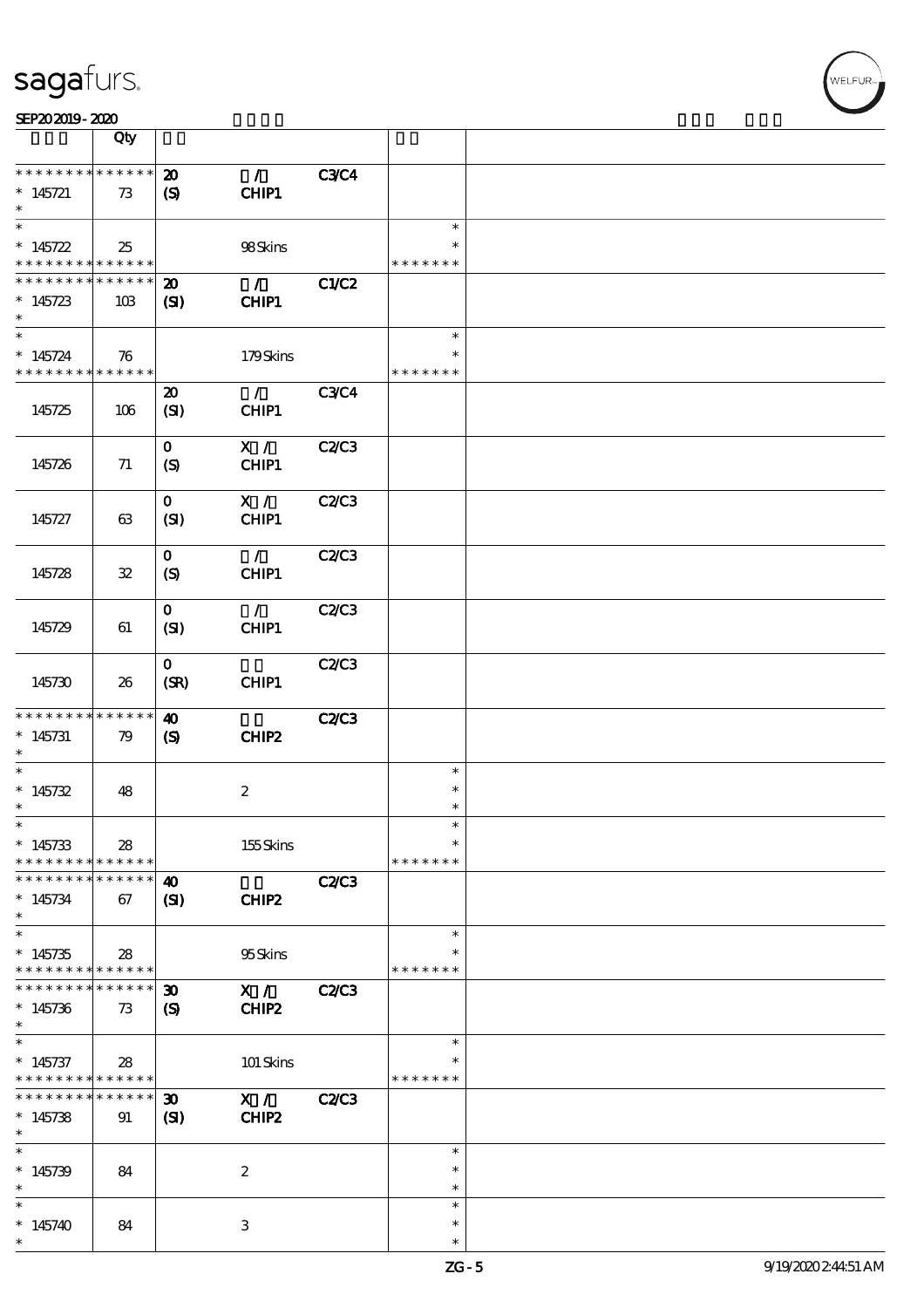| SEP202019-2020 |  |  |
|----------------|--|--|
|                |  |  |

|                                          | Qty          |                                |                  |              |               |  |
|------------------------------------------|--------------|--------------------------------|------------------|--------------|---------------|--|
|                                          |              |                                |                  |              |               |  |
| $\ast$                                   |              | $\boldsymbol{\mathfrak{D}}$    | X /              | <b>C2/C3</b> | $\ast$        |  |
| $*145741$                                | 44           | (SI)                           | CHIP2            |              | $\ast$        |  |
| * * * * * * * * * * * * * *              |              |                                |                  |              | * * * * * * * |  |
|                                          |              |                                |                  |              |               |  |
|                                          |              | 30 <sub>o</sub>                | $\mathcal{L}$    | <b>C2/C3</b> |               |  |
| 145742                                   | 73           | (S)                            | CHIP2            |              |               |  |
|                                          |              |                                |                  |              |               |  |
| * * * * * * *                            |              |                                |                  |              |               |  |
| $\ast$                                   | * * * * * *  | $\boldsymbol{\mathfrak{D}}$    | $\mathcal{L}$    | <b>C2/C3</b> |               |  |
| $*145743$                                | 91           | (SI)                           | CHIP2            |              |               |  |
| $\ast$                                   |              |                                |                  |              |               |  |
|                                          |              |                                |                  |              |               |  |
| $\ast$                                   |              |                                |                  |              | $\ast$        |  |
| $*145744$                                | 84           |                                | $\boldsymbol{2}$ |              | $\ast$        |  |
| $\ast$                                   |              |                                |                  |              | $\ast$        |  |
| $\ast$                                   |              |                                |                  |              |               |  |
|                                          |              |                                |                  |              | $\ast$        |  |
| $*145745$                                | 84           |                                | 3                |              | $\ast$        |  |
| $\ast$                                   |              |                                |                  |              | $\ast$        |  |
| $\overline{\ast}$                        |              |                                |                  |              |               |  |
|                                          |              |                                |                  |              | $\ast$        |  |
| $*145746$                                | 72           |                                | 331 Skins        |              |               |  |
| * * * * * * * * * * * * * *              |              |                                |                  |              | * * * * * * * |  |
| * * * * * * * *                          | ******       |                                |                  |              |               |  |
|                                          |              | $\boldsymbol{\mathfrak{D}}$    | X /              | <b>C2/C3</b> |               |  |
| $* 145747$                               | 91           | (S)                            | CHIP2            |              |               |  |
| $\ast$                                   |              |                                |                  |              |               |  |
| $\overline{\ast}$                        |              |                                |                  |              | $\ast$        |  |
|                                          |              |                                |                  |              |               |  |
| $*145748$                                | $50^{\circ}$ |                                | 141 Skins        |              | $\ast$        |  |
| * * * * * * * *                          | * * * * * *  |                                |                  |              | * * * * * * * |  |
| * * * * * * * * * * * * * * *            |              | $\boldsymbol{\mathfrak{D}}$    | X /              | <b>C2/C3</b> |               |  |
|                                          |              |                                |                  |              |               |  |
| $*145749$                                | 10B          | $\mathbf{C}$                   | CHIP2            |              |               |  |
| $\ast$                                   |              |                                |                  |              |               |  |
| $\ast$                                   |              |                                |                  |              | $\ast$        |  |
|                                          |              |                                |                  |              |               |  |
| $*145750$                                | 96           |                                | $\boldsymbol{2}$ |              | $\ast$        |  |
| $\ast$                                   |              |                                |                  |              | $\ast$        |  |
| $\ast$                                   |              |                                |                  |              | $\ast$        |  |
|                                          |              |                                |                  |              |               |  |
| $*145751$                                | 48           |                                | 247 Skins        |              | $\ast$        |  |
| * * * * * * * * <mark>* * * * * *</mark> |              |                                |                  |              | * * * * * * * |  |
|                                          |              | $\boldsymbol{\mathsf{20}}$     | $\mathcal{L}$    | <b>C2/C3</b> |               |  |
|                                          |              |                                |                  |              |               |  |
| 145752                                   | 42           | (S)                            | CHIP2            |              |               |  |
|                                          |              |                                |                  |              |               |  |
| * * * * * * * * * * * * * * *            |              | $\boldsymbol{\mathfrak{D}}$    | $\sim$ 1 $\sim$  | C2C3         |               |  |
|                                          |              |                                |                  |              |               |  |
| $*145753$                                | 10B          | (S)                            | CHIP2            |              |               |  |
| $\ast$                                   |              |                                |                  |              |               |  |
| $\ast$                                   |              |                                |                  |              | $\ast$        |  |
|                                          |              |                                |                  |              | $\ast$        |  |
| $*145754$                                | 96           |                                | $\boldsymbol{2}$ |              |               |  |
| $\ast$                                   |              |                                |                  |              | $\ast$        |  |
| $\ast$                                   |              |                                |                  |              | $\ast$        |  |
| $*145755$                                | 44           |                                | 243Skins         |              | $\ast$        |  |
| * * * * * * * *                          | * * * * * *  |                                |                  |              | * * * * * * * |  |
|                                          |              |                                |                  |              |               |  |
|                                          |              | $\boldsymbol{\mathfrak{D}}$    |                  | <b>C2/C3</b> |               |  |
| 145756                                   | 89           | $\textcircled{\scriptsize{I}}$ | CHIP2            |              |               |  |
|                                          |              |                                |                  |              |               |  |
|                                          |              |                                |                  |              |               |  |
|                                          |              | $\mathbf{O}$                   |                  | C2C3         |               |  |
| 145757                                   | 25           | $\boldsymbol{S}$               | CHIP2            |              |               |  |
|                                          |              |                                |                  |              |               |  |
|                                          |              |                                |                  |              |               |  |
|                                          |              | $\mathbf{O}$                   |                  | C2C3         |               |  |
| 145758                                   | 84           | (SI)                           | CHIP2            |              |               |  |
|                                          |              |                                |                  |              |               |  |
|                                          |              |                                |                  |              |               |  |
|                                          |              | $\mathbf{o}$                   |                  | C2C3         |               |  |
| 145759                                   | 49           | $(\mathbf{I})$                 | CHIP2            |              |               |  |
|                                          |              |                                |                  |              |               |  |
|                                          |              |                                |                  |              |               |  |
|                                          |              | $\mathbf{1}$                   |                  | C2C3         |               |  |
| 145760                                   | 24           | $\boldsymbol{S}$               | CHIP2            |              |               |  |
|                                          |              |                                |                  |              |               |  |

'<br>WELFUR∍<br>'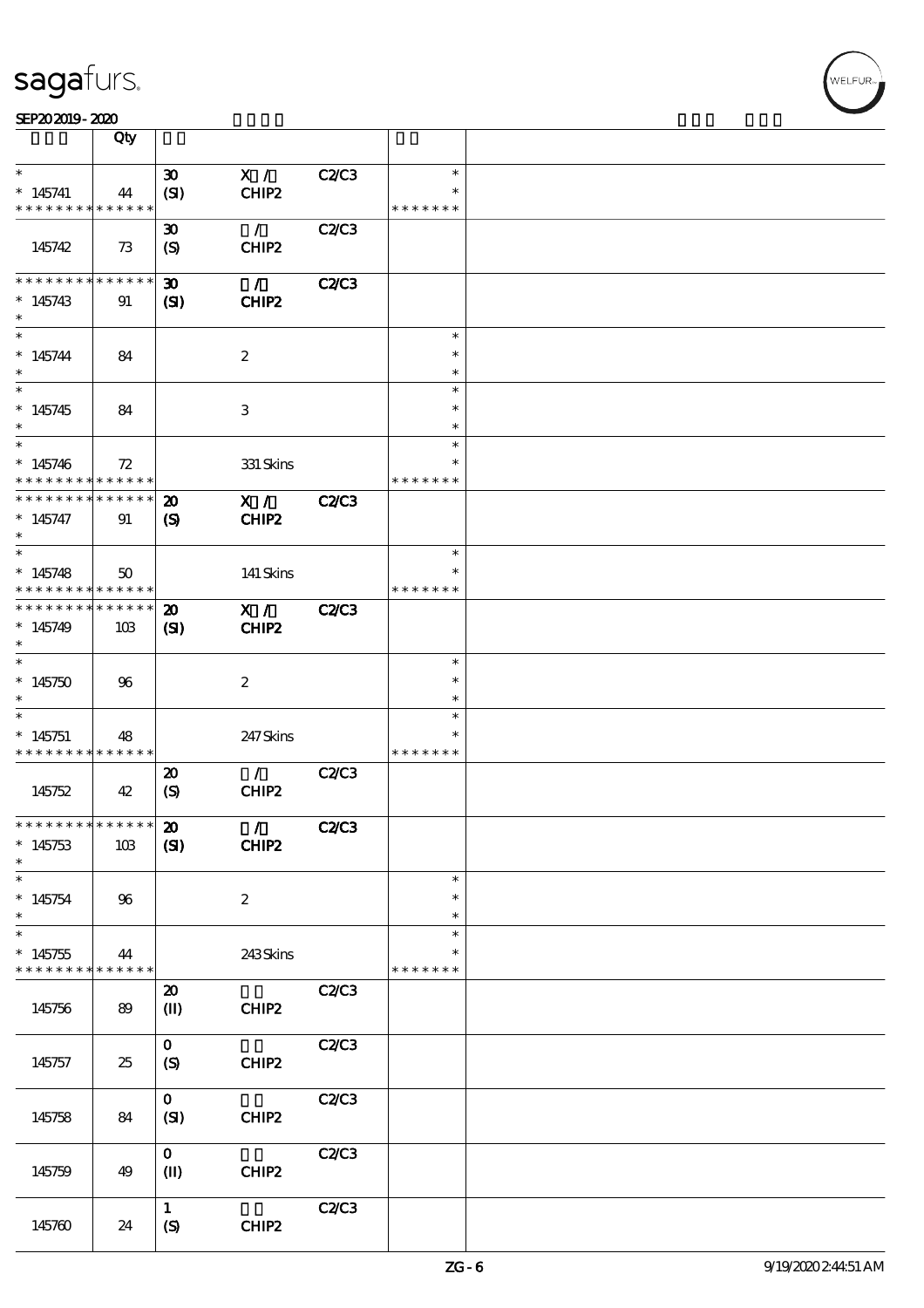|                                                                | Qty                              |                                                           |                           |              |                                      |  |
|----------------------------------------------------------------|----------------------------------|-----------------------------------------------------------|---------------------------|--------------|--------------------------------------|--|
| 145761                                                         | 61                               | $\mathbf{1}$<br>(SI)                                      | CHIP2                     | <b>C2/C3</b> |                                      |  |
| * * * * * * * * * * * * * *<br>$*145762$<br>$\ast$             | 61                               | $\boldsymbol{\omega}$<br>(S)                              | CHIP3                     | <b>C2/C3</b> |                                      |  |
| $\overline{\ast}$<br>$*145763$<br>* * * * * * * * * * * * * *  | 25                               |                                                           | 86Skins                   |              | $\ast$<br>* * * * * * *              |  |
| * * * * * * * *<br>$*145764$<br>$\ast$                         | $* * * * * * *$<br>85            | $\boldsymbol{\omega}$<br>(S)                              | CHIP3                     | <b>C2/C3</b> |                                      |  |
| $*145765$<br>* * * * * * * * * * * * * *                       | 71                               |                                                           | 156Skins                  |              | $\ast$<br>$\ast$<br>* * * * * * *    |  |
| * * * * * * * * * * * * * * *<br>$*145766$<br>$\ast$<br>$\ast$ | 85                               | $\boldsymbol{\mathfrak{D}}$<br>$\boldsymbol{\mathcal{S}}$ | CHIP3                     | <b>C2/C3</b> |                                      |  |
| $*145767$<br>$\ast$<br>$\ast$                                  | 72                               |                                                           | $\boldsymbol{2}$          |              | $\ast$<br>$\ast$<br>$\ast$<br>$\ast$ |  |
| $*145768$<br>* * * * * * * *                                   | 26<br>$* * * * * * *$            |                                                           | 183Skins                  |              | $\ast$<br>* * * * * * *              |  |
| * * * * * * * *<br>$*145709$<br>$\ast$<br>$\ast$               | * * * * * *<br>91                | 30 <sub>o</sub><br>(S)                                    | CHIP3                     | <b>C2/C3</b> | $\ast$                               |  |
| $*145770$<br>$\ast$<br>$\ast$                                  | 84                               |                                                           | $\boldsymbol{2}$          |              | $\ast$<br>$\ast$<br>$\ast$           |  |
| $* 145771$<br>$\ast$<br>$\ast$                                 | 84                               |                                                           | 3                         |              | $\ast$<br>$\ast$<br>$\ast$           |  |
| * $145772$<br>$\ast$<br>$*$                                    | 84                               |                                                           | $\bf{4}$                  |              | $\ast$<br>$\ast$<br>$\ast$           |  |
| $* 145773$<br>* * * * * * * *<br>* * * * * * *                 | 64<br>* * * * * *<br>* * * * * * | $\boldsymbol{\mathbf{z}}$                                 | 407Skins                  | <b>C2/C3</b> | $\ast$<br>* * * * * * *              |  |
| $*145774$<br>$\ast$<br>$\ast$                                  | 83                               | $\boldsymbol{\mathcal{S}}$                                | CHIP3                     |              | $\ast$                               |  |
| $*145775$<br>* * * * * * * *<br>* * * * * * *                  | 24<br>* * * * * *<br>* * * * * * | $\boldsymbol{\mathfrak{D}}$                               | $107$ Skins               | <b>C2/C3</b> | * * * * * * *                        |  |
| $*145776$<br>$\ast$<br>$\ast$                                  | 10B                              | (S)                                                       | CHIP3                     |              | $\ast$                               |  |
| $* 145777$<br>$\ast$<br>$\overline{\ast}$                      | 96                               |                                                           | $\boldsymbol{2}$          |              | $\ast$<br>$\ast$<br>$\ast$           |  |
| $* 145778$<br>$\ast$<br>$\ast$                                 | 96                               |                                                           | $\ensuremath{\mathsf{3}}$ |              | $\ast$<br>$\ast$<br>$\ast$           |  |
| $*145779$<br>* * * * * * * *                                   | 62<br>* * * * * *                | $\mathbf{o}$                                              | 357Skins                  | C2/C3        | $\ast$<br>* * * * * * *              |  |
| 145780                                                         | 68                               | (SI)                                                      | CHIP3                     |              |                                      |  |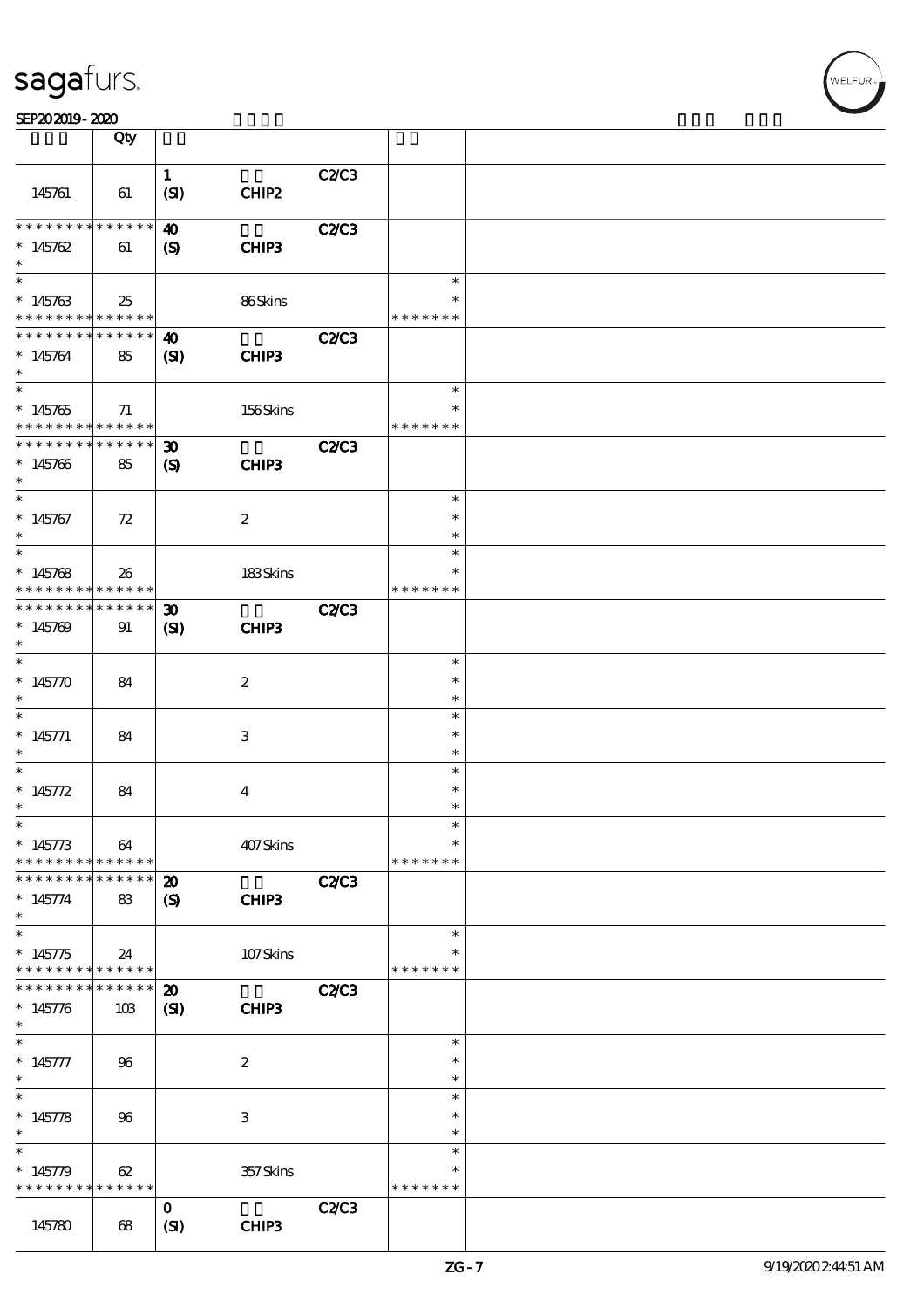|                               | Qty               |                             |                   |              |                         |  |
|-------------------------------|-------------------|-----------------------------|-------------------|--------------|-------------------------|--|
|                               |                   | $1/2$                       |                   | C2C3         |                         |  |
| 145781                        | 42                | (SI)                        | CHIP3             |              |                         |  |
| * * * * * * * *               | * * * * * *       | $\boldsymbol{\mathfrak{D}}$ |                   | <b>C2/C3</b> |                         |  |
| $*145782$<br>$\ast$           | 91                | (SI)                        | CHIP4             |              |                         |  |
| $\overline{\ast}$             |                   |                             |                   |              | $\ast$                  |  |
| $*145783$<br>$\ast$           | 84                |                             | $\boldsymbol{2}$  |              | $\ast$<br>$\ast$        |  |
| $\overline{\ast}$             |                   |                             |                   |              | $\ast$                  |  |
| $*145784$<br>* * * * * * * *  | 76<br>* * * * * * |                             | 251 Skins         |              | $\ast$<br>* * * * * * * |  |
| * * * * * * * *               | * * * * * *       | $\boldsymbol{\mathbf{z}}$   |                   | <b>C2/C3</b> |                         |  |
| $*145785$<br>$\ast$           | 10B               | $\mathbf{C}$                | CHIP4             |              |                         |  |
| $\ast$                        |                   |                             |                   |              | $\ast$                  |  |
| $*145786$<br>* * * * * * * *  | 48<br>******      |                             | 151 Skins         |              | $\ast$<br>* * * * * * * |  |
|                               |                   | $\mathbf 0$                 |                   | C2/C3        |                         |  |
| 145787                        | 54                | (SI)                        | CHIP4             |              |                         |  |
|                               |                   | $\boldsymbol{\mathfrak{D}}$ |                   | C2C3         |                         |  |
| 145788                        | 89                | (SI)                        | CHIP5             |              |                         |  |
|                               |                   | $\boldsymbol{\mathbf{z}}$   |                   | C2C3         |                         |  |
| 145789                        | 72                | (SI)                        | CHIP5             |              |                         |  |
|                               |                   | $\boldsymbol{\mathfrak{D}}$ |                   | C2/C3        |                         |  |
| 145790                        | 43                | (SI)                        | CHIP6             |              |                         |  |
|                               |                   | $\boldsymbol{\mathfrak{D}}$ |                   | C2C3         |                         |  |
| 145791                        | 75                | $\mathbf{I}$                | CHIP <sub>6</sub> |              |                         |  |
|                               |                   | $\boldsymbol{\mathsf{20}}$  |                   | C2C3         |                         |  |
| 145792                        | 41                | (SI)                        | CHIP6             |              |                         |  |
| * * * * * * * * * * * * * * * |                   | $\boldsymbol{\mathbf{z}}$   |                   | <b>C2/C3</b> |                         |  |
| $*145793$<br>$\ast$           | 97                | $\mathbf{I}$                | CHIP6             |              |                         |  |
| $\ast$                        |                   |                             |                   |              | $\ast$                  |  |
| $*145794$<br>* * * * * * * *  | 27<br>******      |                             | 124Skins          |              | $\ast$<br>* * * * * * * |  |
|                               |                   | $\mathbf{o}$                |                   | C2C3         |                         |  |
| 145795                        | 33                | (SI)                        | CHIP6             |              |                         |  |
|                               |                   | $\mathbf{O}$                |                   | C2/C3        |                         |  |
| 145796                        | 61                | $\mathbf{I}$                | CHIP6             |              |                         |  |
| * * * * * * * *               | * * * * * *       | $\boldsymbol{\mathfrak{D}}$ |                   | <b>C2/C3</b> |                         |  |
| $*145797$<br>$\ast$           | 79                | (S)                         | SHE <sub>2</sub>  |              |                         |  |
| $\overline{\ast}$             |                   |                             |                   |              | $\ast$                  |  |
| $*145798$<br>* * * * * * * *  | 24<br>******      |                             | 103Skins          |              | * * * * * * *           |  |
|                               |                   | $\boldsymbol{\mathfrak{D}}$ |                   | C2C3         |                         |  |
| 145799                        | 84                | (SI)                        | SHE <sub>2</sub>  |              |                         |  |
| * * * * * * * *               | * * * * * *       | $\boldsymbol{\mathfrak{D}}$ |                   | <b>C2/C3</b> |                         |  |
| $*145800$<br>$\ast$           | 85                | $\boldsymbol{\mathsf{(S)}}$ | SHE <sub>2</sub>  |              |                         |  |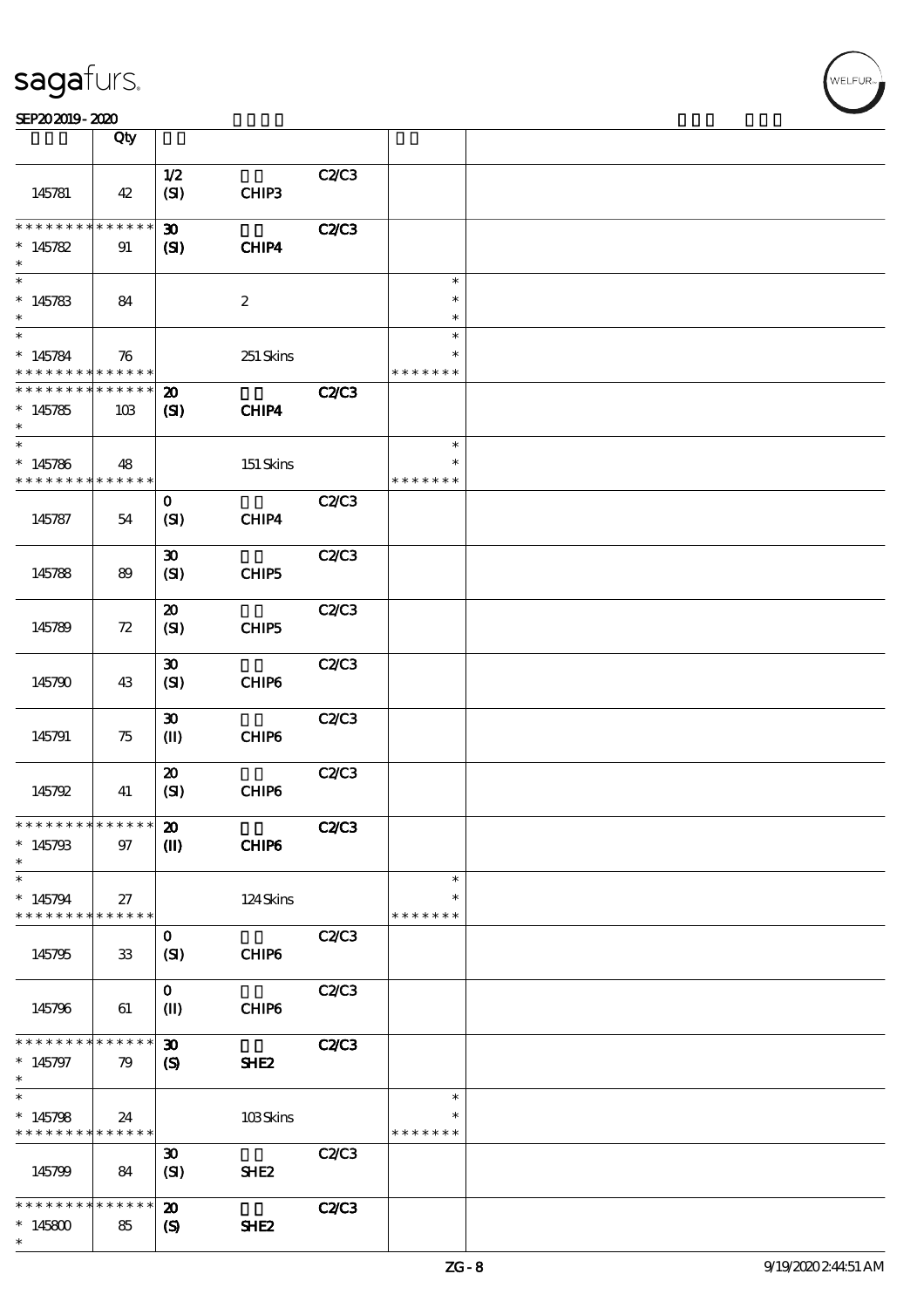|                                          | Qty        |                                             |                  |              |                         |  |
|------------------------------------------|------------|---------------------------------------------|------------------|--------------|-------------------------|--|
| $\ast$                                   |            | $\boldsymbol{\mathcal{D}}$                  |                  | C2C3         | $\ast$                  |  |
| $*145801$<br>* * * * * * * * * * * * * * | 25         | (S)                                         | SHE <sub>2</sub> |              | $\ast$<br>* * * * * * * |  |
| * * * * * * * * * * * * * *              |            | $\boldsymbol{\mathfrak{D}}$                 |                  | <b>C2/C3</b> |                         |  |
| $* 145802$<br>$\ast$                     | 91         | (SI)                                        | SHE <sub>2</sub> |              |                         |  |
| $\ast$<br>$*14580B$                      | 24         |                                             | 115Skins         |              | $\ast$<br>$\ast$        |  |
| * * * * * * * * * * * * * *              |            |                                             |                  |              | * * * * * * *           |  |
| 145804                                   | 48         | $\mathbf{o}$<br>$\boldsymbol{\mathrm{(S)}}$ | SHE <sub>2</sub> | C2/C3        |                         |  |
| 145805                                   | ${\bf 77}$ | $\mathbf 0$<br>(SI)                         | SHE <sub>2</sub> | C2C3         |                         |  |
| 145806                                   | $37\,$     | 1/2<br>$\boldsymbol{S}$                     | SHE3             | C2C3         |                         |  |
| 145807                                   | ${\bf 33}$ | $\boldsymbol{\mathfrak{D}}$<br>(SI)         | SHE4             | C2/C3        |                         |  |
| 145808                                   | 56         | $\boldsymbol{\mathfrak{D}}$<br>(SI)         | SHE4             | C2C3         |                         |  |
| 145809                                   | 43         | $\mathbf{O}$<br>(SI)                        | SHE4             | C2/C3        |                         |  |

WELFUR<sub>T</sub>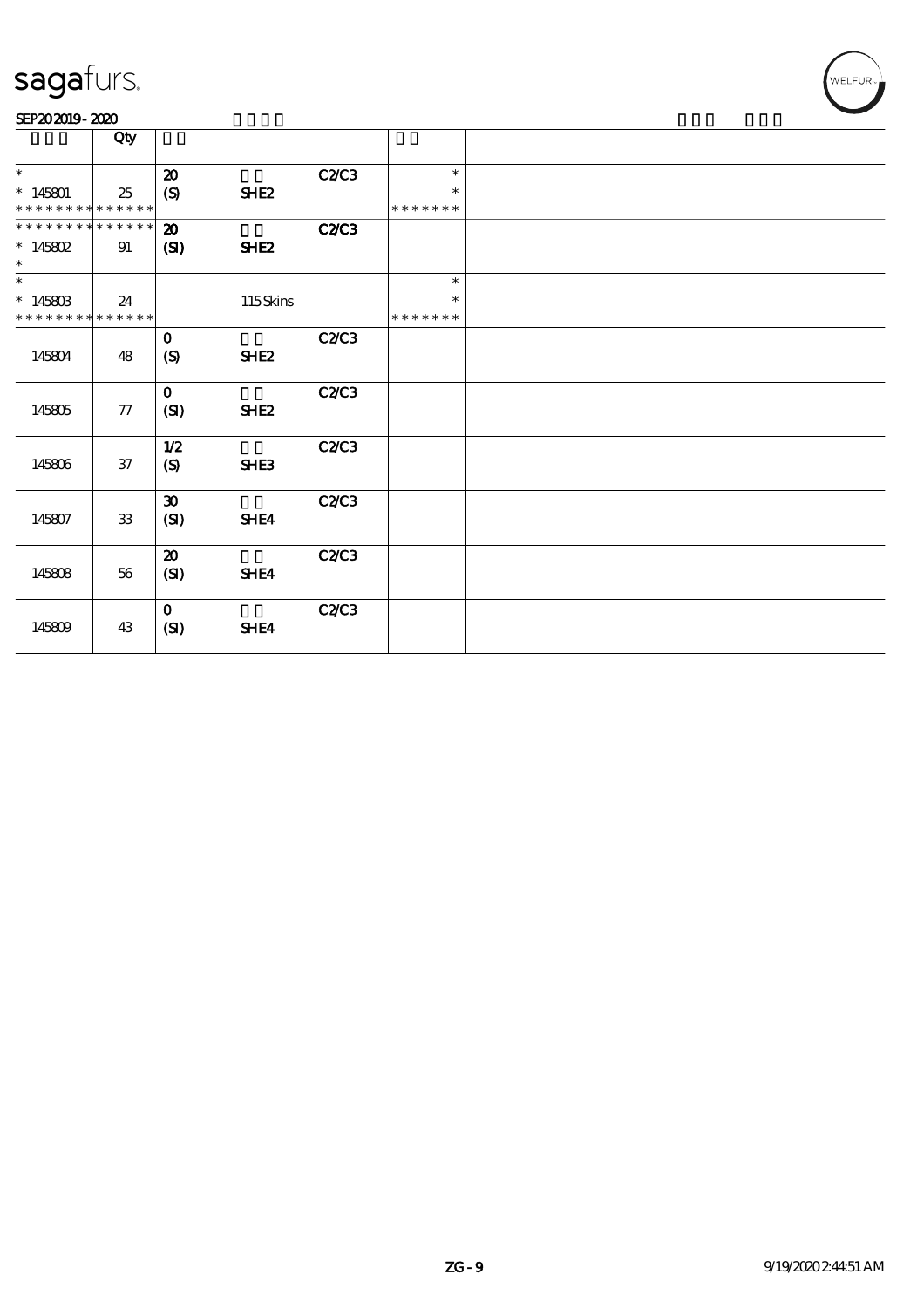#### SEP202019-2020

|                                            | Qty             |                             |                           |              |               |  |
|--------------------------------------------|-----------------|-----------------------------|---------------------------|--------------|---------------|--|
|                                            |                 |                             |                           |              |               |  |
|                                            |                 | $\boldsymbol{\omega}$       | X /                       | C2C3         |               |  |
| 145841                                     | 75              | (SR)                        |                           |              |               |  |
|                                            |                 |                             |                           |              |               |  |
|                                            |                 | $\boldsymbol{\omega}$       | $\mathcal{L}$             | <b>C2/C3</b> |               |  |
| 145842                                     | 80              | (S)                         |                           |              |               |  |
|                                            |                 |                             |                           |              |               |  |
|                                            |                 |                             |                           |              |               |  |
|                                            |                 | $\boldsymbol{\omega}$       | $\mathcal{L}$             | C2C3         |               |  |
| 145843                                     | 40              | (SR)                        |                           |              |               |  |
|                                            |                 |                             |                           |              |               |  |
| * * * * * * * *                            | $* * * * * * *$ | 30 <sub>o</sub>             | X /                       | <b>C1/C2</b> |               |  |
| $* 145844$                                 | 64              | (SR)                        |                           |              |               |  |
| $\ast$                                     |                 |                             |                           |              |               |  |
|                                            |                 |                             |                           |              |               |  |
| $\ast$                                     |                 |                             |                           |              | $\ast$        |  |
| $*145845$                                  | 24              |                             | 88Skins                   |              | $\ast$        |  |
| * * * * * * * *                            | * * * * * *     |                             |                           |              | * * * * * * * |  |
| * * * * * * * *                            | ******          | $\boldsymbol{\mathfrak{D}}$ | X /                       | <b>C3C4</b>  |               |  |
| $*145846$                                  | 79              | (SR)                        |                           |              |               |  |
| $\ast$                                     |                 |                             |                           |              |               |  |
| $\overline{\phantom{0}}$                   |                 |                             |                           |              |               |  |
|                                            |                 |                             |                           |              | $\ast$        |  |
| $* 145847$                                 | 72              |                             | $\boldsymbol{2}$          |              | $\ast$        |  |
| $\ast$                                     |                 |                             |                           |              | $\ast$        |  |
|                                            |                 |                             |                           |              | $\ast$        |  |
| $*145848$                                  | 51              |                             | $\ensuremath{\mathbf{3}}$ |              | $\ast$        |  |
| $\ast$                                     |                 |                             |                           |              | $\ast$        |  |
|                                            |                 |                             |                           |              |               |  |
| $\ast$                                     |                 |                             |                           |              | $\ast$        |  |
| $*145849$                                  | 25              |                             | 227Skins                  |              | $\ast$        |  |
| * * * * * * * *                            | * * * * * *     |                             |                           |              | * * * * * * * |  |
|                                            |                 | $\boldsymbol{\mathfrak{D}}$ | X /                       | C1/C2        |               |  |
| 145850                                     | 73              |                             |                           |              |               |  |
|                                            |                 | $\boldsymbol{S}$            |                           |              |               |  |
|                                            |                 |                             |                           |              |               |  |
| * * * * * * * * <mark>* * * * * * *</mark> |                 | $\boldsymbol{\mathfrak{D}}$ | X /                       | <b>C3C4</b>  |               |  |
| $*145851$                                  | 85              | $\mathbf{S}$                |                           |              |               |  |
| $\ast$                                     |                 |                             |                           |              |               |  |
| $\ast$                                     |                 |                             |                           |              | $\ast$        |  |
| $*145852$                                  | $36\,$          |                             | 121 Skins                 |              | $\ast$        |  |
| * * * * * * * * <mark>* * * * * *</mark>   |                 |                             |                           |              | * * * * * * * |  |
|                                            |                 |                             | $\mathcal{T}$             |              |               |  |
|                                            |                 | $\boldsymbol{\mathfrak{D}}$ |                           | C2C3         |               |  |
| 145853                                     | 81              | (SR)                        |                           |              |               |  |
|                                            |                 |                             |                           |              |               |  |
|                                            |                 | $\boldsymbol{\mathfrak{D}}$ | $\mathcal{L}$             | C2/C3        |               |  |
| 145854                                     | 81              | $\boldsymbol{S}$            |                           |              |               |  |
|                                            |                 |                             |                           |              |               |  |
|                                            |                 |                             |                           |              |               |  |
|                                            |                 | 40'30                       |                           | C2/C3        |               |  |
| 145855                                     | 65              | (SI)                        |                           |              |               |  |
|                                            |                 |                             |                           |              |               |  |
|                                            |                 | $\boldsymbol{\mathfrak{D}}$ | X /                       | C1/C2        |               |  |
| 145856                                     | 74              | (SR)                        |                           |              |               |  |
|                                            |                 |                             |                           |              |               |  |
|                                            |                 | $\boldsymbol{\mathbf{z}}$   | X /                       | <b>C3C4</b>  |               |  |
|                                            |                 |                             |                           |              |               |  |
| 145857                                     | 78              | (SR)                        |                           |              |               |  |
|                                            |                 |                             |                           |              |               |  |
| * * * * * * * *                            | * * * * * *     | $\boldsymbol{\mathfrak{D}}$ | X /                       | C1/C2        |               |  |
| $*145858$                                  | 91              | $\boldsymbol{S}$            |                           |              |               |  |
| $\ast$                                     |                 |                             |                           |              |               |  |
| $\ast$                                     |                 |                             |                           |              | $\ast$        |  |
|                                            |                 |                             |                           |              |               |  |
| $*145859$                                  | 84              |                             | 175Skins                  |              |               |  |
| * * * * * * * *                            | * * * * * *     |                             |                           |              | * * * * * * * |  |
| * * * * * * *                              | * * * * * *     | $\boldsymbol{\mathbf{z}}$   | X /                       | <b>C3C4</b>  |               |  |
| $*145800$                                  | 91              | $\boldsymbol{\mathcal{S}}$  |                           |              |               |  |
| $\ast$                                     |                 |                             |                           |              |               |  |
|                                            |                 |                             |                           |              |               |  |

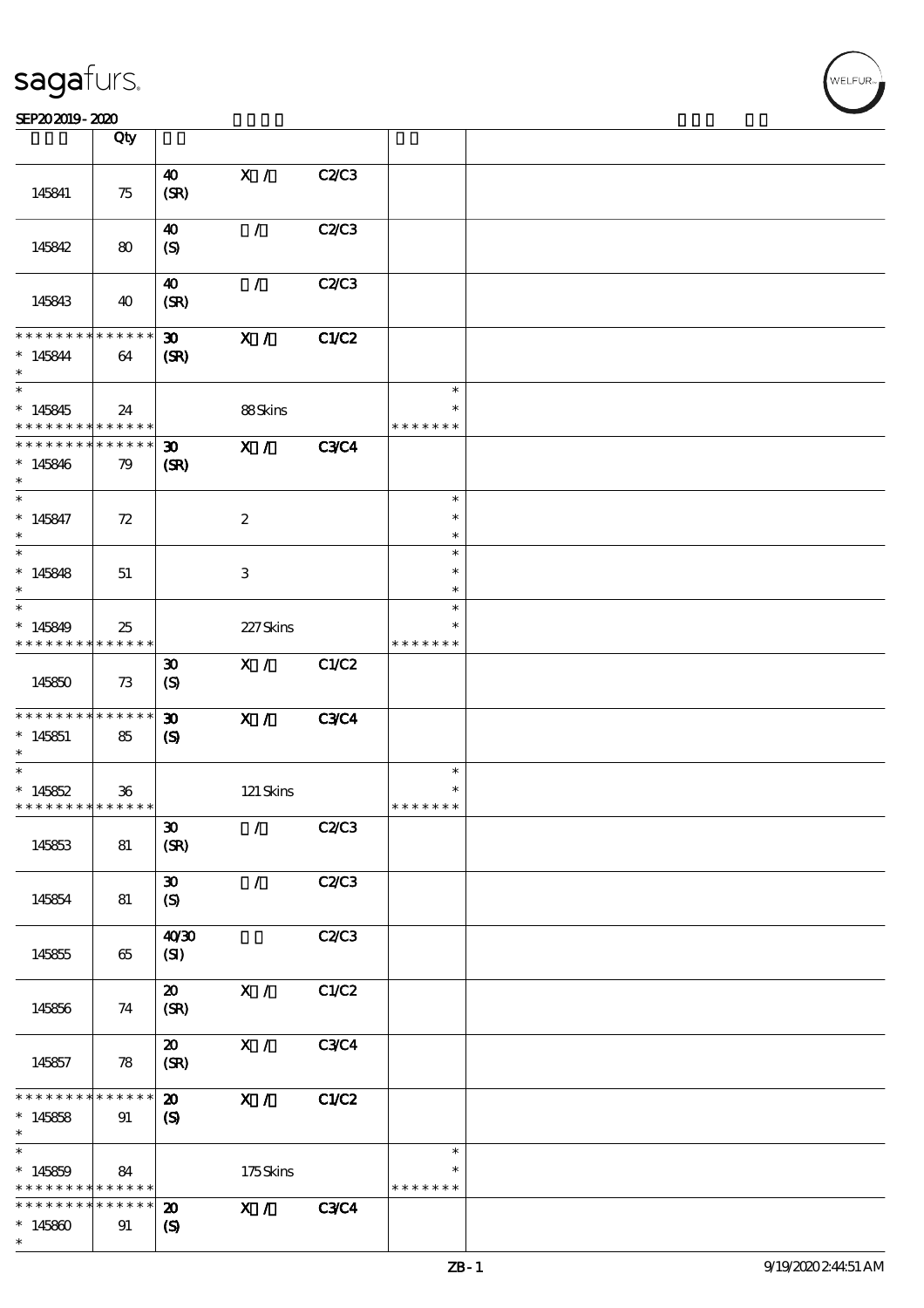|                                            | Qty                        |                             |                  |              |               |  |
|--------------------------------------------|----------------------------|-----------------------------|------------------|--------------|---------------|--|
| $\ast$                                     |                            | $\boldsymbol{\mathfrak{D}}$ | X /              | <b>C3C4</b>  | $\ast$        |  |
| $* 145861$                                 | 78                         | (S)                         |                  |              | $\ast$        |  |
| $\ast$                                     |                            |                             |                  |              | $\ast$        |  |
| $\ast$                                     |                            |                             |                  |              | $\ast$        |  |
| $*145862$                                  | 25                         |                             | 194Skins         |              | $\ast$        |  |
| * * * * * * * *                            | * * * * * *                |                             |                  |              | * * * * * * * |  |
| * * * * * * *                              | $* * * * * * *$            | $\boldsymbol{\mathfrak{D}}$ | X /              | <b>C2/C3</b> |               |  |
| $*145863$                                  | 10B                        | $\mathbf{C}$                |                  |              |               |  |
| $\ast$                                     |                            |                             |                  |              |               |  |
| $\ast$                                     |                            |                             |                  |              | $\ast$        |  |
| $* 145864$                                 | 96                         |                             | $\boldsymbol{2}$ |              | $\ast$        |  |
| $\ast$                                     |                            |                             |                  |              | $\ast$        |  |
| $\overline{\ast}$                          |                            |                             |                  |              | $\ast$        |  |
| $*145865$                                  | 37                         |                             | 236Skins         |              | $\ast$        |  |
| * * * * * * * * <mark>* * * * * * *</mark> |                            |                             | $\mathcal{L}$    |              | * * * * * * * |  |
|                                            |                            | $\boldsymbol{\mathfrak{D}}$ |                  | <b>C2/C3</b> |               |  |
| 145866                                     | 41                         | (SR)                        |                  |              |               |  |
| * * * * * * * *                            | * * * * * *                | $\boldsymbol{\mathfrak{D}}$ | $\mathcal{L}$    | <b>C2/C3</b> |               |  |
| $*145867$                                  | 73                         | $\boldsymbol{\mathrm{(S)}}$ |                  |              |               |  |
| $\ast$                                     |                            |                             |                  |              |               |  |
| $\ast$                                     |                            |                             |                  |              | $\ast$        |  |
| $*145868$                                  | 27                         |                             | 100Skins         |              | $\ast$        |  |
| * * * * * * * *                            | $\ast\ast\ast\ast\ast\ast$ |                             |                  |              | * * * * * * * |  |
| * * * * * * * *                            | ******                     | $\boldsymbol{\mathfrak{D}}$ | $\mathcal{T}$    | <b>C2/C3</b> |               |  |
| $*145809$                                  | 10B                        | $\mathbf{C}$                |                  |              |               |  |
| $\ast$                                     |                            |                             |                  |              |               |  |
| $\ast$                                     |                            |                             |                  |              | $\ast$        |  |
| $* 145870$                                 | 26                         |                             | 129Skins         |              | $\ast$        |  |
|                                            |                            |                             |                  |              |               |  |
| * * * * * * * * <mark>* * * * * *</mark>   |                            |                             |                  |              | * * * * * * * |  |
|                                            |                            | $\mathbf{O}$                | X /              | <b>C2/C3</b> |               |  |
| 145871                                     | 46                         | (SR)                        |                  |              |               |  |
|                                            |                            |                             |                  |              |               |  |
| * * * * * * * * * * * * * * *              |                            | $\mathbf 0$                 | X /              | <b>C2/C3</b> |               |  |
| $* 145872$<br>$\ast$                       | 102                        | $\boldsymbol{\mathcal{S}}$  |                  |              |               |  |
| $\ast$                                     |                            |                             |                  |              | $\ast$        |  |
|                                            |                            |                             |                  |              | $\ast$        |  |
| $* 145873$<br>* * * * * * * *              | 24<br>* * * * * *          |                             | 126Skins         |              | * * * * * * * |  |
| * * * * * * *                              | * * * * * *                | $\mathbf 0$                 | X /              | <b>C2C3</b>  |               |  |
| $*145874$                                  | 109                        | (S)                         |                  |              |               |  |
| $\ast$                                     |                            |                             |                  |              |               |  |
| $\ast$                                     |                            |                             |                  |              | $\ast$        |  |
| $*145875$                                  | 46                         |                             | 155Skins         |              | ∗             |  |
| * * * * * * * * * * * * * *                |                            |                             |                  |              | * * * * * * * |  |
|                                            |                            | $\mathbf 0$                 | $\mathcal{L}$    | <b>C2/C3</b> |               |  |
| 145876                                     | 34                         | (S)                         |                  |              |               |  |
|                                            |                            |                             |                  |              |               |  |
|                                            |                            | $\mathbf{O}$                | $\mathcal{L}$    | <b>C2/C3</b> |               |  |
| 145877                                     | 46                         | (SI)                        |                  |              |               |  |
|                                            |                            |                             |                  |              |               |  |
| 145878                                     | 40                         | 1/2                         |                  | C2/C3        |               |  |
|                                            |                            | $\boldsymbol{S}$            |                  |              |               |  |
|                                            |                            | 1/2                         |                  | C2/C3        |               |  |
| 145879                                     | $\boldsymbol{\omega}$      | (SI)                        |                  |              |               |  |

,<br>WELFUR: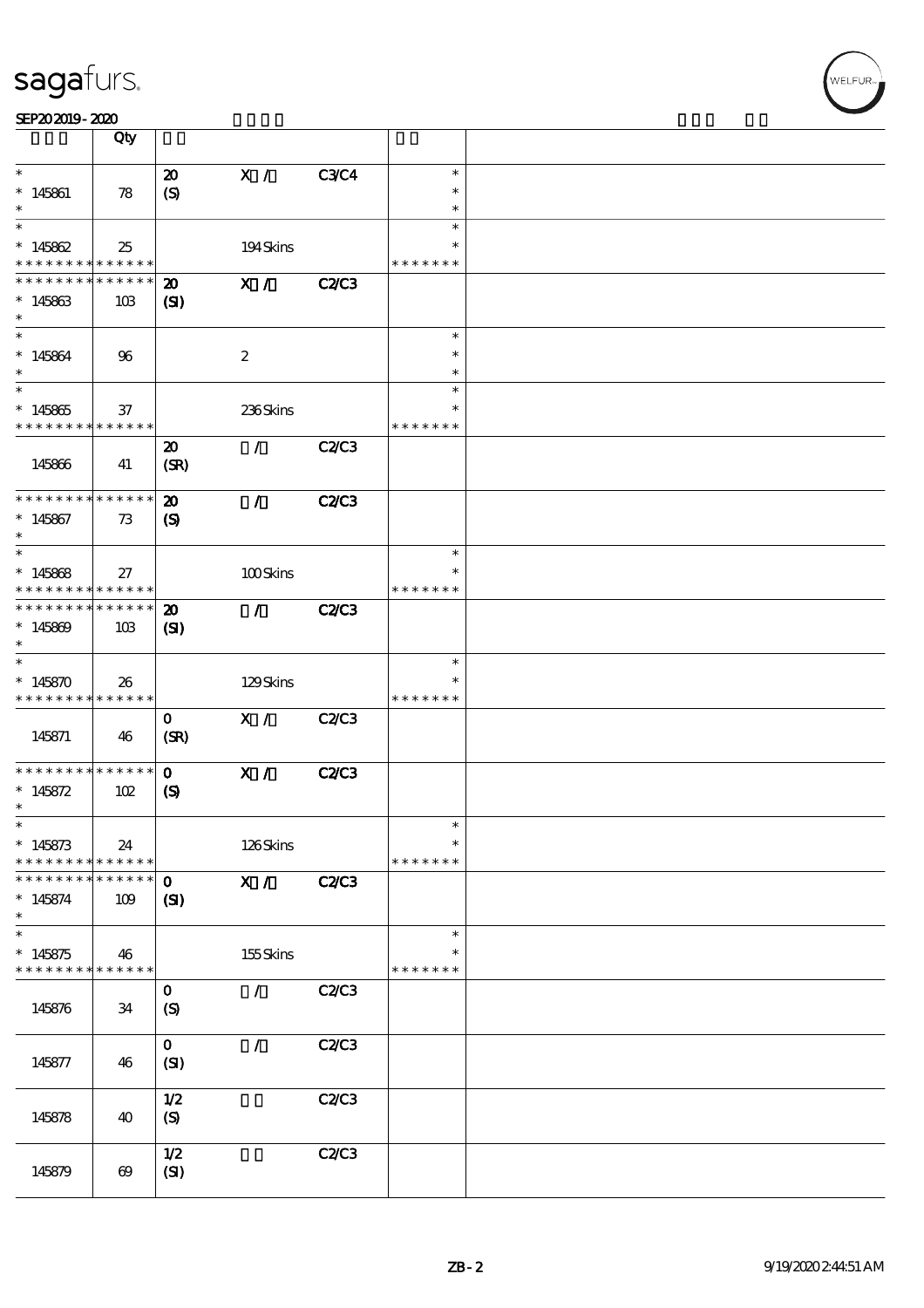|        | Qty                                 |                                               |              |  |
|--------|-------------------------------------|-----------------------------------------------|--------------|--|
| 145881 | $\mathbf{39}$                       | 40'30<br>$\boldsymbol{\mathrm{(S)}}$<br>CHIP2 | C2C3         |  |
| 145882 | 87                                  | $\boldsymbol{\mathfrak{D}}$<br>(SI)<br>CHIP2  | C2C3         |  |
| 145883 | ${\bf 77}$                          | $\mathbf{o}$<br>(SI)<br>CHIP2                 | C2C3         |  |
| 145884 | ${\bf 26}$                          | $\mathbf{O}$<br>(SI)<br>SHE4                  | C2C3         |  |
|        |                                     |                                               |              |  |
| 145886 | $\boldsymbol{\omega}$               | 40'30<br>$\mathbf{I}$                         | <b>C2/C3</b> |  |
| 145887 | 116                                 | 200<br>$(\mathbf{I})$                         | C2/C3        |  |
| 145888 | $\boldsymbol{\boldsymbol{\lambda}}$ | $1/2$<br>$(\mathbf{I})$                       | C2C3         |  |
| 145889 | 85                                  | 1/2<br>CHIP2                                  | <b>C2/C3</b> |  |
| 145890 | ${\bf 38}$                          | 200<br>CHIP3                                  | <b>C2/C3</b> |  |
| 145891 | $\boldsymbol{\boldsymbol{\lambda}}$ | 1/2<br>CHIP3                                  | C2C3         |  |
| 145892 | ${\bf 32}$                          | $\boldsymbol{\mathfrak{D}}$<br>CHIP4          | C2C3         |  |

,<br>WELFUR-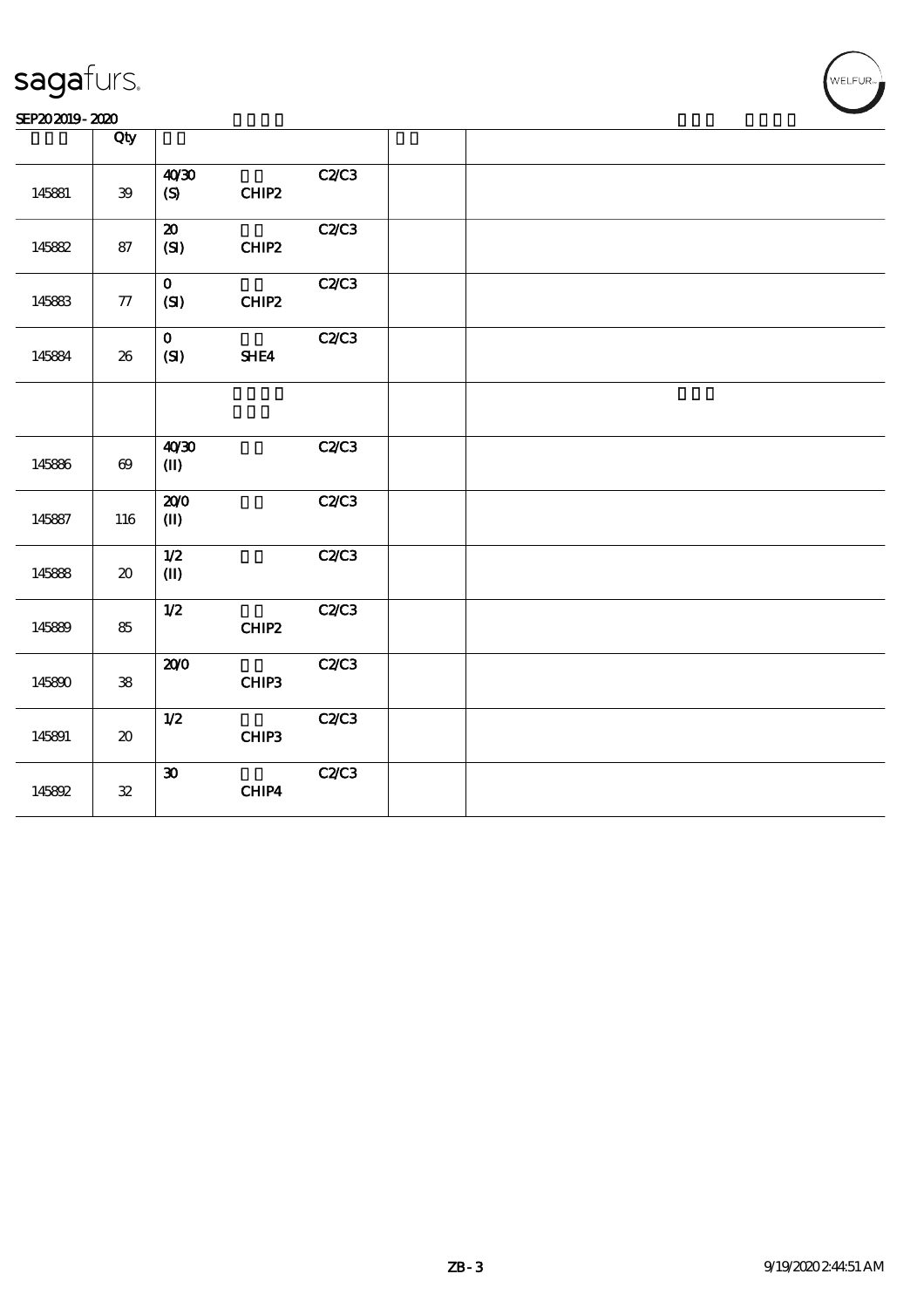#### SEP202019-2020

|        | Qty                                 |                                 |                              |              |  |  |  |
|--------|-------------------------------------|---------------------------------|------------------------------|--------------|--|--|--|
| 145921 | ${\bf 28}$                          | $\mathbf{1}$<br>$\bf I$         | $\mathcal{L}$                | <b>C2/C3</b> |  |  |  |
| 145922 | 25                                  | $\mathbf{1}$<br>$\mathbf I$     | $\mathcal{L}$                | C2C3         |  |  |  |
| 145923 | $37\,$                              | $\boldsymbol{z}$<br>$\mathbf I$ | $\mathcal{L}$                | <b>C2/C3</b> |  |  |  |
| 145924 | $\boldsymbol{\boldsymbol{\lambda}}$ | $\mathbf{3}$<br>$\mathbf I$     | $\mathcal{L}$                | <b>C2/C3</b> |  |  |  |
| 145925 | 31                                  | 2/3<br>$\mathbf I$              | $\mathcal{L}$                | <b>C2/C3</b> |  |  |  |
|        |                                     |                                 |                              |              |  |  |  |
| 145927 | 27                                  | 2/3<br>$\mathbf{I}$             | $\tilde{Z}_{\perp}$<br>CHIP3 | <b>C2/C3</b> |  |  |  |
| 145928 | $\pmb{\mathcal{X}}$                 | 2/3<br>$(\mathbf{I})$           | $\mathcal{F}$<br>CHIP5       | C2C3         |  |  |  |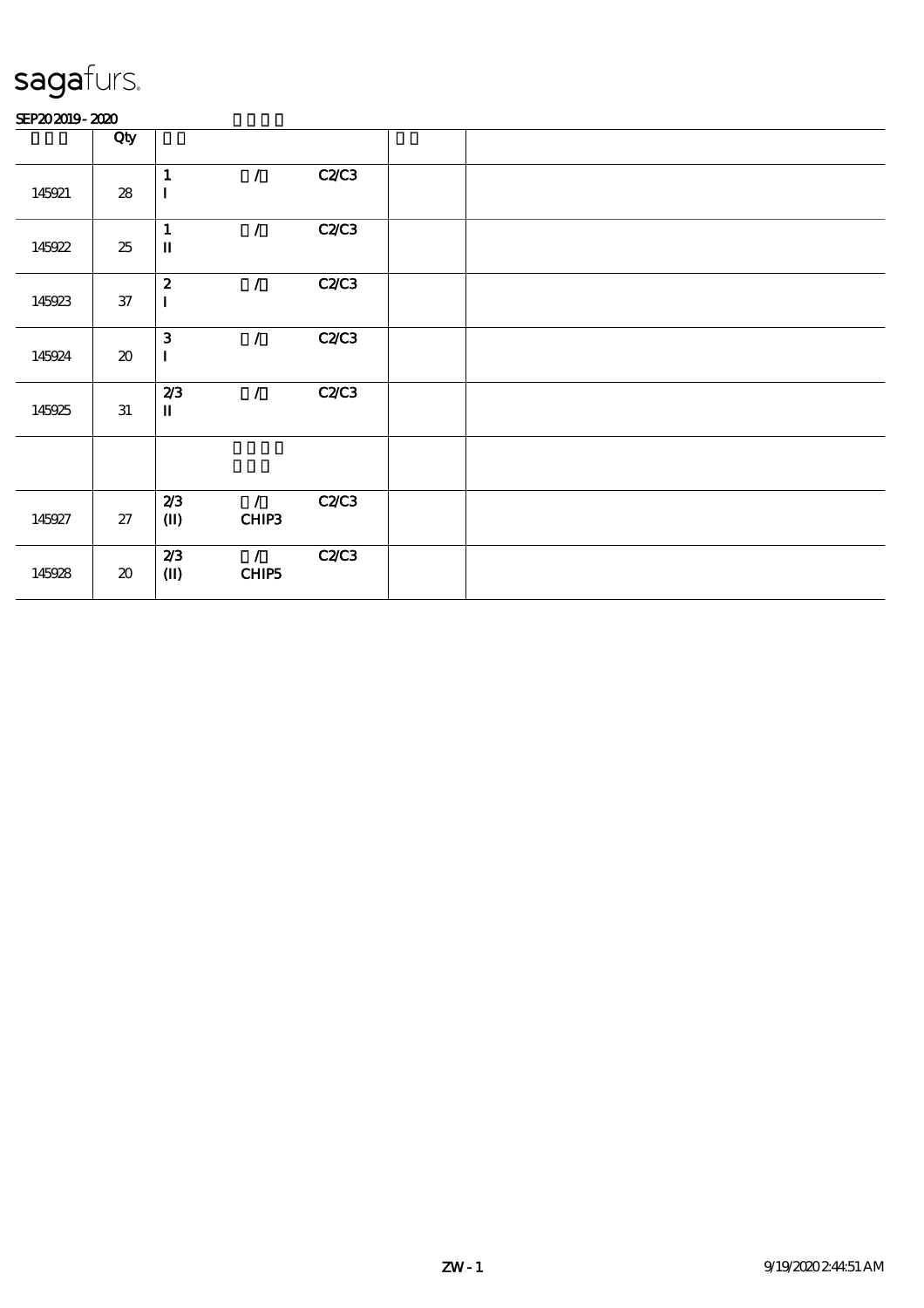#### SEP202019-2020

|                                            | Qty         |                                |                  |    |               |  |
|--------------------------------------------|-------------|--------------------------------|------------------|----|---------------|--|
|                                            |             |                                |                  |    |               |  |
|                                            |             | $\boldsymbol{\omega}$          |                  | C2 |               |  |
| 146201                                     | 61          | $\operatorname{\mathsf{SAGA}}$ |                  |    |               |  |
|                                            |             |                                |                  |    |               |  |
|                                            |             | $\boldsymbol{\omega}$          | $\mathcal{L}$    | C2 |               |  |
| 146202                                     | 74          | <b>SROY</b>                    |                  |    |               |  |
|                                            |             |                                |                  |    |               |  |
|                                            |             |                                | $\mathcal{L}$    |    |               |  |
|                                            |             | $\boldsymbol{\omega}$          |                  | C2 |               |  |
| 146203                                     | 42          | <b>SROY</b>                    |                  |    |               |  |
|                                            |             |                                |                  |    |               |  |
| * * * * * * * *                            | $******$    | $\boldsymbol{\omega}$          | $\mathcal{L}$    | C2 |               |  |
| $*146204$                                  | 79          | <b>SAGA</b>                    |                  |    |               |  |
| $\ast$                                     |             |                                |                  |    |               |  |
| $\overline{\ast}$                          |             |                                |                  |    | $\ast$        |  |
|                                            |             |                                |                  |    | $\ast$        |  |
| $*146205$                                  | 72          |                                | $151$ Skins      |    |               |  |
| * * * * * * * *                            | ******      |                                |                  |    | * * * * * * * |  |
|                                            |             | $\boldsymbol{\omega}$          | $\mathcal{L}$    | C2 |               |  |
| 146206                                     | 42          | ${\bf s}$                      |                  |    |               |  |
|                                            |             |                                |                  |    |               |  |
|                                            |             | $\boldsymbol{\omega}$          | $\mathcal{L}$    | C2 |               |  |
| 146207                                     | 27          | ${\bf s}$                      |                  |    |               |  |
|                                            |             |                                |                  |    |               |  |
|                                            |             |                                |                  |    |               |  |
| * * * * * * * *                            | $******$    | $\boldsymbol{\omega}$          |                  | C2 |               |  |
| $* 146208$                                 | 79          | <b>SAGA</b>                    |                  |    |               |  |
| $\ast$                                     |             |                                |                  |    |               |  |
| $*$                                        |             |                                |                  |    | $\ast$        |  |
| $*146209$                                  | 66          |                                | $\boldsymbol{2}$ |    | $\ast$        |  |
| $\ast$                                     |             |                                |                  |    | $\ast$        |  |
| $\ast$                                     |             |                                |                  |    | $\ast$        |  |
|                                            |             |                                |                  |    |               |  |
| $*146210$                                  | 25          |                                | 170Skins         |    | $\ast$        |  |
| * * * * * * * *                            | ******      |                                |                  |    | * * * * * * * |  |
|                                            |             | 40                             | $\mathcal{L}$    | C2 |               |  |
| 146211                                     | 38          | <b>SAGA</b>                    | SL1              |    |               |  |
|                                            |             |                                |                  |    |               |  |
|                                            |             | $\boldsymbol{\omega}$          |                  | C2 |               |  |
| 146212                                     | 47          | <b>SROY</b>                    |                  |    |               |  |
|                                            |             |                                |                  |    |               |  |
|                                            |             |                                |                  |    |               |  |
|                                            |             | $\boldsymbol{\omega}$          |                  | C2 |               |  |
| 146213                                     | $52\,$      | <b>SROY</b>                    |                  |    |               |  |
|                                            |             |                                |                  |    |               |  |
| * * * * * * * * <mark>* * * * * * *</mark> |             | $\boldsymbol{\omega}$          |                  | C2 |               |  |
| $*146214$                                  | 79          | <b>SAGA</b>                    |                  |    |               |  |
| $\ast$                                     |             |                                |                  |    |               |  |
| $\ast$                                     |             |                                |                  |    | $\ast$        |  |
|                                            |             |                                |                  |    | $\ast$        |  |
| $*146215$                                  | 75          |                                | 154Skins         |    |               |  |
| * * * * * * * * <mark>* * * * * * *</mark> |             |                                |                  |    | * * * * * * * |  |
| * * * * * * * *                            | * * * * * * | $\boldsymbol{\omega}$          |                  | C2 |               |  |
| $*146216$                                  | 79          | <b>SAGA</b>                    |                  |    |               |  |
| $\ast$                                     |             |                                |                  |    |               |  |
| $\ast$                                     |             |                                |                  |    | $\ast$        |  |
| $*146217$                                  | 72          |                                | $\boldsymbol{2}$ |    | $\ast$        |  |
| $\ast$                                     |             |                                |                  |    | $\ast$        |  |
| $\ast$                                     |             |                                |                  |    | $\ast$        |  |
|                                            |             |                                |                  |    |               |  |
| $*146218$                                  | 58          |                                | 209Skins         |    | $\ast$        |  |
| * * * * * * * * <mark>* * * * * *</mark>   |             |                                |                  |    | * * * * * * * |  |
|                                            |             | $\boldsymbol{\omega}$          |                  | C2 |               |  |
| 146219                                     | $35\,$      | ${\bf s}$                      |                  |    |               |  |
|                                            |             |                                |                  |    |               |  |
|                                            |             | $\boldsymbol{\omega}$          | $\boldsymbol{X}$ | C2 |               |  |
|                                            |             | ${\bf s}$                      |                  |    |               |  |
| 146220                                     | $23\,$      |                                |                  |    |               |  |

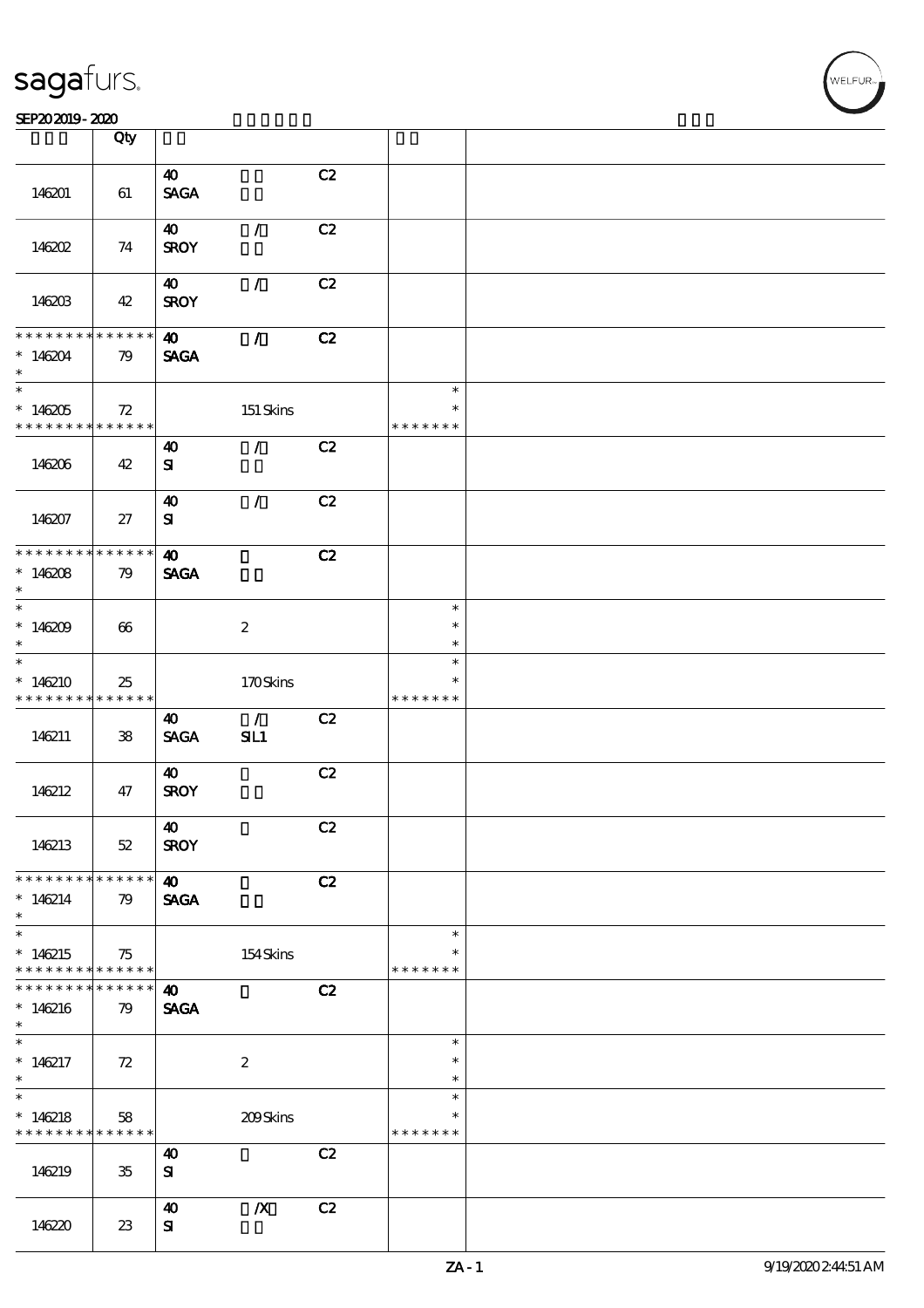#### SEP202019-2020

|                                                                            | Qty                         |                                            |                           |    |                                   |  |
|----------------------------------------------------------------------------|-----------------------------|--------------------------------------------|---------------------------|----|-----------------------------------|--|
| 146221                                                                     | 29                          | $\boldsymbol{\omega}$<br><b>SROY</b>       | $\mathbf{x}$              | C2 |                                   |  |
| 146222                                                                     | 57                          | 40<br><b>SROY</b>                          | $\mathbf{x}$              | C2 |                                   |  |
| * * * * * * * *<br>* $146223$<br>$\ast$                                    | $* * * * * * *$<br>55       | $\boldsymbol{40}$<br><b>SAGA</b>           | $\mathbf{x}$              | C2 |                                   |  |
| $*$<br>$*146224$<br>* * * * * * * * <mark>* * * * * *</mark> *             | 26                          |                                            | 81 Skins                  |    | $\ast$<br>$\ast$<br>* * * * * * * |  |
| * * * * * * * * * * * * * * *<br>$*146225$<br>$*$                          | 79                          | $\boldsymbol{40}$<br><b>SAGA</b>           | $\mathbf{x}$              | C2 |                                   |  |
| $\overline{\phantom{0}}$<br>$*146226$<br>$\ast$                            | 72                          |                                            | $\boldsymbol{2}$          |    | $\ast$<br>$\ast$<br>$\ast$        |  |
| $\overline{\phantom{0}}$<br>$*146227$<br>* * * * * * * *                   | 54<br>* * * * * *           |                                            | 205Skins                  |    | $\ast$<br>$\ast$<br>* * * * * * * |  |
| 146228                                                                     | 24                          | 40<br><b>SAGA</b>                          | $X$ / $ZX$<br>SL1         | C2 |                                   |  |
| 146229                                                                     | $35\,$                      | 40<br>${\bf s}$                            | $X$ / $ZX$                | C2 |                                   |  |
| 146230                                                                     | $\boldsymbol{\mathfrak{D}}$ | $\boldsymbol{\omega}$<br><b>SROY</b>       | $\boldsymbol{\mathsf{Z}}$ | C2 |                                   |  |
| * * * * * * * * <mark>* * * * * *</mark><br>$*146231$<br>$\ast$            | 79                          | 40<br><b>SAGA</b>                          | $\boldsymbol{\mathsf{X}}$ | C2 |                                   |  |
| $*$<br>* $146232$<br>* * * * * * * * <mark>* * * * * * *</mark>            | 24                          |                                            | 103Skins                  |    | $\ast$<br>$\ast$<br>* * * * * * * |  |
| ************** 10<br>$*146233$<br>$\ast$                                   | 79                          | <b>SAGA</b>                                | $\boldsymbol{\mathsf{Z}}$ | C2 |                                   |  |
| $*146234$<br>$\ast$                                                        | 72                          |                                            | $\boldsymbol{2}$          |    | $\ast$<br>$\ast$<br>$\ast$        |  |
| $*146235$<br>* * * * * * * * <mark>* * * * * * *</mark>                    | 33                          |                                            | 184Skins                  |    | $\ast$<br>*<br>* * * * * * *      |  |
| 146236                                                                     | $23\,$                      | 40<br><b>SROY</b>                          | $\mathbf{x}$              | C2 |                                   |  |
| * * * * * * * *<br>$*146237$<br>$\ast$                                     | $* * * * * * *$<br>79       | $\boldsymbol{\omega}$<br><b>SAGA</b>       | $\mathbf{x}$              | C2 |                                   |  |
| $\overline{\ast}$<br>$*146238$<br>* * * * * * * * <mark>* * * * * *</mark> | 41                          |                                            | 120Skins                  |    | $\ast$<br>$\ast$<br>* * * * * * * |  |
| 146239                                                                     | 50                          | $\boldsymbol{\mathfrak{D}}$<br><b>SROY</b> | $\mathcal{L}$             | C2 |                                   |  |
| 146240                                                                     | $37\,$                      | $\boldsymbol{\mathfrak{D}}$<br><b>SROY</b> | $\mathcal{L}$             | C2 |                                   |  |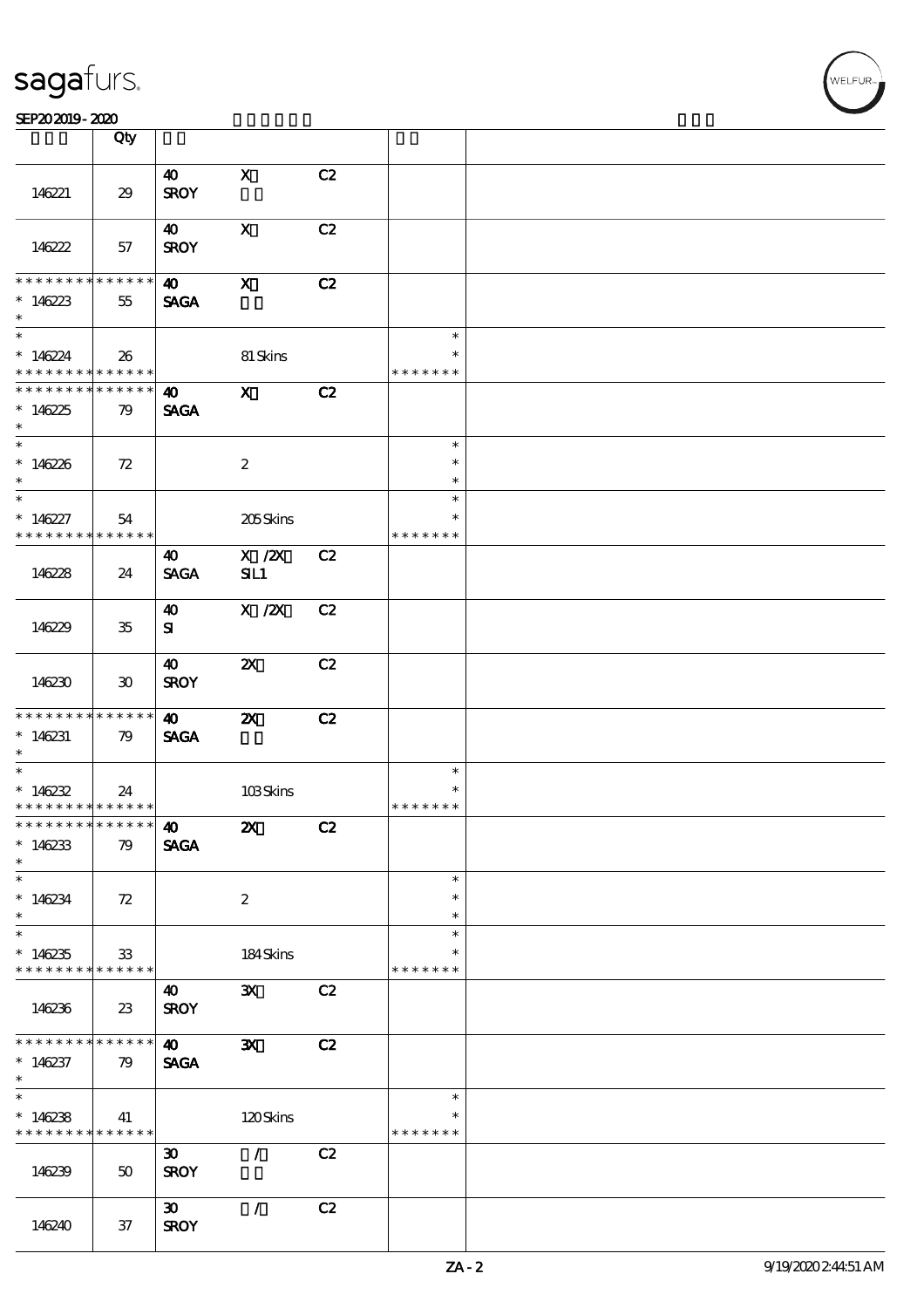|                                            | Qty                         |                             |                                 |    |               |  |
|--------------------------------------------|-----------------------------|-----------------------------|---------------------------------|----|---------------|--|
| * * * * * * * * * * * * * * <mark>*</mark> |                             | $\infty$                    | $\mathcal{T}$                   | C2 |               |  |
| $*146241$                                  | 85                          | <b>SAGA</b>                 |                                 |    |               |  |
| $\ast$                                     |                             |                             |                                 |    |               |  |
|                                            |                             |                             |                                 |    | $\ast$        |  |
| $*146242$                                  | 72                          |                             | 157Skins                        |    | $\ast$        |  |
| * * * * * * * * <mark>* * * * * *</mark>   |                             |                             |                                 |    | * * * * * * * |  |
| * * * * * * * *                            | ******                      | $\boldsymbol{\mathfrak{D}}$ | $\mathcal{L}$ and $\mathcal{L}$ | C2 |               |  |
| $*146243$                                  | 85                          | <b>SAGA</b>                 |                                 |    |               |  |
| $\ast$                                     |                             |                             |                                 |    |               |  |
| $\ast$                                     |                             |                             |                                 |    | $\ast$        |  |
| $*146244$                                  | 51                          |                             | 136Skins                        |    | $\ast$        |  |
| * * * * * * * * <mark>* * * * * *</mark>   |                             |                             |                                 |    | * * * * * * * |  |
|                                            |                             | $\boldsymbol{\mathfrak{D}}$ | $\mathcal{L}$                   | C2 |               |  |
| 146245                                     | 37                          | ${\bf s}$                   |                                 |    |               |  |
|                                            |                             |                             |                                 |    |               |  |
|                                            |                             | $\boldsymbol{\mathfrak{D}}$ | $\mathcal{L}$                   | C2 |               |  |
| 146246                                     | 40                          | ${\bf s}$                   |                                 |    |               |  |
|                                            |                             |                             |                                 |    |               |  |
|                                            |                             | $\boldsymbol{\mathfrak{D}}$ |                                 | C2 |               |  |
| 146247                                     | ${\bf 32}$                  | <b>SROY</b>                 |                                 |    |               |  |
|                                            |                             |                             |                                 |    |               |  |
|                                            |                             | 30 <sub>o</sub>             |                                 | C2 |               |  |
| 146248                                     | 45                          | <b>SROY</b>                 |                                 |    |               |  |
| * * * * * * * * <mark>* * * * * *</mark>   |                             |                             |                                 |    |               |  |
|                                            |                             | $\boldsymbol{\mathfrak{D}}$ |                                 | C2 |               |  |
| $*146249$<br>$\ast$                        | 85                          | <b>SAGA</b>                 |                                 |    |               |  |
| $\overline{\ast}$                          |                             |                             |                                 |    | $\ast$        |  |
| $*146250$                                  | 40                          |                             | 125Skins                        |    |               |  |
| * * * * * * * * <mark>* * * * * *</mark>   |                             |                             |                                 |    | * * * * * * * |  |
| * * * * * * * * <mark>*</mark>             | $* * * * * * *$             | $\boldsymbol{\mathfrak{D}}$ |                                 | C2 |               |  |
| $*146251$                                  | 85                          | <b>SAGA</b>                 |                                 |    |               |  |
| $\ast$                                     |                             |                             |                                 |    |               |  |
| $\ast$                                     |                             |                             |                                 |    | $\ast$        |  |
| $*146252$                                  | 66                          |                             | $\boldsymbol{2}$                |    | $\ast$        |  |
| $\ast$                                     |                             |                             |                                 |    | $\ast$        |  |
| $\ast$                                     |                             |                             |                                 |    | $\ast$        |  |
| $*146253$                                  | 26                          |                             | 177Skins                        |    | $\ast$        |  |
| * * * * * * * *                            | $* * * * * * *$             |                             |                                 |    | * * * * * * * |  |
|                                            |                             | $\boldsymbol{\mathfrak{D}}$ |                                 | C2 |               |  |
| 146254                                     | $\boldsymbol{\mathfrak{D}}$ | ${\bf s}$                   |                                 |    |               |  |
|                                            |                             |                             |                                 |    |               |  |
|                                            |                             | $\boldsymbol{\mathfrak{D}}$ | $\mathbf{X}$                    | C2 |               |  |
| 146255                                     | $35\,$                      | <b>SAGA</b>                 | SL1                             |    |               |  |
|                                            |                             |                             |                                 |    |               |  |
|                                            |                             | $\boldsymbol{\mathfrak{D}}$ | $\mathbf{x}$                    | C2 |               |  |
| 146256                                     | ${\bf 38}$                  | <b>SROY</b>                 |                                 |    |               |  |
|                                            |                             |                             |                                 |    |               |  |
|                                            |                             | $\infty$                    | $\mathbf{x}$                    | C2 |               |  |
| 146257                                     | $\boldsymbol{\mathfrak{D}}$ | <b>SROY</b>                 |                                 |    |               |  |
|                                            |                             |                             |                                 |    |               |  |
| * * * * * * * *                            | * * * * * *                 | $\infty$                    | $\boldsymbol{\mathrm{X}}$       | C2 |               |  |
| $*146258$<br>$\ast$                        | 73                          | <b>SAGA</b>                 |                                 |    |               |  |
| $\overline{\ast}$                          |                             |                             |                                 |    | $\ast$        |  |
| $*146259$                                  | 27                          |                             | 100Skins                        |    | $\ast$        |  |
| * * * * * * * * <mark>* * * * * *</mark>   |                             |                             |                                 |    | * * * * * * * |  |
| * * * * * * * *                            | * * * * * *                 | $30 -$                      | $\mathbf x$                     | C2 |               |  |
| $*146260$                                  | 85                          | <b>SAGA</b>                 |                                 |    |               |  |
| $\ast$                                     |                             |                             |                                 |    |               |  |
|                                            |                             |                             |                                 |    |               |  |

 $\overline{\mathsf{T}}$ 

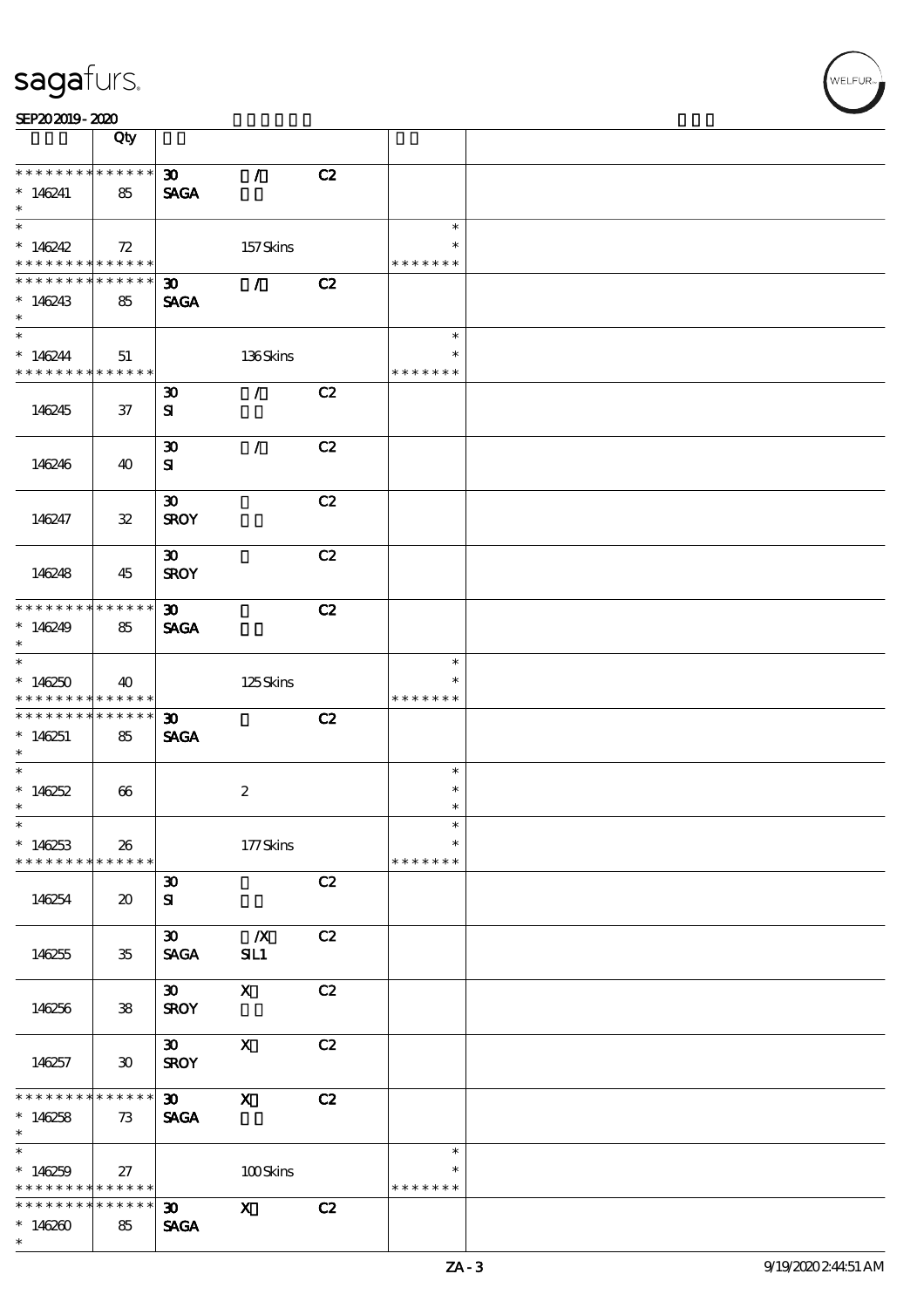|                                          | Qty                        |                                |                           |    |               |  |
|------------------------------------------|----------------------------|--------------------------------|---------------------------|----|---------------|--|
| $\ast$                                   |                            | $\boldsymbol{\mathfrak{D}}$    | $\mathbf x$               | C2 | $\ast$        |  |
|                                          |                            |                                |                           |    | $\ast$        |  |
| $*146261$<br>$\ast$                      | 78                         | <b>SAGA</b>                    |                           |    | $\ast$        |  |
| $\overline{\phantom{1}}$                 |                            |                                |                           |    | $\ast$        |  |
|                                          |                            |                                |                           |    | $\ast$        |  |
| $*146262$<br>* * * * * * * * * * * * * * | 29                         |                                | 192Skins                  |    | * * * * * * * |  |
|                                          |                            |                                |                           |    |               |  |
|                                          |                            | $\boldsymbol{\mathfrak{D}}$    | $X$ / $ZX$                | C2 |               |  |
| 146263                                   | 61                         | ${\bf s}$                      |                           |    |               |  |
|                                          |                            |                                |                           |    |               |  |
|                                          |                            | $\boldsymbol{\mathfrak{D}}$    | $\boldsymbol{\mathsf{Z}}$ | C2 |               |  |
| 146264                                   | 42                         | <b>SROY</b>                    |                           |    |               |  |
| * * * * * * * * * * * * * *              |                            |                                |                           |    |               |  |
|                                          |                            | $\boldsymbol{\mathfrak{D}}$    | $\boldsymbol{\mathsf{X}}$ | C2 |               |  |
| $*146265$<br>$\ast$                      | 85                         | <b>SAGA</b>                    |                           |    |               |  |
| $\overline{\phantom{0}}$                 |                            |                                |                           |    | $\ast$        |  |
|                                          |                            |                                |                           |    | $\ast$        |  |
| $*146266$<br>$\ast$                      | 54                         |                                | $\boldsymbol{2}$          |    | $\ast$        |  |
| $\ast$                                   |                            |                                |                           |    | $\ast$        |  |
|                                          |                            |                                |                           |    | $\ast$        |  |
| $*146267$<br>* * * * * * * * * * * * * * | 25                         |                                | 164Skins                  |    | * * * * * * * |  |
|                                          |                            | $\boldsymbol{\mathfrak{D}}$    | 2X / 3X C2                |    |               |  |
| 146268                                   |                            | <b>SROY</b>                    |                           |    |               |  |
|                                          | 28                         |                                |                           |    |               |  |
|                                          |                            | $\infty$                       | $X \, X$                  | C2 |               |  |
| 146269                                   | 63                         | <b>SAGA</b>                    |                           |    |               |  |
|                                          |                            |                                |                           |    |               |  |
|                                          |                            | $\boldsymbol{\mathfrak{D}}$    | $\mathbf{x}$              | C2 |               |  |
| 146270                                   | 23                         | <b>SROY</b>                    |                           |    |               |  |
|                                          |                            |                                |                           |    |               |  |
| * * * * * * * * * * * * * *              |                            | $30-1$                         | $\mathbf{x}$              | C2 |               |  |
| $*146271$                                | 67                         | <b>SAGA</b>                    |                           |    |               |  |
| $\ast$                                   |                            |                                |                           |    |               |  |
| $\ast$                                   |                            |                                |                           |    | $\ast$        |  |
| $* 146272$                               | 26                         |                                | 93Skins                   |    | $\ast$        |  |
| * * * * * * * * * * * * * * *            |                            |                                |                           |    | * * * * * * * |  |
|                                          |                            | $\boldsymbol{\omega}$          | $\sqrt{C^2}$              |    |               |  |
| 146273                                   | 48                         | <b>SAGA</b>                    |                           |    |               |  |
|                                          |                            |                                |                           |    |               |  |
|                                          |                            | $\boldsymbol{\omega}$          | $\mathcal{L}$             | C2 |               |  |
| 146274                                   | 33                         | ${\bf s}$                      |                           |    |               |  |
|                                          |                            |                                |                           |    |               |  |
|                                          |                            | $\boldsymbol{\omega}$          | $\boldsymbol{X}$          | C2 |               |  |
| 146275                                   | $36\,$                     | <b>SROY</b>                    |                           |    |               |  |
|                                          |                            |                                |                           |    |               |  |
|                                          |                            | $\boldsymbol{\mathsf{20}}$     | $\boldsymbol{X}$          | C2 |               |  |
| 146276                                   | 51                         | <b>SAGA</b>                    |                           |    |               |  |
|                                          |                            |                                |                           |    |               |  |
|                                          |                            | $\boldsymbol{\mathsf{20}}$     | $\boldsymbol{X}$          | C2 |               |  |
| 146277                                   | 84                         | $\operatorname{\mathsf{SAGA}}$ |                           |    |               |  |
|                                          |                            |                                |                           |    |               |  |
|                                          |                            | $\boldsymbol{\omega}$          | $X$ / $ZX$                | C2 |               |  |
| 146278                                   | $\boldsymbol{\mathcal{S}}$ | ${\bf s}$                      |                           |    |               |  |
|                                          |                            |                                |                           |    |               |  |
|                                          |                            | $\boldsymbol{\omega}$          | 2X / 3X C 2               |    |               |  |
| 146279                                   | 28                         | <b>SROY</b>                    |                           |    |               |  |
|                                          |                            |                                |                           |    |               |  |
|                                          |                            | $\boldsymbol{\omega}$          | 2X / 3X C 2               |    |               |  |
| 146280                                   | $52\,$                     | $\operatorname{\mathsf{SAGA}}$ |                           |    |               |  |
|                                          |                            |                                |                           |    |               |  |

 $\overline{\mathsf{T}}$ 

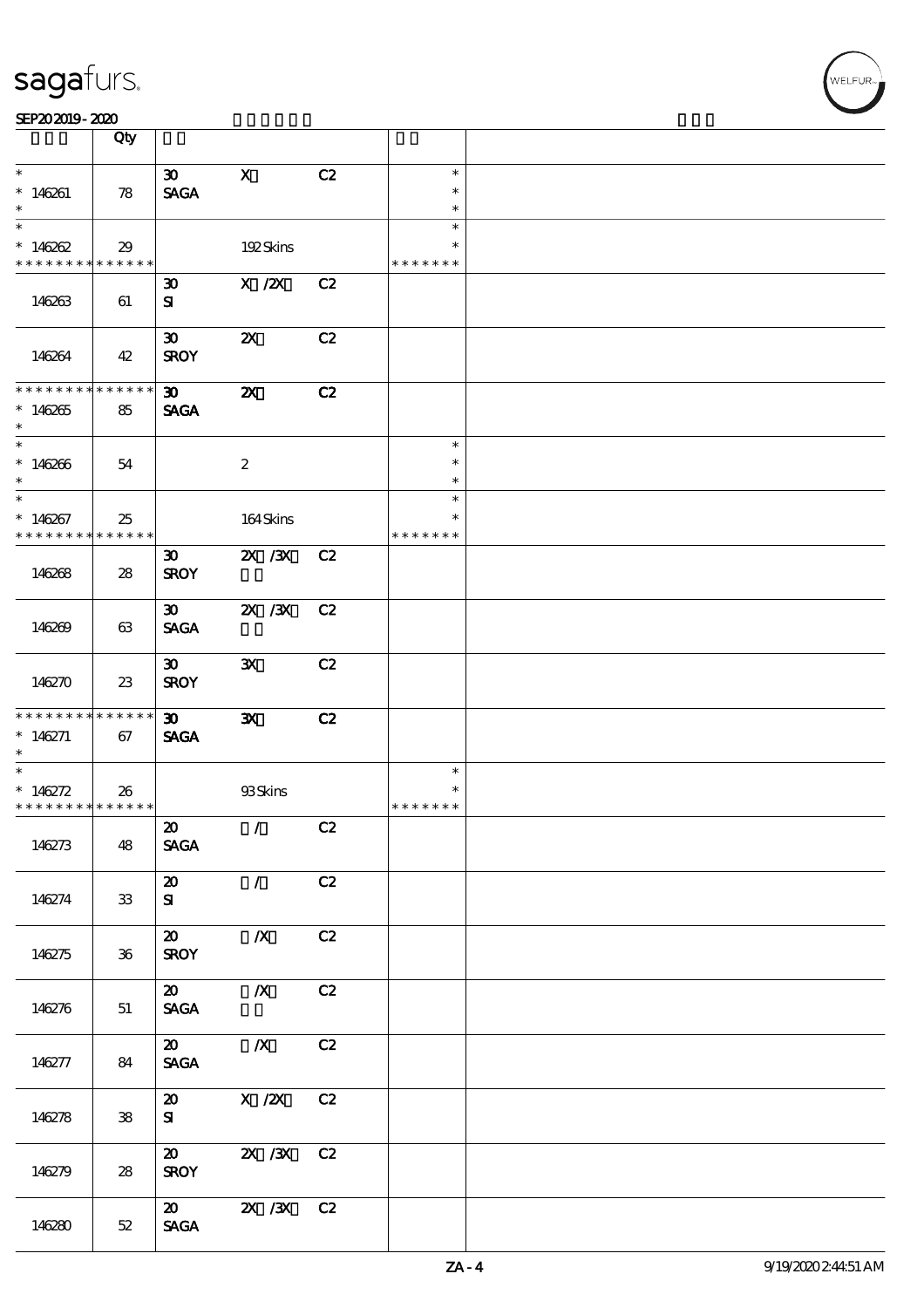



#### SEP202019-2020

|        | Qty    |                  |    |  |
|--------|--------|------------------|----|--|
| 146281 | $55\,$ | 200<br>${\bf s}$ | C2 |  |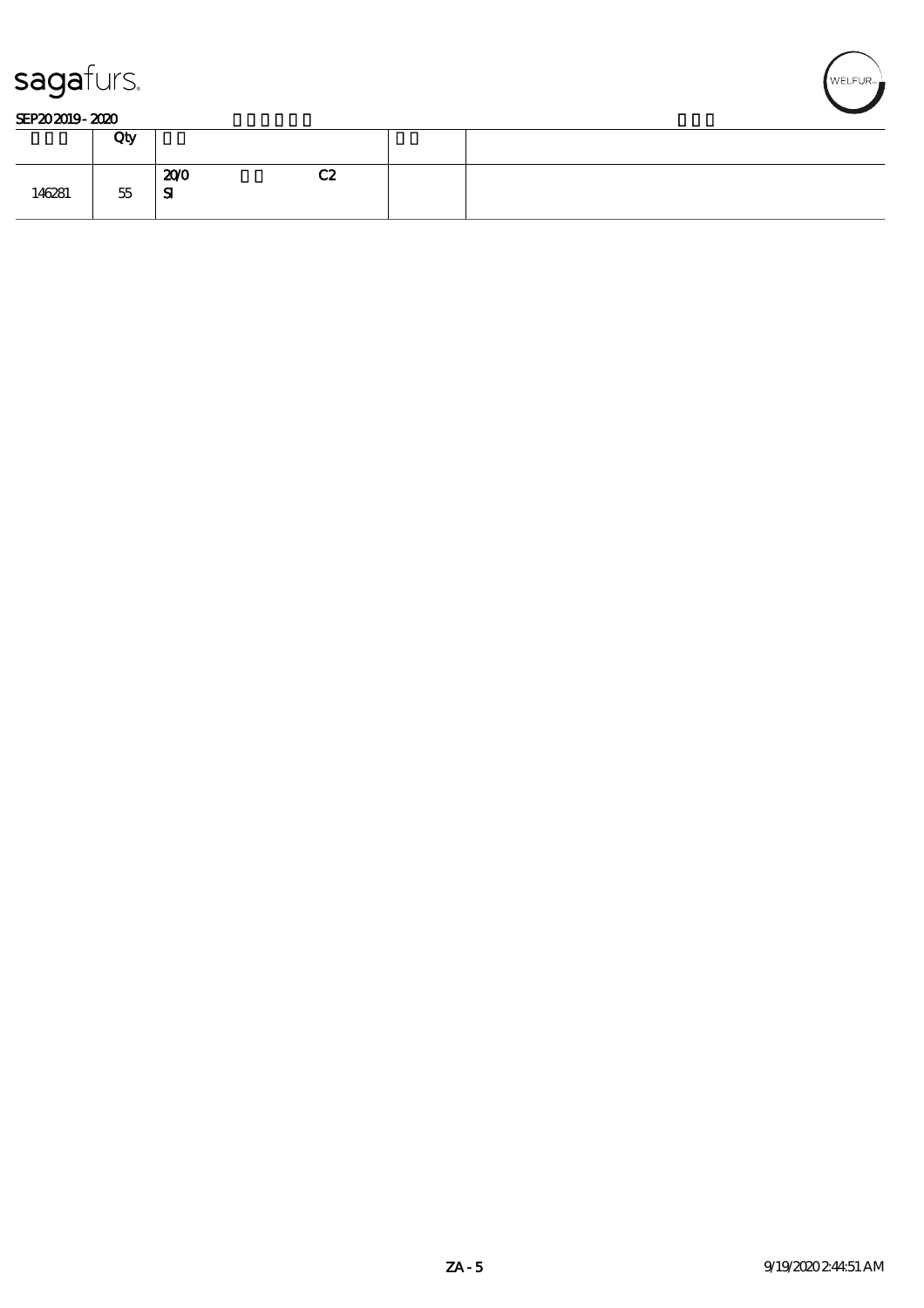#### SEP202019-2020 2020 KEP202019-2020 KEP202019-2020 KEP202019-2020 KEP20

|        | Qty                         |                                    |                           |      |  |  |
|--------|-----------------------------|------------------------------------|---------------------------|------|--|--|
| 146301 | 41                          | 40'30<br>$\boldsymbol{S}$          | $\mathcal{T}$<br>CHIP2    | C2   |  |  |
| 146302 | $53\,$                      | 40'30<br>(S)                       | $\boldsymbol{X}$<br>CHIP2 | C2   |  |  |
| 146303 | 43                          | 40'30<br>(SI)                      | CHIP2                     | C2   |  |  |
| 146304 | 26                          | 40'30<br>$\mathbf{C}$              | CHIP4                     | C2   |  |  |
| 146305 | 14                          | ${\bf Z}$<br>$(\mathbf{I})$        | CHIP2                     | C2   |  |  |
| 146306 | 44                          | 200<br>(S)                         | CHIP2                     | C2   |  |  |
| 146307 | $\boldsymbol{\omega}$       | 200<br>(S)                         | CHIP2                     | C2   |  |  |
| 146308 | 62                          | 200<br>(SI)                        | CHIP4                     | C2   |  |  |
|        |                             |                                    |                           |      |  |  |
| 146310 | 16                          | 40'30<br>(S)                       |                           | C2   |  |  |
| 146311 | 13                          | 200<br>(SI)                        |                           | C2   |  |  |
|        |                             |                                    |                           |      |  |  |
| 146313 | $\boldsymbol{\mathfrak{D}}$ | 30 <sup>20</sup><br>$(\mathbb{I})$ | CHIP <sub>5</sub>         | C2   |  |  |
| 146314 | 8                           | O(1)<br>(SI)                       | CHIP4                     | C2   |  |  |
| 146315 | 39                          | O(1)<br>(SI)                       | SHE3                      | C2   |  |  |
| 146316 | $9\,$                       | O(1)<br>$(\mathbf{I})$             | CHIP5                     | C2C3 |  |  |

T

WELFUR<br>
VELFUR